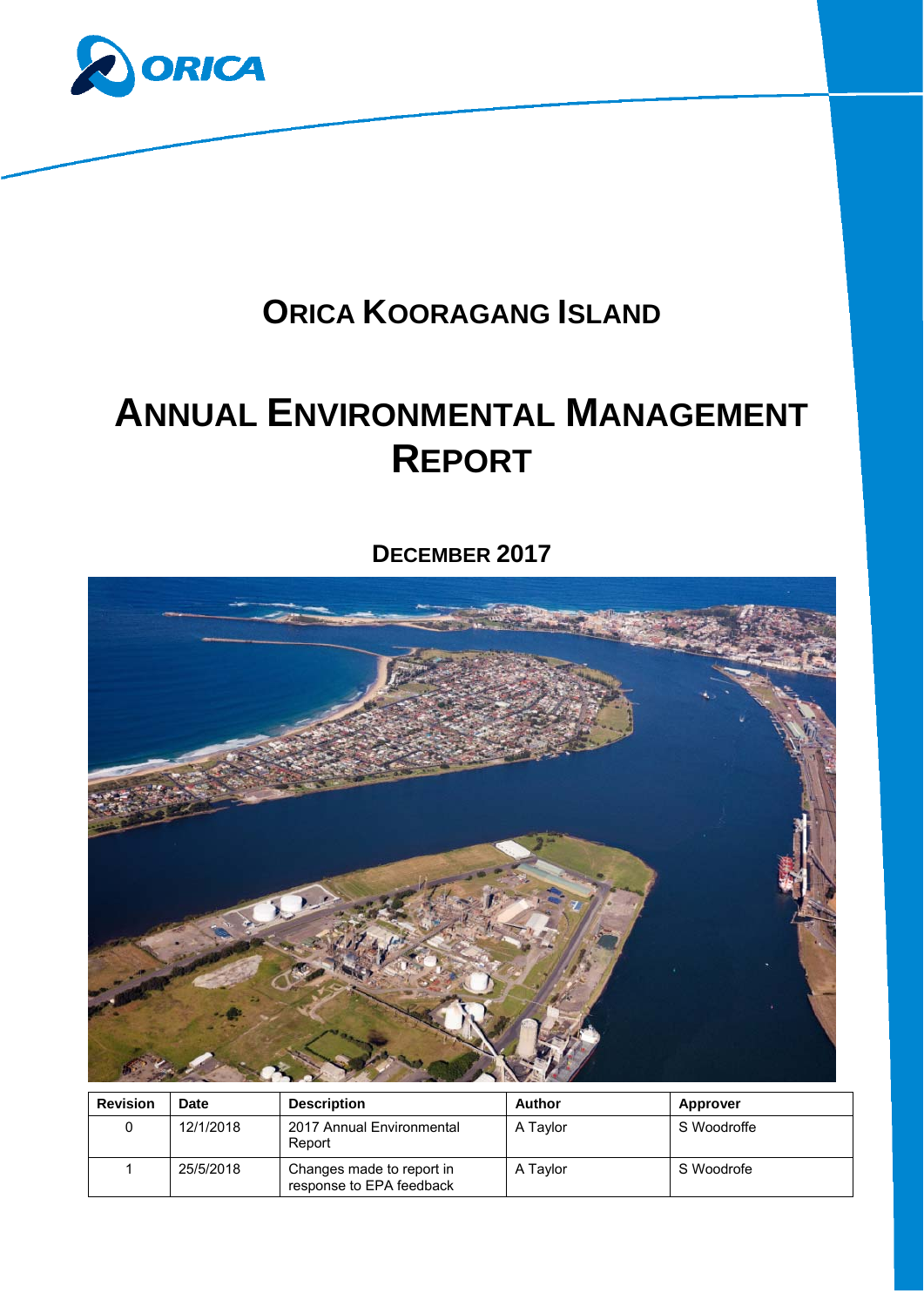# **TABLE OF CONTENTS**

| 1              |      |                                                                                  |  |
|----------------|------|----------------------------------------------------------------------------------|--|
| 2              |      |                                                                                  |  |
| 3              |      |                                                                                  |  |
| 4              |      | <b>ACTIONS IDENTIFIED FROM PREVIOUS ANNUAL ENVIRONMENTAL MANAGEMENT REPORT 4</b> |  |
| 5              |      |                                                                                  |  |
| 6              |      |                                                                                  |  |
|                |      |                                                                                  |  |
|                | 6.1  | 6.1.1                                                                            |  |
|                |      | 6.1.2                                                                            |  |
|                |      | 6.1.3                                                                            |  |
|                |      | 6.1.4                                                                            |  |
|                |      | 6.1.5                                                                            |  |
|                |      | 6.1.6                                                                            |  |
|                | 6.2  |                                                                                  |  |
|                |      | 6.2.1                                                                            |  |
|                |      | 6.2.2                                                                            |  |
|                |      | 6.2.3                                                                            |  |
|                |      | 6.2.4                                                                            |  |
|                |      | 6.2.5                                                                            |  |
|                |      | 6.2.6                                                                            |  |
| $\overline{7}$ |      |                                                                                  |  |
|                | 7.1  |                                                                                  |  |
|                |      | 7.1.1                                                                            |  |
|                |      | 7.1.2                                                                            |  |
|                |      | 7.1.2                                                                            |  |
|                |      |                                                                                  |  |
| 8              |      |                                                                                  |  |
|                | 8.1  |                                                                                  |  |
|                | 8.2  |                                                                                  |  |
|                | 8.3  |                                                                                  |  |
| 9              |      |                                                                                  |  |
|                | 9.1  |                                                                                  |  |
|                | 9.2  |                                                                                  |  |
|                | 9.3  |                                                                                  |  |
|                |      |                                                                                  |  |
| 10             |      |                                                                                  |  |
| 11             |      |                                                                                  |  |
|                | 11.1 |                                                                                  |  |
|                | 11.2 |                                                                                  |  |
|                |      |                                                                                  |  |
|                | 12.1 |                                                                                  |  |
|                | 12.2 |                                                                                  |  |
|                |      |                                                                                  |  |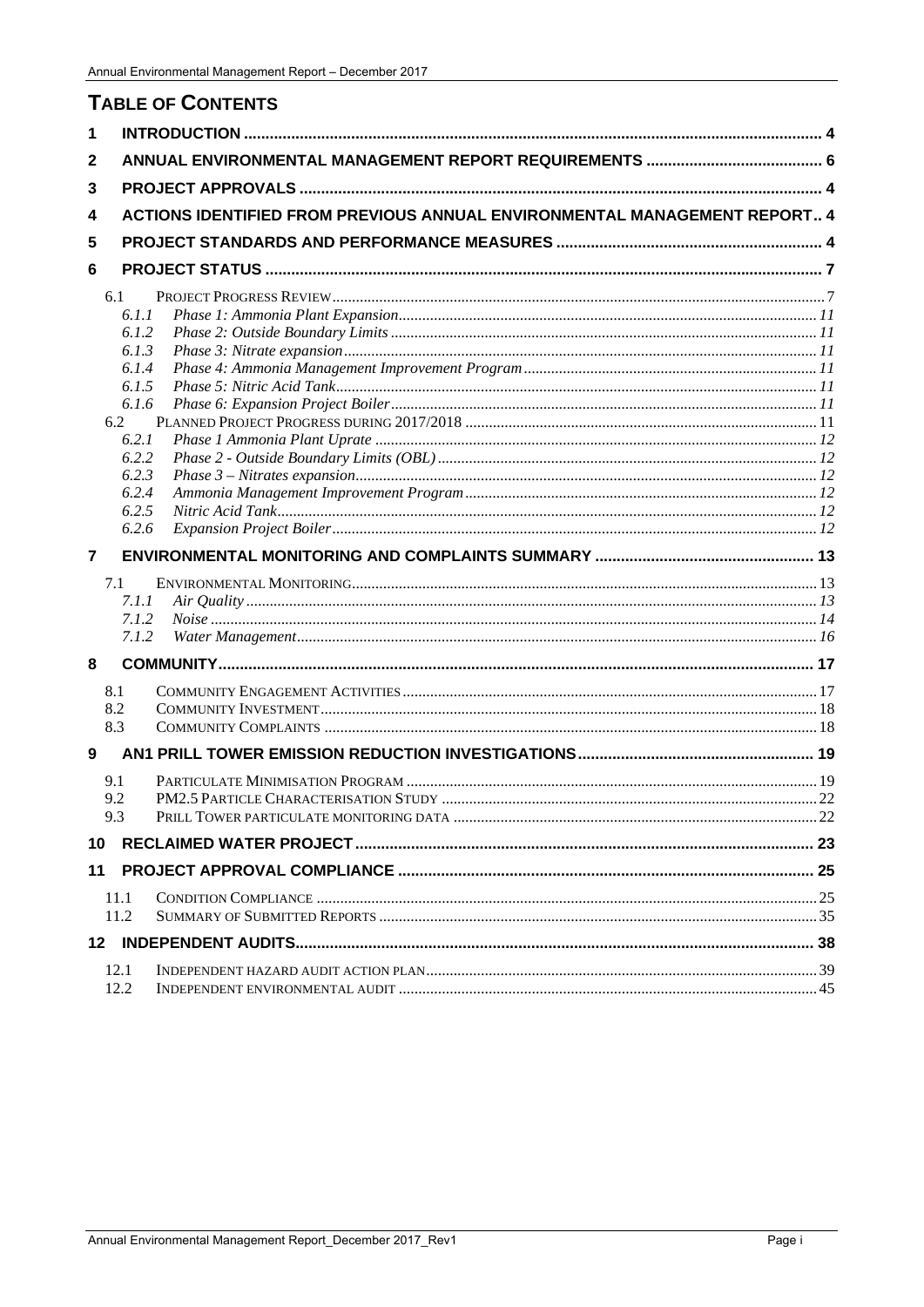# **ABBREVIATIONS**

| AN <sub>3</sub> | No. 3 Ammonium Nitrate Plant                          |
|-----------------|-------------------------------------------------------|
| <b>CSEMP</b>    | Construction Safety and Environmental Management Plan |
| <b>DECCW</b>    | Department of Environment, Climate Change and Water   |
| <b>DPE</b>      | Department of Planning and Environment                |
| <b>EPA</b>      | <b>Environment Protection Authority</b>               |
| <b>EPL</b>      | <b>Environment Protection Licence</b>                 |
| <b>HAZOP</b>    | Hazard and Operability Study                          |
| ktpa            | kilo tonnes per annum                                 |
| NAP4            | No. 4 Nitric Acid Plant                               |
| SH&E            | Safety, Health and Environment                        |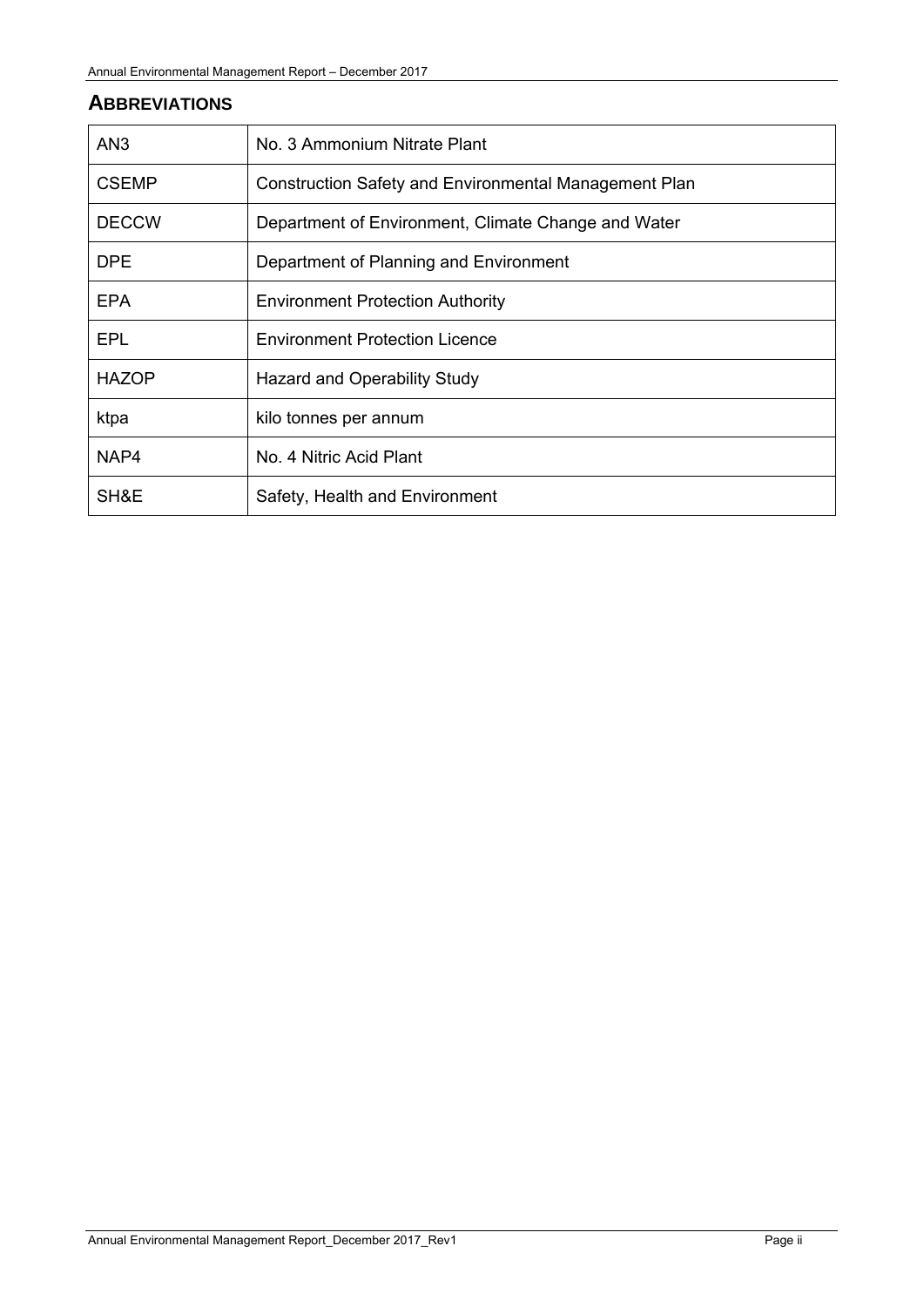## **1 Introduction**

Orica Australia Pty Ltd (Orica) operates an ammonium nitrate manufacturing facility on Kooragang Island, NSW (**Figure 1**). The facility commenced operations in 1969 and has undergone several projects aimed at increasing the ammonium nitrate production capability of the site since. The current site operations consist of an Ammonia Plant, three Nitric Acid Plants, two Ammonium Nitrate Plants and associated despatch and support infrastructure (Existing Operations).

An approval for the expansion of the Kooragang Island site (the expansion Project) was granted by the Department of Planning and Infrastructure (DoPI) on 1 December 2009 allowing ammonium nitrate production to increase from 500 kilo tonnes per annum (ktpa) to 750ktpa. The expansion project broadly involved the uprate of the existing ammonia plant, construction of an additional Nitric Acid (NAP4) and Ammonium Nitrate Plants (AN3) and the upgrade and expansion of the site's ammonium nitrate storage and ancillary infrastructure.

Since the approval was granted in 2009, Orica has applied to the DoPI to modify the approval on three occasions.

Modifications to the 2009 approval included:

Project Modification 1 (approved 11 July 2012)

- $\circ$  The relocation of plant and equipment further away from the closest residential properties located in Stockton;
- o Relocation of AN3 to NAP4 to reduce the pipeline distance in which ammonia is required to be transported;

Project Modification 2 (approved 17 December 2014)

- o Rationalisation and upgrade of ammonia storage and distribution infrastructure including a reduction in ammonia inventories stored in plant ammonia storage tanks;
- o The construction and operation of three ammonia flares; Instrumentation and integrity improvements to ammonia handling and storage systems; and
- o The relocation and increase in storage quantity of a previously approved nitric acid tank.

Project Modification 3 (approved 17 December 2015)

 Increase the allowable annual production limit relating to the manufacture of ammonia at the site from 360,000t to 385,000t.

This report has been prepared in accordance with Condition 50 of the expansion project's Development Consent (08-0129) which requires an Annual Environmental Management Report (AEMR) to be submitted to the Department of Planning and Environment (DPE) (formerly the Department of Planning and Infrastructure).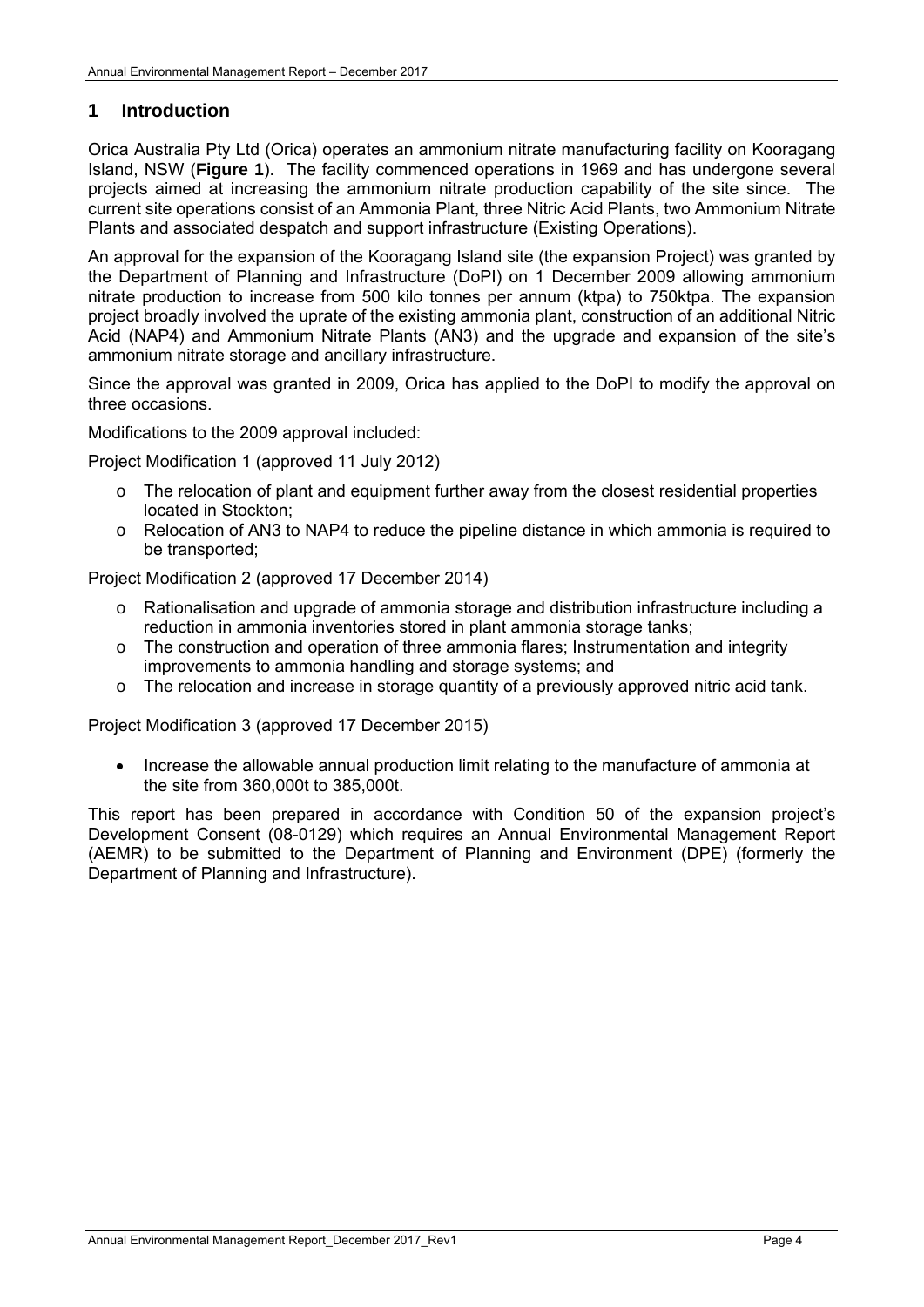

**Figure 1:** Site Location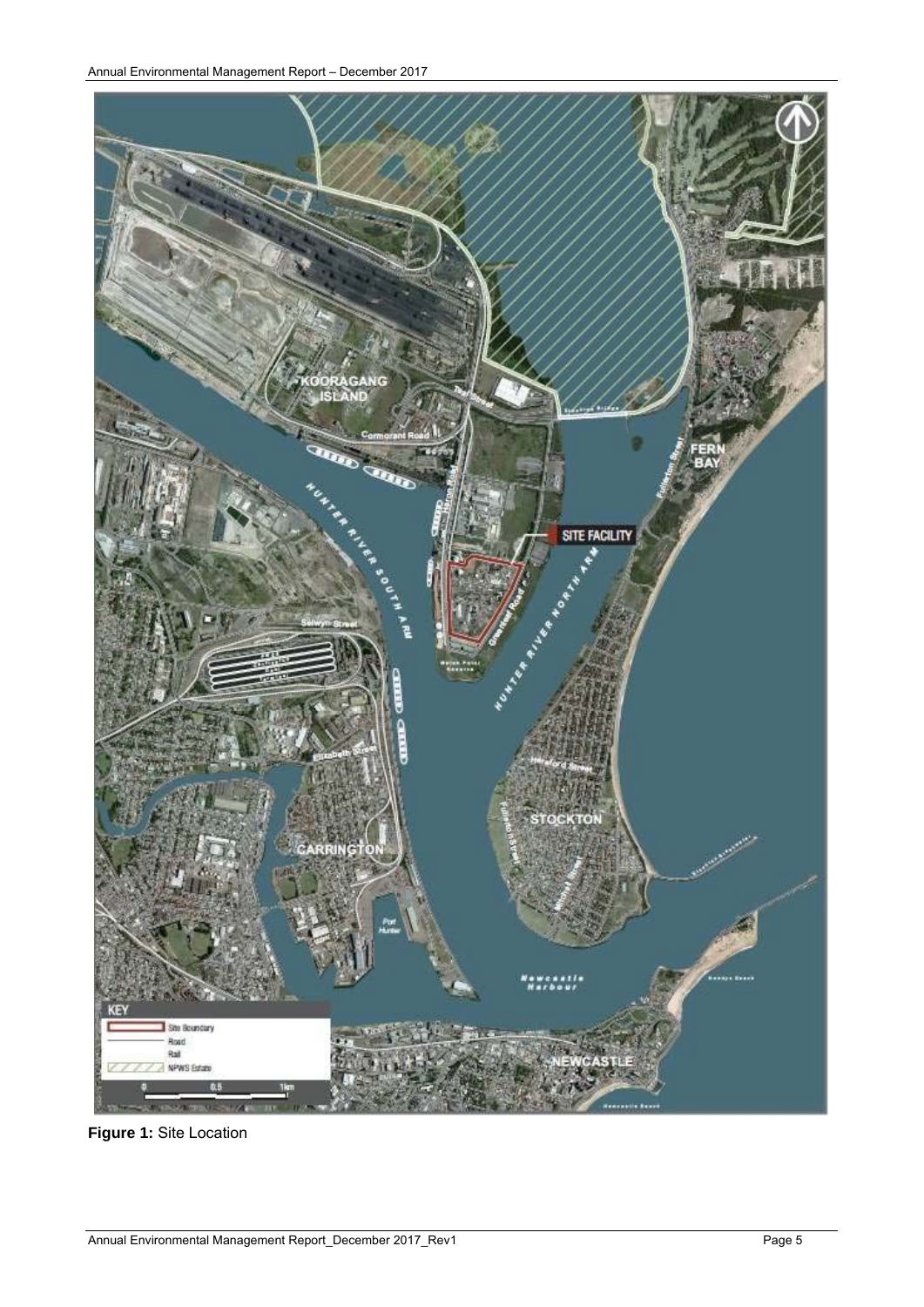## **2 Annual Environmental Management Report Requirements**

Condition 50 of Project Development Consent (08-0129) requires that Orica submit an AEMR within the first 12 months of commencing the project and annually thereafter. This report details environmental compliance of the Project between the 1 December 2016 and 30 November 2017 and:

- a) Identifies the standards and performance measures for the project;
- b) Describes the works carried out in the past 12 months and the works to be carried out in the next 12 months;
- c) Includes a summary of complaints received in the past year and provide a comparison with previous years;
- d) Reports results of all monitoring required by this approval and an EPL for the Project
- e) Provides analysis of monitoring results in the context of the relevant criteria and limits, previous monitoring results and predictions made in the EA.
- f) Identifies any trends in monitoring results over the life of the Project; and
- g) Reports on compliance with the project approval, summarises non-compliances in the previous 12 months and reports on actions taken to rectify non-conformances.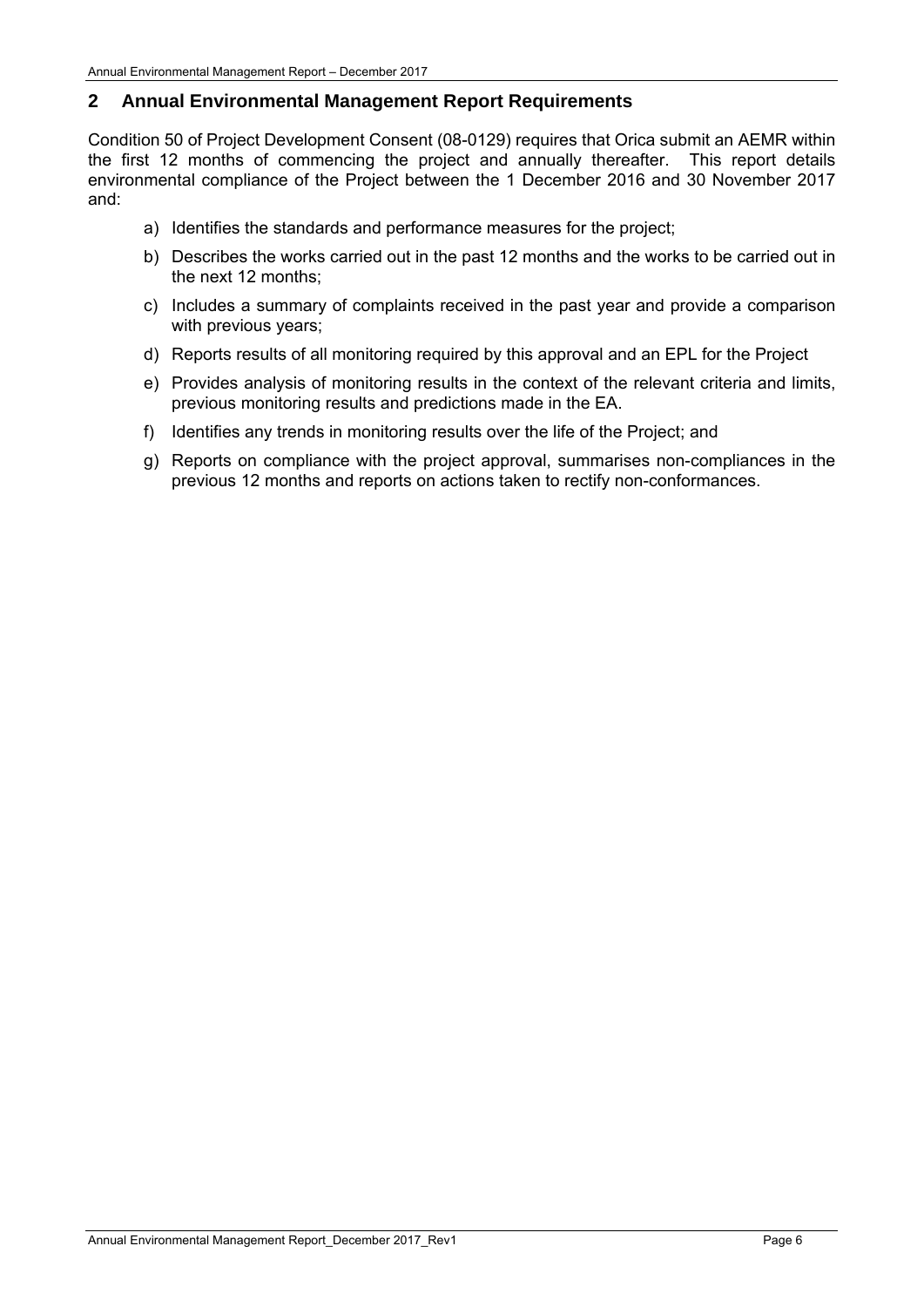# **3 Project Approvals**

The following licences and permits are held by the site relating to the Project.

| <b>Requirement</b>                                                                       | <b>Issuing Authority</b> | Licence<br><b>Identifier</b>     | <b>Licence Activities</b>                                                                                                                                  | Changes made during 2017 AEMR reporting<br>period                                                                                                                                                                                      |
|------------------------------------------------------------------------------------------|--------------------------|----------------------------------|------------------------------------------------------------------------------------------------------------------------------------------------------------|----------------------------------------------------------------------------------------------------------------------------------------------------------------------------------------------------------------------------------------|
| <b>Licences</b>                                                                          |                          |                                  |                                                                                                                                                            |                                                                                                                                                                                                                                        |
| <b>Environmental Licence</b>                                                             | <b>NSW EPA</b>           | No. 828                          | Details the environmental performance<br>standards, monitoring and reporting<br>requirements for manufacturing activities at the<br>Kooragang Island site. | Varied 9 December 2016 (Inclusion of PRPs to<br>install a new sampling port on a stack, undertake<br>stormwater quality improvements and investigate<br>PM2.5 emissions. Additional stormwater monitoring<br>parameters were included. |
|                                                                                          |                          |                                  |                                                                                                                                                            | Varied 18 January 2017 (Removal of PRP to install<br>a new sampling port on a stack and noted<br>completion of a stormwater quality improvement<br>action)                                                                             |
|                                                                                          |                          |                                  |                                                                                                                                                            | Varied 31 August 2017 (Inclusion of a scheduled<br>activity to receive effluent from an adjacent facility)                                                                                                                             |
|                                                                                          |                          |                                  |                                                                                                                                                            | Varied 19 December 2017 (Variation of a<br>completion date for the PM2.5 PRP)                                                                                                                                                          |
| Major Hazard Facility                                                                    | Safework NSW             | 10037-01                         | Manufacture and storage of NSW WHS<br>Regulation Schedule 15 chemicals.                                                                                    | Nil                                                                                                                                                                                                                                    |
| Licence to Manufacture<br><b>Explosives and Security</b><br>Sensitive Dangerous<br>Goods | SafeWork NSW             | XMNF100001                       | Authority to manufacture and store security<br>sensitive dangerous goods (ammonium<br>nitrate).                                                            | Nil                                                                                                                                                                                                                                    |
| Notification of Dangerous<br>Goods                                                       | SafeWork NSW             | Acknowledgement<br>No. NDG015329 | Notifies SafeWork NSW of the storage of<br>hazardous chemicals                                                                                             | Nil                                                                                                                                                                                                                                    |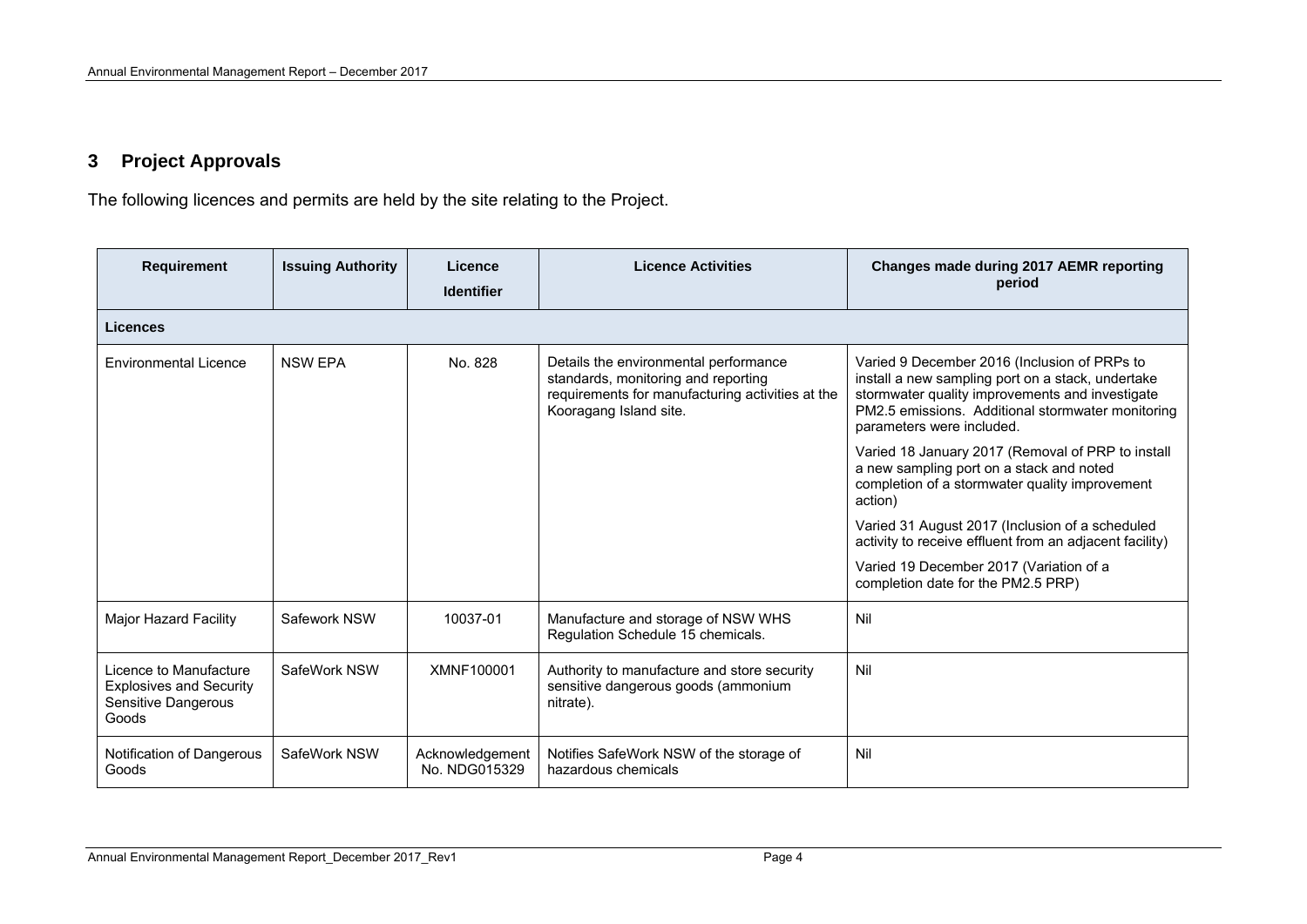| Requirement                                                                                                                                                                       | <b>Issuing Authority</b>                       | Licence<br><b>Identifier</b> | <b>Licence Activities</b>                                                                                              | Changes made during 2017 AEMR reporting<br>period |
|-----------------------------------------------------------------------------------------------------------------------------------------------------------------------------------|------------------------------------------------|------------------------------|------------------------------------------------------------------------------------------------------------------------|---------------------------------------------------|
| Anhydrous Ammonia<br>Pipeline Licence<br>Agreement                                                                                                                                | Port of Newcastle                              | 44400033                     | Licence for the operation of the anhydrous<br>ammonia import and export pipeline between<br>the site and the K2 berth. | Nil                                               |
| Sewerage systems<br><b>Collection tanks</b><br>Transpiration<br>system                                                                                                            | <b>NSW EPA</b>                                 | No. 828                      | Operation of a site based sewerage system                                                                              |                                                   |
| Ammonia Plant Main<br>Cooling tower                                                                                                                                               | Newcastle City<br>Council                      | 2/1                          | Operation of a water cooling system (Ammonia<br>Plant Cooling Tower)                                                   | Renewed                                           |
| Ammonia Storage<br>Cooling tower                                                                                                                                                  | Newcastle City<br>Council                      | 2/2                          | Operation of a water cooling system (Ammonia<br>Plant Cooling Tower)                                                   | renewed                                           |
| Permit to Import<br>Prohibited Chemicals -<br><b>MDEA</b> Import                                                                                                                  | Australian<br>Government                       | 2017/41                      | Permit to import MDEA for use in the ammonia<br>plant.                                                                 | Renewed                                           |
| <b>Consents</b>                                                                                                                                                                   |                                                |                              |                                                                                                                        |                                                   |
| Project Approval -<br>Ammonium Nitrate<br><b>Expansion Project</b>                                                                                                                | Minister for<br>Planning and<br>Infrastructure | 08 0129                      |                                                                                                                        | Nil                                               |
| <b>Easements</b>                                                                                                                                                                  |                                                |                              |                                                                                                                        |                                                   |
| <b>Effluent Pipeline</b>                                                                                                                                                          | Roads and<br>Maritime                          |                              | Agreement with RMS for the effluent pipeline<br>in the North Arm of the Hunter River.                                  | Renewed                                           |
| <b>Effluent Pipeline</b><br>Port of Newcastle<br>N/A<br>Agreement with Port of Newcastle for the<br>effluent pipeline between the site and the<br>Easement<br><b>Hunter River</b> |                                                | Nil                          |                                                                                                                        |                                                   |
|                                                                                                                                                                                   |                                                |                              | <b>Lease Agreement</b>                                                                                                 |                                                   |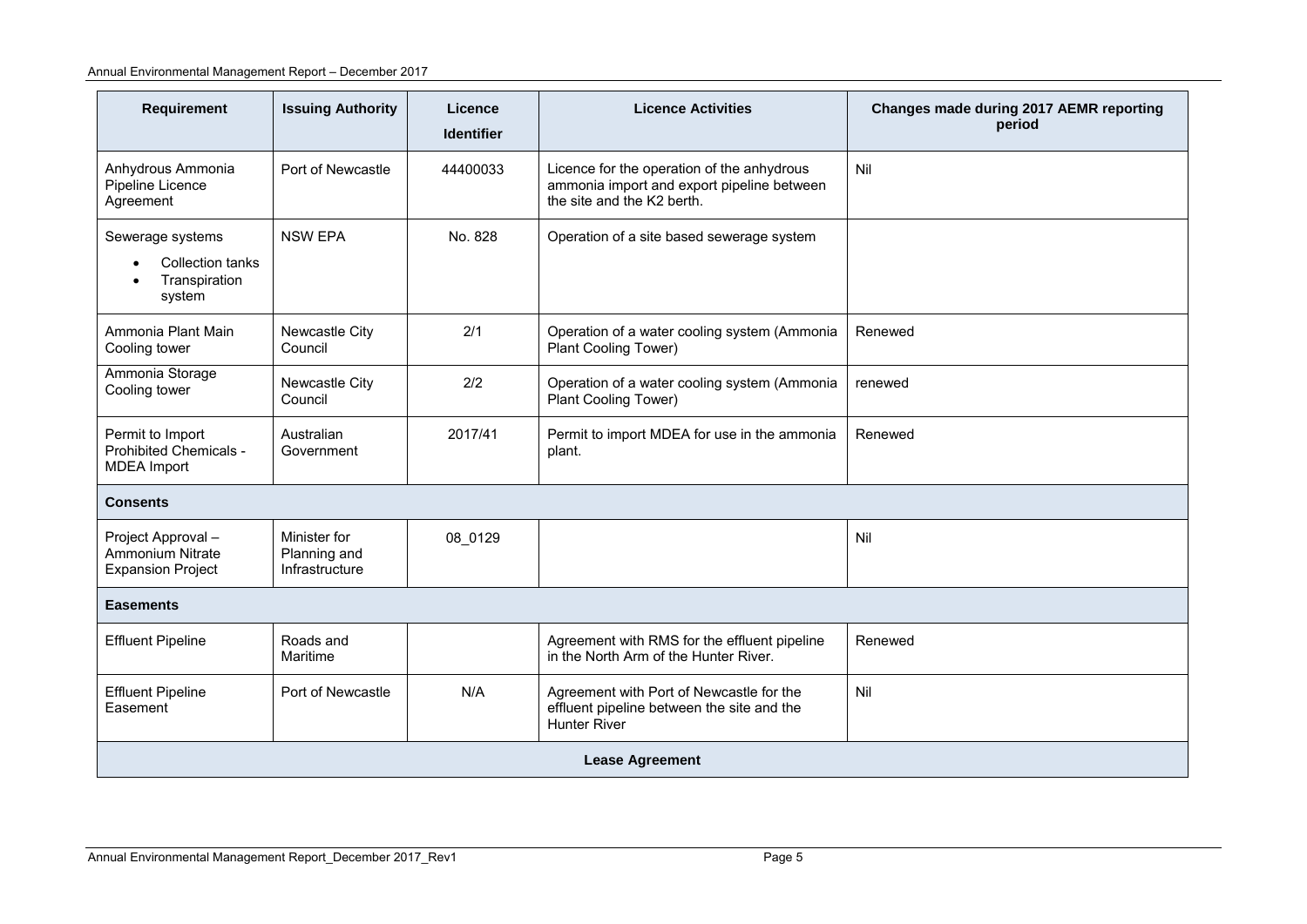| Requirement           | <b>Issuing Authority</b> | Licence<br><b>Identifier</b> | <b>Licence Activities</b>                                                   | <b>Changes made during 2017 AEMR reporting</b><br>period |  |
|-----------------------|--------------------------|------------------------------|-----------------------------------------------------------------------------|----------------------------------------------------------|--|
| Lot 9 Lease agreement | Port of Newcastle        | 44400157                     | Licence to enable access to land adjacent to<br>the site effluent pipeline. | Renewed                                                  |  |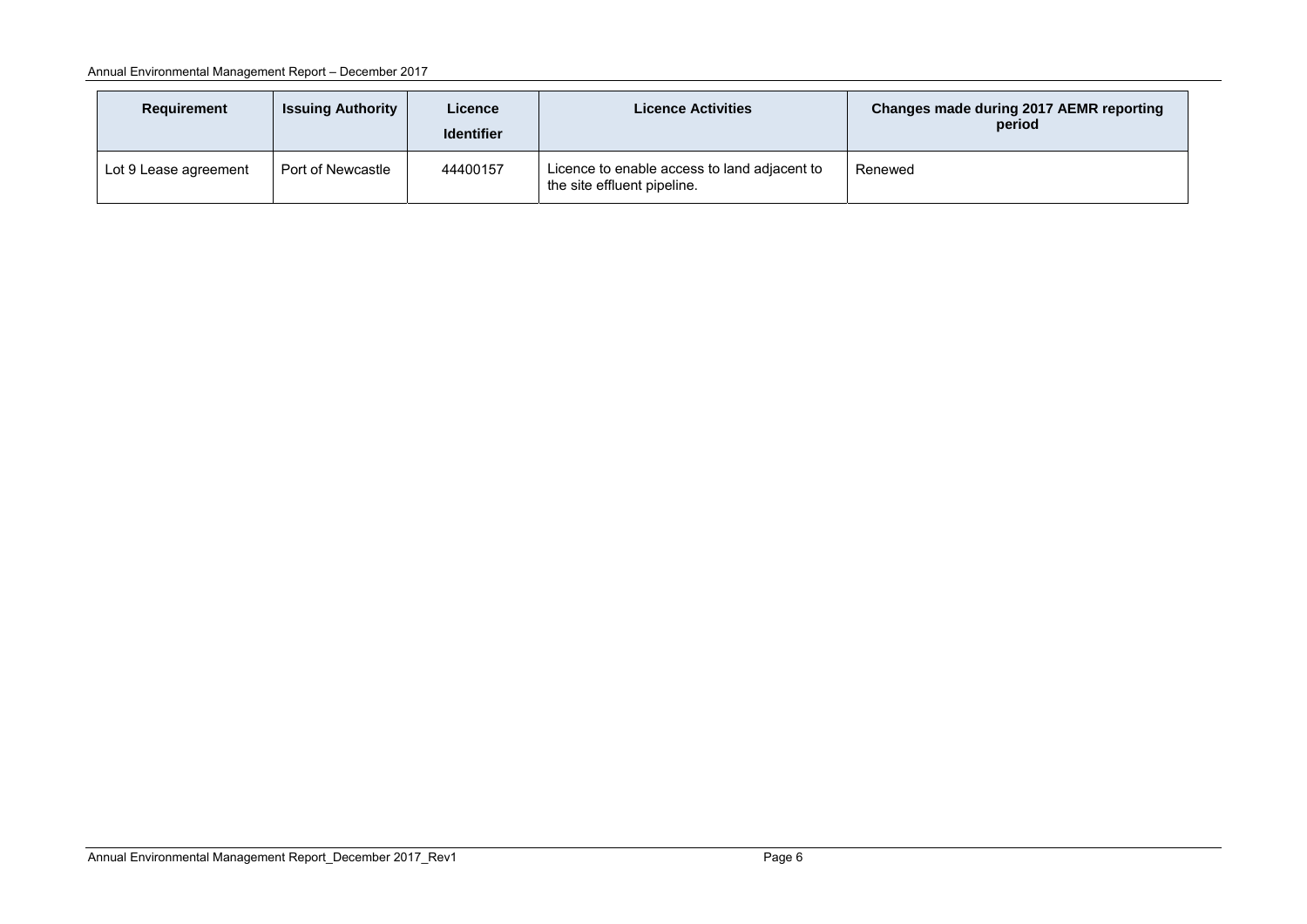# **4 Actions identified from previous Annual Environmental Management Report**

Feedback regarding Orica's 2016 AEMR was provided by DPE on 20 January 2017. Three actions were detailed in the DPE correspondence as detailed in Table 1.

**Table 1 – Actions provided by DPE from 2015/2016 AEMR** 

| <b>Action required from previous AEMR</b>                                                                                                                                                                                                                                                                                                                                                                                                  | <b>Requested</b><br>By | <b>Action</b><br>taken by | Where discussed<br>in the 2017 AEMR |
|--------------------------------------------------------------------------------------------------------------------------------------------------------------------------------------------------------------------------------------------------------------------------------------------------------------------------------------------------------------------------------------------------------------------------------------------|------------------------|---------------------------|-------------------------------------|
| <b>Action 1</b>                                                                                                                                                                                                                                                                                                                                                                                                                            | <b>DPF</b>             | Orica                     | Section 3                           |
| All approvals held by Orica Australia Pty Ltd for the<br>Kooragang Island site that are relevant to the operation<br>associated with the Approval are provided in a summarized<br>tabular format. This should include a summary of what the<br>approval authorises and the relevant changes that may<br>have occurred to the approval during the relevant AEMR<br>reporting period such as an Environment Protection<br>Licence variation. |                        |                           |                                     |
| <b>Action 2</b>                                                                                                                                                                                                                                                                                                                                                                                                                            | <b>DPF</b>             | Orica                     | Section 11                          |
| Provide specific comments of compliance against each<br>approval condition for the AEMR reporting period. For<br>example, schedule 4, Condition 50, this should include the<br>date of the last and the next independent Environment<br>Audit.                                                                                                                                                                                             |                        |                           |                                     |
| <b>Action 3</b>                                                                                                                                                                                                                                                                                                                                                                                                                            | <b>DPF</b>             | Orica                     | Section 8                           |
| A brief description of community activities undertaken such<br>as social events or sponsorship for the reporting period.                                                                                                                                                                                                                                                                                                                   |                        |                           |                                     |

# **5 Project Standards and Performance Measures**

The Project is required to meet the standards and conditions detailed in the following documents:

- Project Approval 08-0129 dated 1 December 2009
- Project Environmental Assessment dated June 2009
- Statement of Commitments dated August 2009
- Modification Application 08-0129 MOD 1 and supporting documentation titled Kooragang Island Facility Modification Request dated 20 April 2011;
- Modification Application 08 0129 MOD 2 Environmental Assessment titled Kooragang Island Modification Request dated 13 November 2013;
- Response to MOD 2 submissions dated 10 February 2014;
- Orica Mining Services Report for Kooragang Island Uprate PHA MOD1 Report dated March 2012
- Orica Mining Services Kooragang Island Uprate PHA MOD2 rev 1 dated May 2014 including Appendix VIII" nitric Acid Tank PHA, Rev C dated May 2014.
- Submissions Report dated 13 October 2014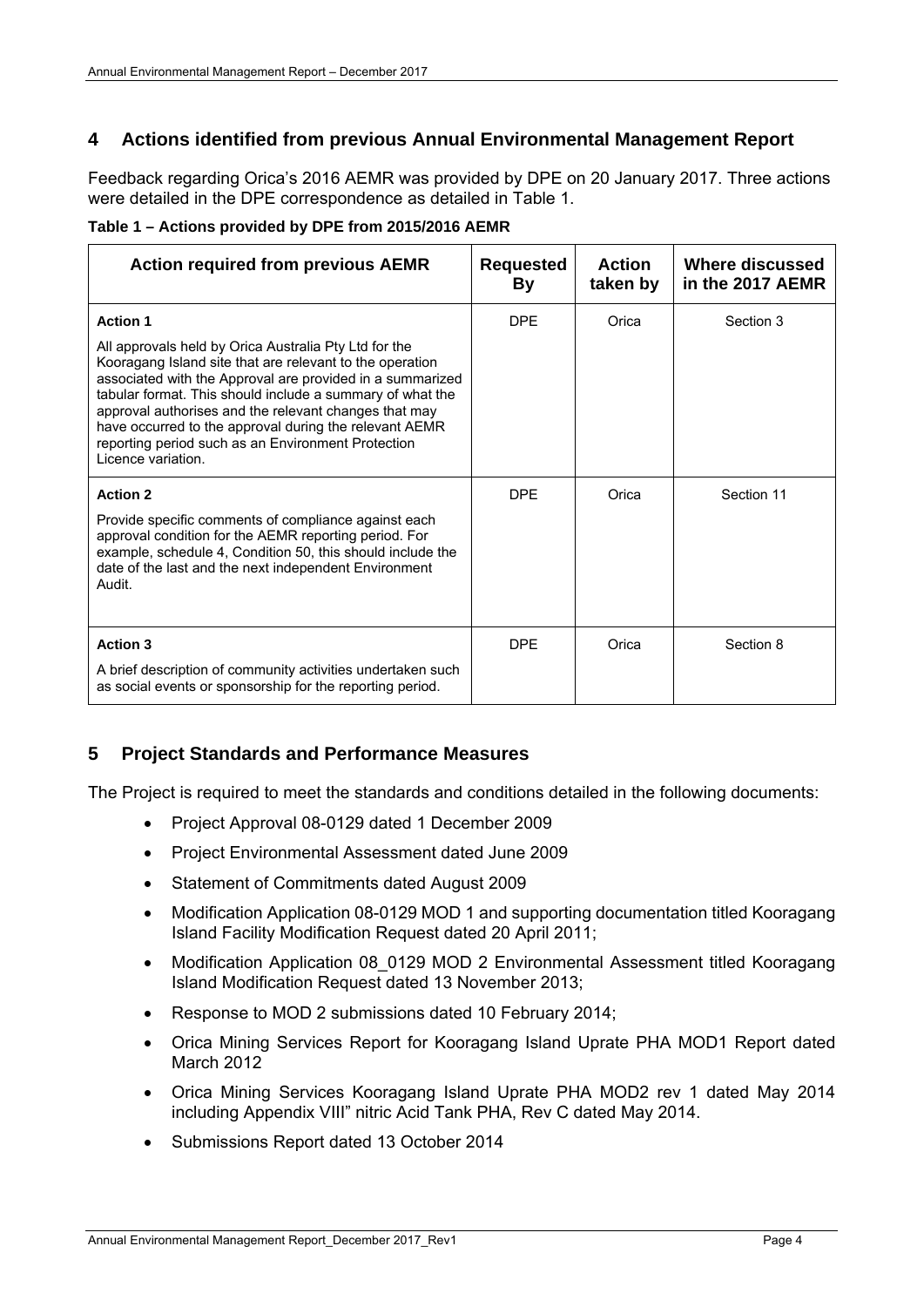Orica Kooragang Island Ammonia Annual Quantity Increase Environment Assessment dated 28 April 2015.

Key design criteria detailed in these documents are detailed in Table 2.

|  |  |  | Table 2 - Standards and performance implemented in plant design and construction |
|--|--|--|----------------------------------------------------------------------------------|
|--|--|--|----------------------------------------------------------------------------------|

| <b>Criteria</b>     | <b>Standard</b>                                                                               | <b>Performance Measure</b>                                                                                             | <b>Comment</b>                                                                                                                                                                                                                                                                                                                                                                                                                                                                                                                                                                                                                                                                          |
|---------------------|-----------------------------------------------------------------------------------------------|------------------------------------------------------------------------------------------------------------------------|-----------------------------------------------------------------------------------------------------------------------------------------------------------------------------------------------------------------------------------------------------------------------------------------------------------------------------------------------------------------------------------------------------------------------------------------------------------------------------------------------------------------------------------------------------------------------------------------------------------------------------------------------------------------------------------------|
| Noise<br>Management | No increase in<br>community<br>noise levels as<br>a result of<br>implementing<br>the Project. | Operating Project to be at least<br>10dB (A) less than the existing<br>plant noise levels.                             | No additional noise sources were<br>installed during the 2016/2017 AEMR<br>reporting period.<br>To enable the site to demonstrate<br>compliance with the noise conditions<br>detailed in the Development Consent,<br>background noise testing at the<br>community interface was performed<br>prior to the Ammonia Plant uprate in<br>2011 in compliance with requirements<br>detailed in Condition 31. Quarterly noise<br>testing was subsequently performed<br>during the 2013 AEMR period and<br>annually thereafter in accordance with<br>the DPI approved noise management<br>plan.<br>Noise testing undertake during the 2017<br>AEMR reporting period was performed<br>June 2017. |
| <b>Air Quality</b>  | Minimisation of<br>particulate<br>emissions<br>associated with<br>the Project.                | AN3 stack emissions to be<br>≤20mg/Nm <sup>3</sup>                                                                     | Ammonium Nitrate Plant 3 has yet to be<br>constructed; however, the requirement<br>has been incorporated into the plant<br>design.<br>Particulate emission performance of<br>AN3 will be confirmed during plant<br>commissioning activities.                                                                                                                                                                                                                                                                                                                                                                                                                                            |
|                     | Minimisation of<br>NO <sub>x</sub> emissions<br>associated with<br>the project.               | <b>Existing Reformer Stack NOx</b><br>emission $\leq$ 350mg/Nm <sup>3</sup> (as NO <sub>2</sub><br>equivalent)         | A purge gas scrubber was installed in<br>2011 during the Ammonia Plant uprate<br>aimed at reducing NOx emissions from<br>the Ammonia Plant Reformer Stack.<br>Two samples were collected and<br>analysed during the 2017 AEMR<br>reporting period with both samples<br>complying with the site's EPL NOx<br>concentration limit.                                                                                                                                                                                                                                                                                                                                                        |
|                     |                                                                                               | Pre-Reformer Furnace Stack NO <sub>x</sub><br>emission $\leq$ 350mg/Nm <sup>3</sup> (as NO <sub>2</sub><br>equivalent) | Annual stack emission testing has been<br>performed following the commencement<br>of operations on the 29 February 2012.<br>In total five annual stack tests have<br>been performed in compliance the EPL<br>requirements, with NOx emissions<br>significantly below the predictions                                                                                                                                                                                                                                                                                                                                                                                                    |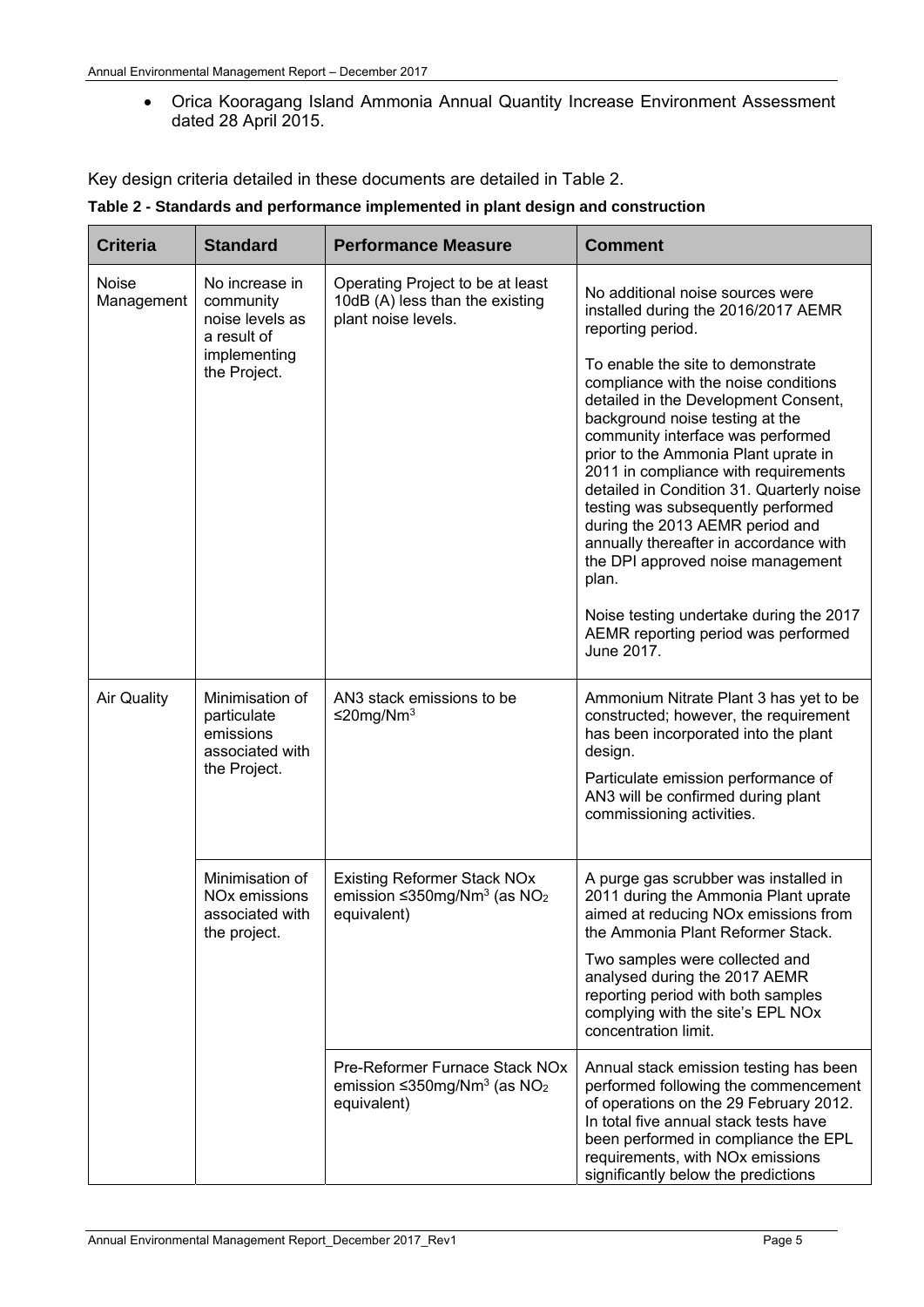| <b>Criteria</b>                | <b>Standard</b>                                                        | <b>Performance Measure</b>                                                                                                                                                   |           |             | <b>Comment</b>                                                                                                                                                                                                                                                                                                                                                   |
|--------------------------------|------------------------------------------------------------------------|------------------------------------------------------------------------------------------------------------------------------------------------------------------------------|-----------|-------------|------------------------------------------------------------------------------------------------------------------------------------------------------------------------------------------------------------------------------------------------------------------------------------------------------------------------------------------------------------------|
|                                |                                                                        |                                                                                                                                                                              |           |             | detailed in the Environmental<br>Assessment and the site's EPL<br>concentration limit. Orica last undertook<br>stack emission testing of the Pre-<br>Reformer on 7 July 2016 during the<br>2016/2017 EPL reporting period. The<br>next stack emission test is schedule for<br>January 2018 corresponding to the<br>2017/2018 EPL reporting period.               |
|                                |                                                                        | <b>Expansion Boiler Stack NOx</b><br>emission $\leq$ 350mg/Nm <sup>3</sup> (as NO <sub>2</sub><br>equivalent)                                                                |           |             | Requirement has been incorporated into<br>the Expansion Boiler design.<br>Confirmation testing of NOx<br>concentration will be completed<br>following the commissioning of the new<br>boiler which is expected to be<br>completed in late 2018.                                                                                                                  |
|                                |                                                                        | NAP4 Stack NOx ≤150ppm<br>(99%tile)                                                                                                                                          |           |             | Requirement incorporated into design<br>for the new acid plant.                                                                                                                                                                                                                                                                                                  |
|                                |                                                                        | Scrubbing of ammonia emissions<br>under normal plant operations to<br>be installed for NAP4 and AN3.                                                                         |           |             | Requirement has been incorporated into<br>design.<br>In addition, the site has commenced a<br>program of works to ensure that<br>ammonia emissions generated from<br>existing operating plants are<br>appropriately treated including the<br>construction and operation of three<br>ammonia flares.                                                              |
| Greenhouse<br>Gas<br>Emissions | Installation of<br>abatement<br>technology on<br>Nitric Acid<br>Plants | Site $N_2O$ emissions to be reduced<br>by ≤65% compared to a "do<br>nothing" approach.<br>Abatement projects to be<br>completed within 6 months of<br>commissioning of NAP4. |           |             | A N <sub>2</sub> O emissions reduction strategy for<br>the site has been implemented, with<br>N <sub>2</sub> O abatement technology installed in<br>NAP2 from July 2013. N <sub>2</sub> O emissions<br>are continually monitored in all existing<br>nitric acid plants.<br>Orica is continuing to investigate<br>suitable technology for application in<br>NAP3. |
| Water<br>Emissions             | New Plant and<br>Equipment to                                          |                                                                                                                                                                              |           | mg/L        | Effluent discharged from the site is<br>continually monitored and reported in                                                                                                                                                                                                                                                                                    |
|                                | comply with<br>existing EPL                                            |                                                                                                                                                                              | 90% limit | 100% limit  | the site's EPA Annual Return.                                                                                                                                                                                                                                                                                                                                    |
|                                | conditions for                                                         | As                                                                                                                                                                           |           | 0.05        | During the 2016/2017 AEMR reporting<br>period 4 effluent quality non-                                                                                                                                                                                                                                                                                            |
|                                | effluent<br>discharge<br>parameters.                                   | Oil and<br>Grease                                                                                                                                                            |           | 10          | compliances. Although effluent is<br>generated from many sources onsite                                                                                                                                                                                                                                                                                          |
|                                |                                                                        | Nitrogen                                                                                                                                                                     | 1500      | 2000        | and not limited to effluent generated by<br>the Project, all effluent noncompliance                                                                                                                                                                                                                                                                              |
|                                |                                                                        | $Cr(6+)$                                                                                                                                                                     | 0.05      | 0.2         | events have been included for<br>completeness.                                                                                                                                                                                                                                                                                                                   |
|                                |                                                                        | <b>TSS</b>                                                                                                                                                                   |           | 50          |                                                                                                                                                                                                                                                                                                                                                                  |
|                                |                                                                        | рH                                                                                                                                                                           |           | $6.2 - 9.5$ |                                                                                                                                                                                                                                                                                                                                                                  |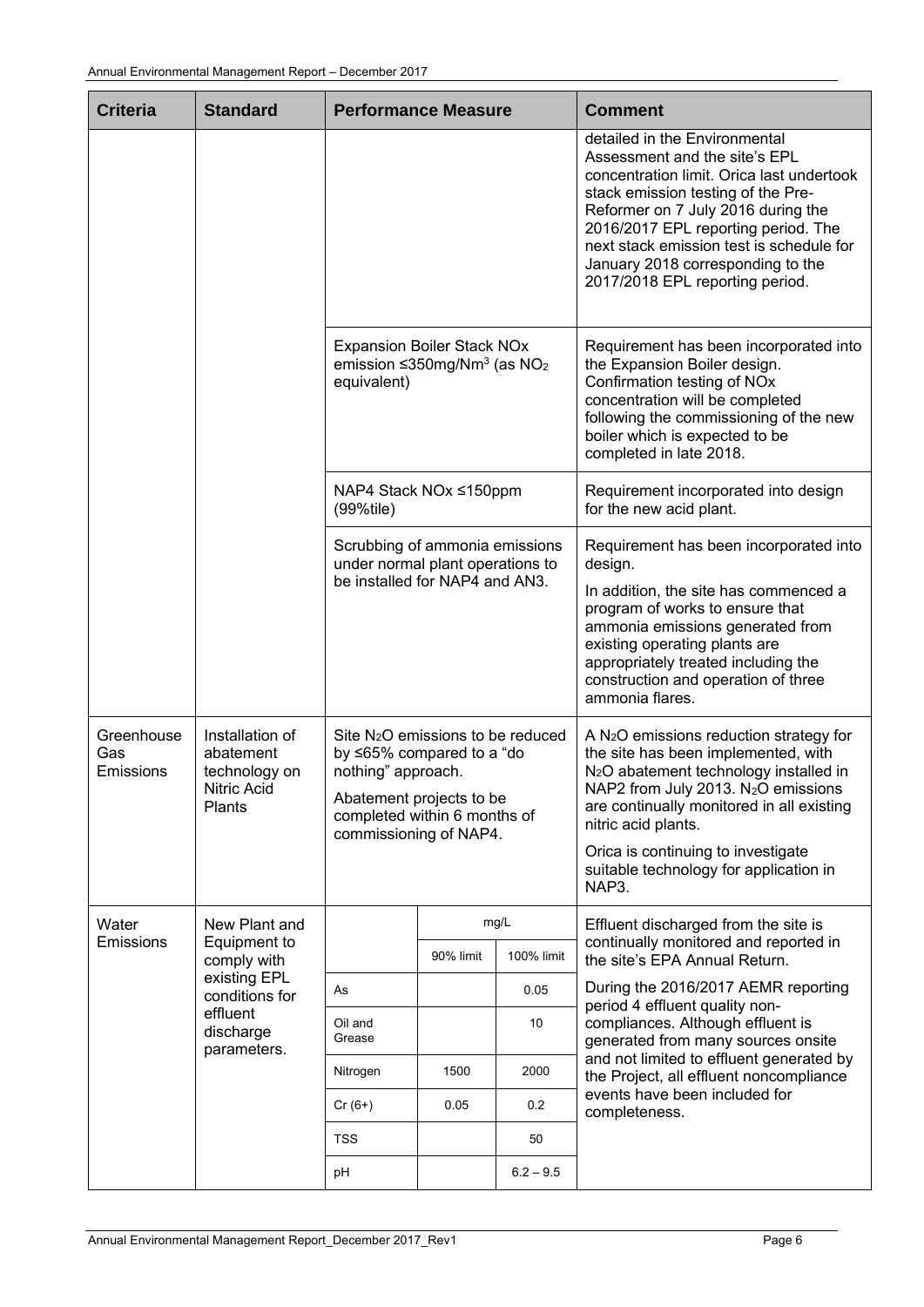| <b>Criteria</b> | <b>Standard</b>         | <b>Performance Measure</b>    |  | <b>Comment</b> |                                 |                                                                                                                                                                                                                                         |
|-----------------|-------------------------|-------------------------------|--|----------------|---------------------------------|-----------------------------------------------------------------------------------------------------------------------------------------------------------------------------------------------------------------------------------------|
|                 |                         | Temperature                   |  | $43^{\circ}$ C | $\bullet$                       | Effluent temperature was exceeded<br>on two occasions' relating to the                                                                                                                                                                  |
|                 |                         | Volume                        |  | 4500kL/day     |                                 | Ammonia Plant being restarted.                                                                                                                                                                                                          |
|                 |                         | Nitrogen<br>Mass<br>Discharge |  | 200tpa         | $\bullet$<br>$\bullet$          | TSS, arsenic and zinc effluent<br>concentration was exceeded on one<br>occasion relating to algae<br>dislodgement from the effluent<br>discharge pipeline.<br>Oil concentration was exceeded on<br>one occasion relating to an oil heat |
|                 |                         |                               |  |                |                                 | exchanger failure during start-up of<br>the Ammonia Plant.                                                                                                                                                                              |
| Production      | Production not          | Ammonia - 385ktpa             |  |                |                                 | Requirement incorporated into design.                                                                                                                                                                                                   |
| Limits          | to exceed<br>prescribed | Nitric Acid - 605ktpa         |  |                | Production during the 2017 AEMR |                                                                                                                                                                                                                                         |
|                 | levels.                 | Ammonium Nitrate - 750ktpa    |  |                |                                 | reporting period was as follows:                                                                                                                                                                                                        |
|                 |                         |                               |  |                |                                 | Ammonia – 237ktpa                                                                                                                                                                                                                       |
|                 |                         |                               |  |                | Nitric Acid - 334ktpa           |                                                                                                                                                                                                                                         |
|                 |                         |                               |  |                |                                 | Ammonium Nitrate - 418ktpa                                                                                                                                                                                                              |

To ensure that environmental performance standards are appropriately integrated into the new plant design and associated construction activities, a Construction Environmental Management Plan (CEMP) was developed and approved for use by DoPI in 2011. The site CEMP has been recently updated to reflect the additional requirements outlined in Condition 49A of the development consent. Environmental control measures addressed in the CEMP relate to air quality, water quality, contaminated soil and acid sulphate soil, waste management, traffic, heritage and erosion and sediment control.

# **6 Project Status**

#### **6.1 Project Progress Review**

Orica is undertaking the expansion of the site in a number of construction phases. This approach has been adopted to ensure that construction works associated with the upgrade have minimal impact on the site's existing operations, that upgraded ammonium nitrate product storage and loadout facilities are completed prior to the construction of the new nitric acid and ammonium nitrate plants and that market demand is accommodated in the construction timing. Project construction phases are as follows:

- *Phase 1*: Ammonia Plant Uprate: including improvement works designed to increase production capacity of the existing ammonia plant from 295ktpa to 385ktpa. This phase has been completed, with the uprated Ammonia Plant commencing operation on the 28 February 2012.
- *Phase 2*: Upgrade and improvement works to the site's supporting infrastructure: including the construction and upgrade of the site's ammonium nitrate storage facilities and product load out infrastructure. Construction works associated with this phase have been designed to reduce the site's risk profile associated with the storage of ammonium nitrate and the transportation and use of ammonia onsite.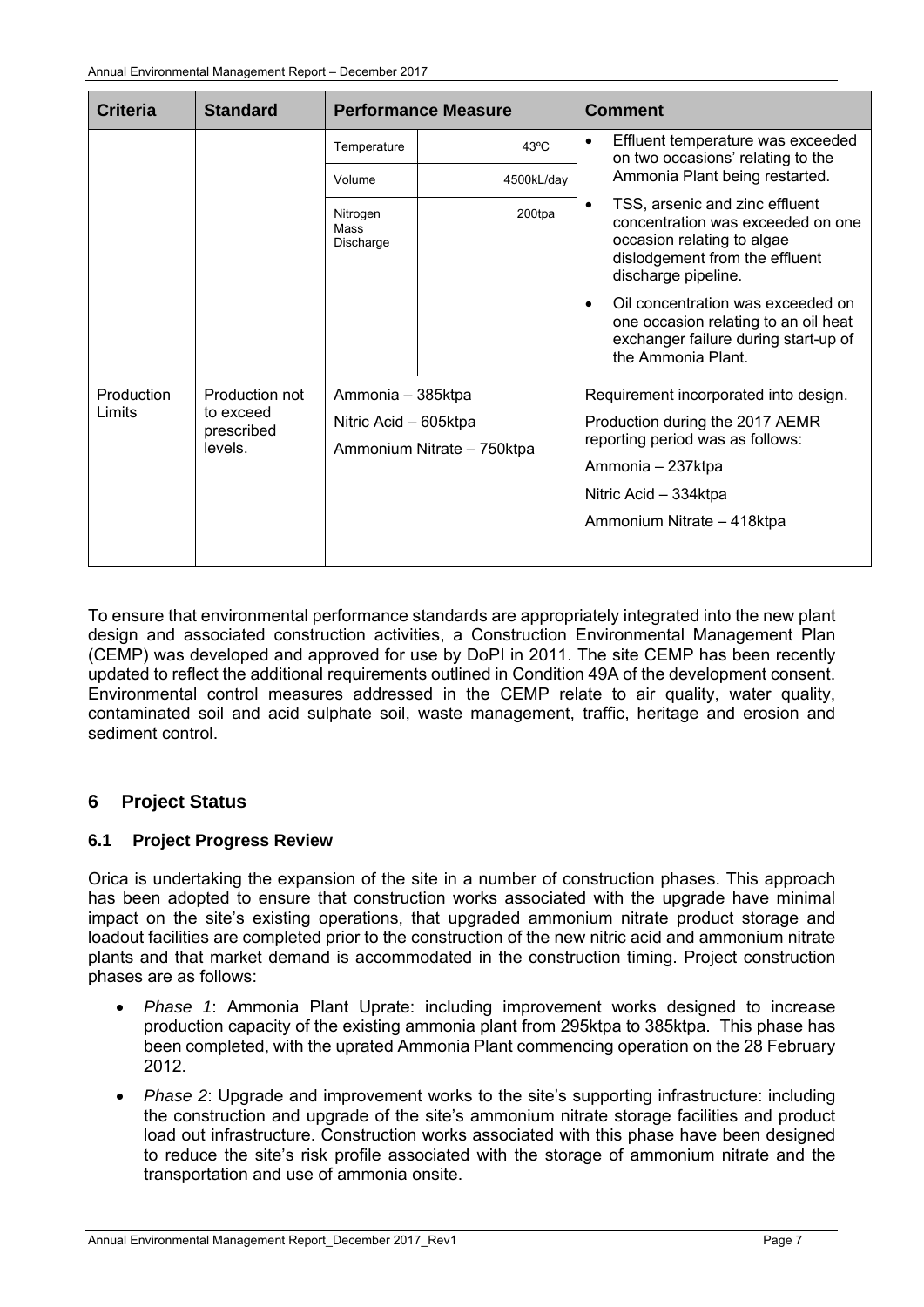- *Phase 3*: Ammonium nitrate expansion: construction works designed to increase ammonium nitrate production capability of the site from 430ktpa to 750ktpa through the construction of a new nitric acid and ammonium nitrate plant.
- *Phase 4*: The construction and operation of three ammonia flares (MOD 2). The flares are only one component of a broader program currently being implemented at the site, designed to reduce the risk associated with handling ammonia.
- *Phase 5:* The construction of a Nitric Acid tank. Orica has approval to change the proposed location and increase the storage capacity of a previously approved nitric acid tank (MOD 2).
- Phase 6: Construction and Operation of the Projects Boiler. Orica has recently completed a consistency review to support a change to the expansion project boiler site location.

Orica's DPE approved project Staging Plan is detailed in Table 3: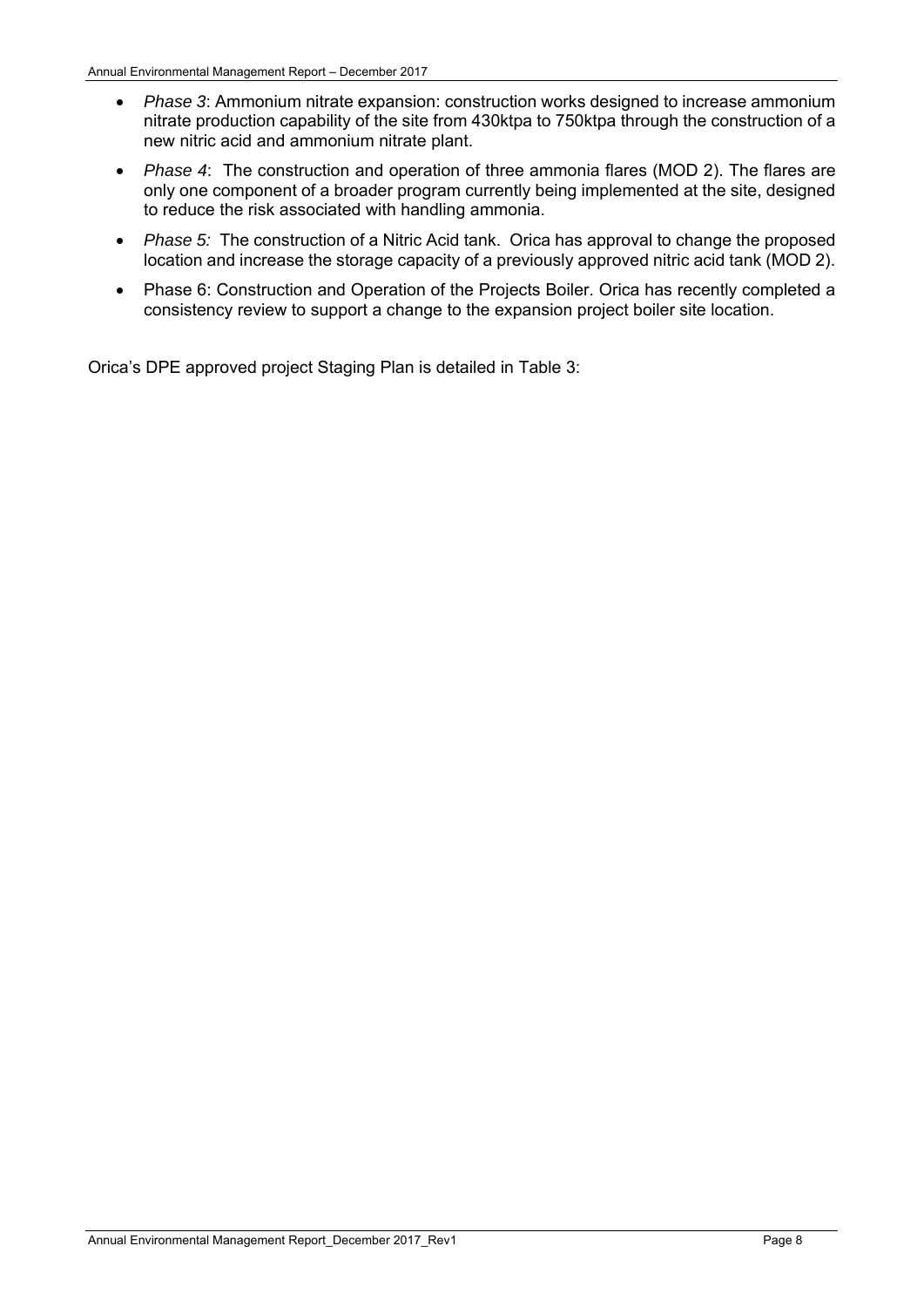#### **Table 3 – Project Staging Plan**

| <b>Phase</b><br><b>Stage</b> |                             | <b>Description of Work</b>                                                                                                                                                                                                                                                                                                                                      | <b>Sub Stage</b>                                                                                                                                                                                                                                               | <b>Approval Status</b>                                                 | <b>Estimated</b><br><b>Construction</b><br><b>Timing</b> |
|------------------------------|-----------------------------|-----------------------------------------------------------------------------------------------------------------------------------------------------------------------------------------------------------------------------------------------------------------------------------------------------------------------------------------------------------------|----------------------------------------------------------------------------------------------------------------------------------------------------------------------------------------------------------------------------------------------------------------|------------------------------------------------------------------------|----------------------------------------------------------|
|                              | <b>Ammonia Plant Uprate</b> |                                                                                                                                                                                                                                                                                                                                                                 |                                                                                                                                                                                                                                                                |                                                                        |                                                          |
| 1a<br>1                      |                             | Ammonia Plant Expansion - Plant Air Compressor Building<br>Construction of Plant Air Compressor building shell (compressor<br>installed in Stage 1(b)).                                                                                                                                                                                                         | Completed                                                                                                                                                                                                                                                      | <b>Construction Complete</b><br>and Operational.                       | Completed                                                |
|                              | 1 <sub>b</sub>              | Ammonia Plant Expansion - Installation/Modification of Plant<br>Installation of new equipment including new compressor, process<br>vessels pipework and instruments in the Ammonia Plant.                                                                                                                                                                       | Completed                                                                                                                                                                                                                                                      |                                                                        |                                                          |
|                              |                             | <b>Proposed Trident Nitrates Expansion Project Construction Scheduling</b>                                                                                                                                                                                                                                                                                      |                                                                                                                                                                                                                                                                |                                                                        |                                                          |
| $\mathbf{2}$                 | 2a                          | <b>OBL 1(a) -Nitrates Infrastructure &amp; ANS Loadout</b><br>Installation of new site infrastructure including the new site<br>entrances, internal access roads, security and weighbridge<br>facilities, ANS product storage and despatch facilities.                                                                                                          | Internal access roads<br>$\mathbf{1}$ .<br>and minor civil works.<br>2.<br>Site entrances, security<br>offices and<br>weighbridges.<br>Major civil works<br>3.<br>including piling and<br>foundations.<br>New ANS storage<br>4.<br>vessel loading<br>equipment | Approval for construction<br>granted, construction yet<br>to commence. | Yet to be<br>determined                                  |
|                              | 2 <sub>b</sub>              | OBL 1(b) - Nitrates Despatch & Support Infrastructure<br>Construction of new AN Bag store, AN Despatch facilities and<br>amenities, demolition of existing AN Bag store and despatch,<br>construction of new AN Bulk Store, modification to existing AN bulk<br>store, construction of WANS, construction of new control room and<br>electrical infrastructure. |                                                                                                                                                                                                                                                                | Approval to commence<br>construction not yet<br>granted by DPE.        | Yet to be<br>determined                                  |
| 3                            | 3a                          | NAP4 - Nitric Acid & AN Solution plants and Support<br><b>Infrastructure</b><br>Construction of the NAP4/ ANS Plant and tie-ins                                                                                                                                                                                                                                 |                                                                                                                                                                                                                                                                | Approval to commence<br>construction not yet<br>granted by DPE.        | Yet to be<br>determined                                  |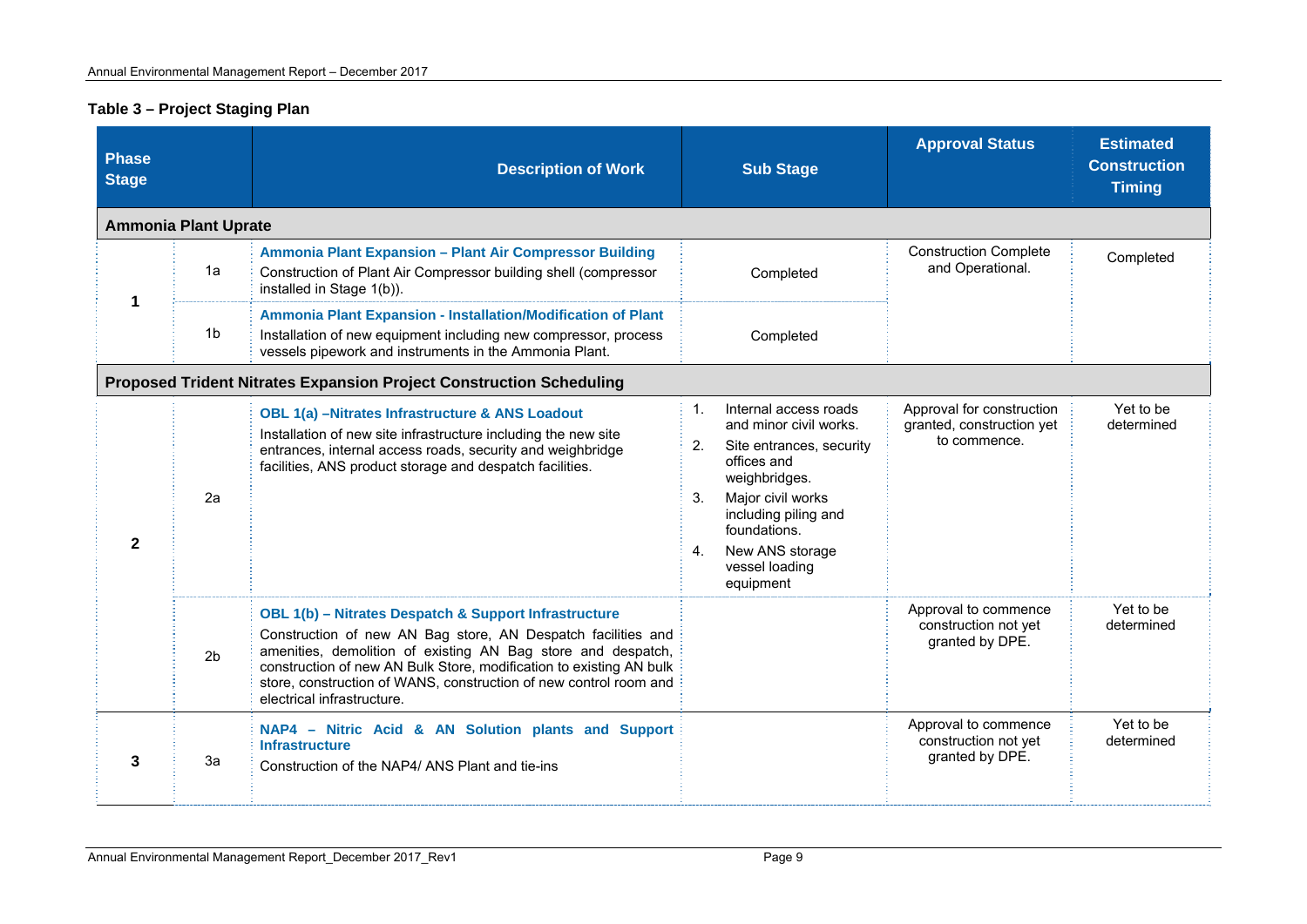#### Annual Environmental Management Report – December 2017

| <b>Phase</b><br><b>Stage</b> | <b>Description of Work</b>                                                                                                                                                                                                          | <b>Sub Stage</b>                                                                                                                          | <b>Approval Status</b>                                                                                                                                                                                                                                                                                                           | <b>Estimated</b><br><b>Construction</b><br><b>Timing</b> |
|------------------------------|-------------------------------------------------------------------------------------------------------------------------------------------------------------------------------------------------------------------------------------|-------------------------------------------------------------------------------------------------------------------------------------------|----------------------------------------------------------------------------------------------------------------------------------------------------------------------------------------------------------------------------------------------------------------------------------------------------------------------------------|----------------------------------------------------------|
|                              | Construction of Nitrates support infrastructure including new Nitric<br>Acid Storage, Ammonia Storage, Boiler, Cooling Tower, Demin<br>Plant Expansion Instrument Air upgrades, new Ammonia pumps,<br>pipebridges & transfer lines. |                                                                                                                                           |                                                                                                                                                                                                                                                                                                                                  |                                                          |
| 3b                           | <b>AN3 - AN Prill Plant</b><br>Construction of ANP3 Dry Section plant and tie-ins                                                                                                                                                   |                                                                                                                                           | Approval to commence<br>construction not yet<br>granted by DPE.                                                                                                                                                                                                                                                                  | Yet to be<br>determined                                  |
|                              | Ammonia Management Improvement Program                                                                                                                                                                                              |                                                                                                                                           |                                                                                                                                                                                                                                                                                                                                  |                                                          |
| 4<br>4                       | <b>Ammonia Flares</b><br>Construction and operation of three ammonia flares.                                                                                                                                                        | <b>Nitrates Plant Flare</b><br>1.<br>Ammonia Storage Flare<br>2.<br>Ammonia Plant Flare<br>3.<br>Ammonia storage tank<br>4.<br>(nitrates) | Approval to commence<br>construction of the flares<br>was granted on 23 June<br>2015.<br><b>Ammonia Flares</b><br>The nitrates flare became<br>operational during<br>February 2016<br>The ammonia storage<br>flare became operational<br>during April 2016.<br>The ammonia plant flare<br>was commissioned during<br>April 2017. | Completed                                                |
| <b>Nitric Acid Tank</b>      |                                                                                                                                                                                                                                     |                                                                                                                                           |                                                                                                                                                                                                                                                                                                                                  |                                                          |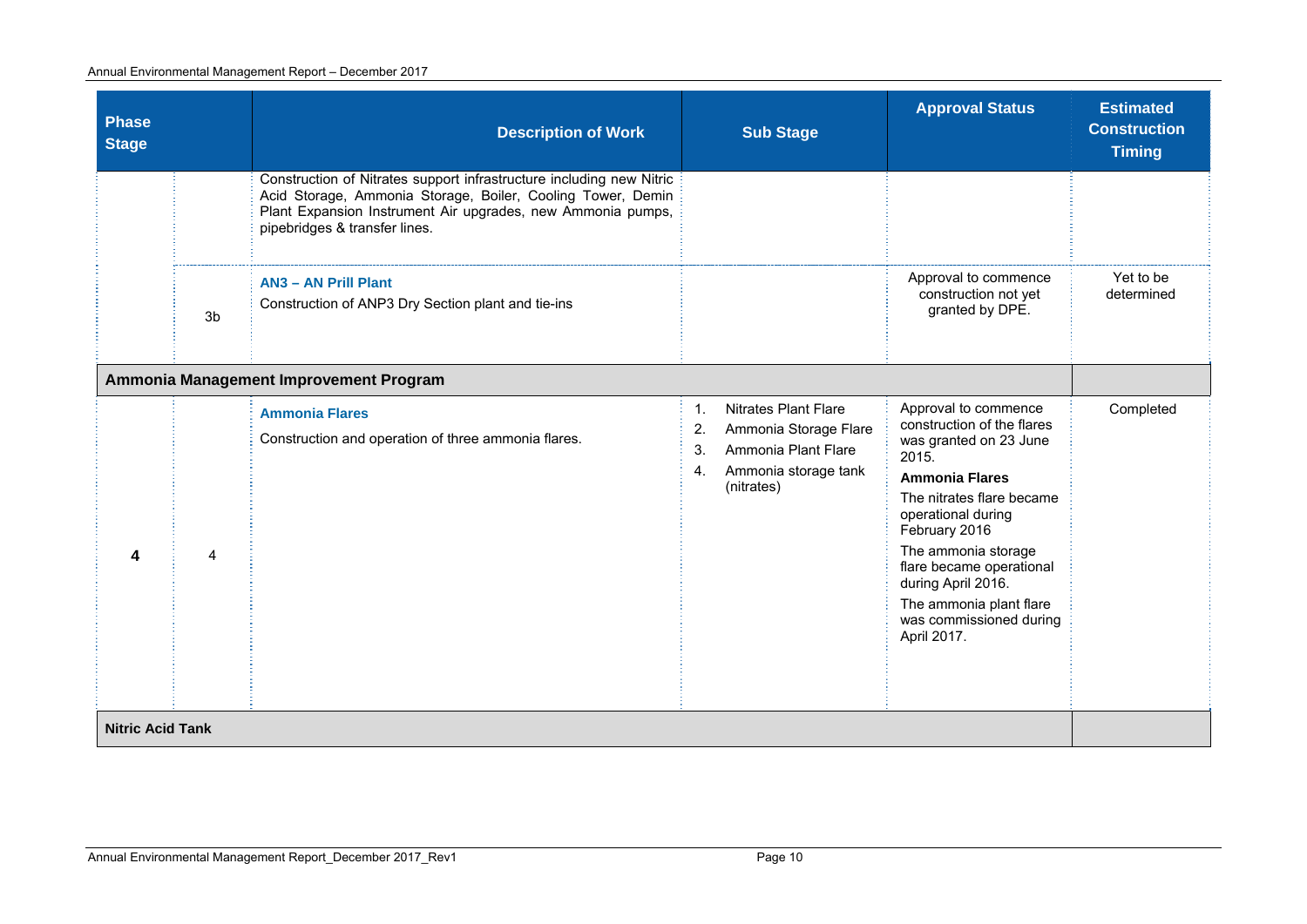#### Annual Environmental Management Report – December 2017

| <b>Phase</b><br><b>Stage</b> |                                 | <b>Description of Work</b>                                                                                                                                                                          | <b>Sub Stage</b> | <b>Approval Status</b>                                                                                           | <b>Estimated</b><br><b>Construction</b><br><b>Timing</b>                                             |
|------------------------------|---------------------------------|-----------------------------------------------------------------------------------------------------------------------------------------------------------------------------------------------------|------------------|------------------------------------------------------------------------------------------------------------------|------------------------------------------------------------------------------------------------------|
| 5                            | 5                               | <b>Nitric Acid Tank</b><br>Construction and Operation of a nitric acid tank and associated<br>scrubber, capable of exporting and importing nitric acid via the<br>sites nitric acid wharf pipeline. |                  | Approval to commence<br>construction not yet<br>granted by DPE.                                                  | Yet to be<br>determined                                                                              |
|                              | <b>Expansion Project Boiler</b> |                                                                                                                                                                                                     |                  |                                                                                                                  |                                                                                                      |
| 6                            | 6                               | <b>Construction and operation of Expansion Project Boiler</b>                                                                                                                                       |                  | Approval to commence<br>construction granted on<br>27 July 2015.<br>Construction of the boiler<br>has commenced. | Construction on<br>hold during 2017.<br>Construction is<br>expected to<br>recommence<br>during 2018. |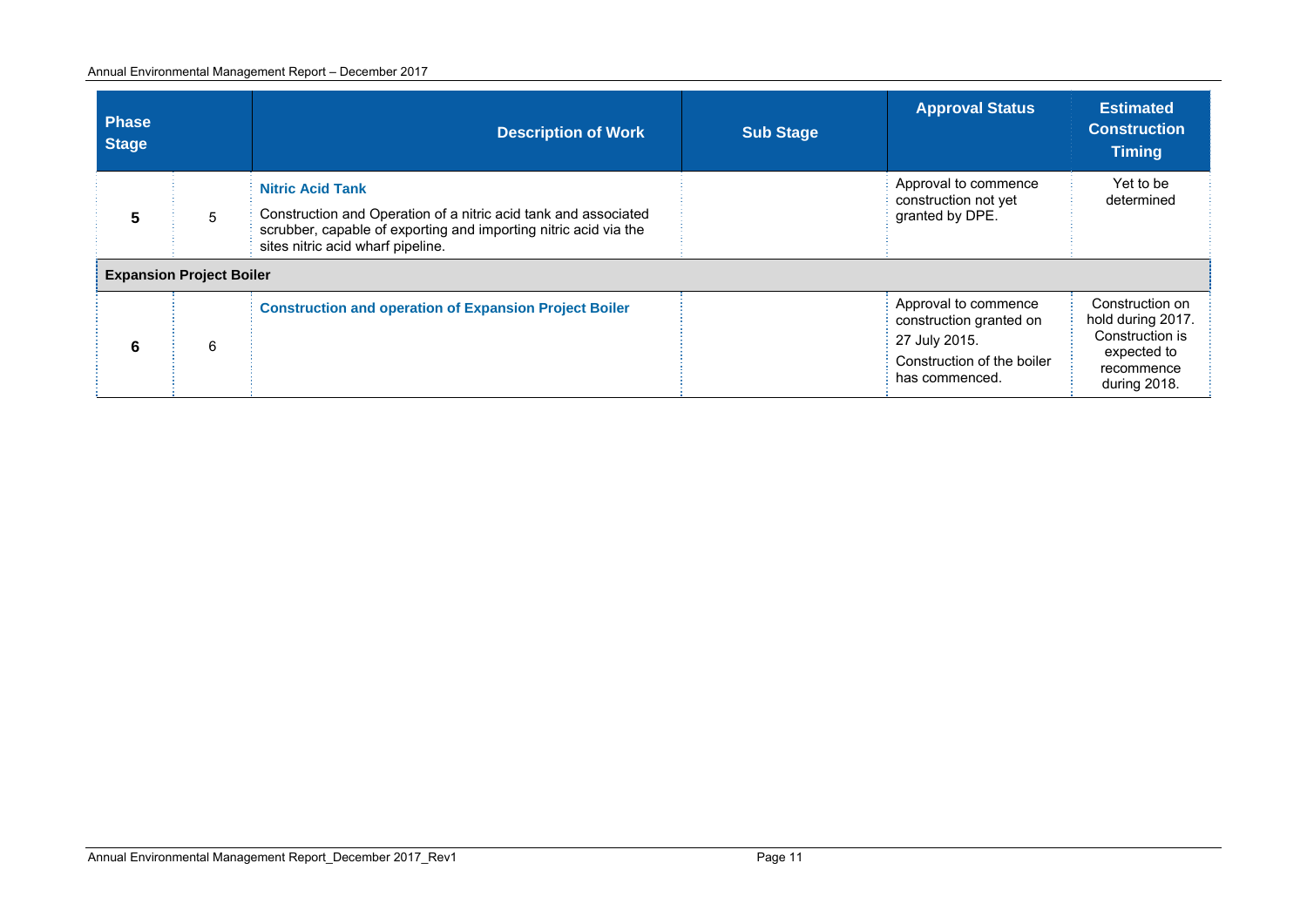A summary of the Project works completed between 1 December 2016 and 30 November 2017 is detailed below.

#### 6.1.1 *Phase 1: Ammonia Plant Expansion*

Works that have been performed in the last 12 months associated with the uprate of the Ammonia Plant include:

- Stack emission testing of Reformer and Pre-Reformer monitoring points in accordance with the site's EPL.
- Annual compliance noise monitoring in compliance with the revised noise management plan.
- Regulatory reporting in accordance with the approvals Condition of Consent.
- Ammonia Plant flare constructed and commissioned
- Replacement of the ammonia export pipeline

#### 6.1.2 *Phase 2: Outside Boundary Limits*

No construction activities commenced in the previous 12 months associated with Phase 2 construction activities.

#### 6.1.3 *Phase 3: Nitrate expansion*

No construction activities commenced in the previous 12 months associated with Phase 3 construction activities.

#### 6.1.4 *Phase 4: Ammonia Management Improvement Program*

The Ammonia Plant flare was constructed and commissioned during the 2016/2017 AEMR period.

#### 6.1.5 *Phase 5: Nitric Acid Tank*

No construction activities commenced in the previous 12 months associated with Phase 5 construction activities.

#### 6.1.6 *Phase 6: Expansion Project Boiler*

Construction of the new Boiler is currently on hold with no construction activities undertaken during the 2016/2017 AEMR reporting period.

#### **6.2 Planned Project Progress during 2017/2018**

Orica is continuing to focus on implementing site improvement works associated with Phase 4 and 6 of the Project.

Current market conditions have meant that Stages 2, 3 and 5 remain on hold. The timing associated with the implementation of these stages will be reviewed when market conditions are more favourable.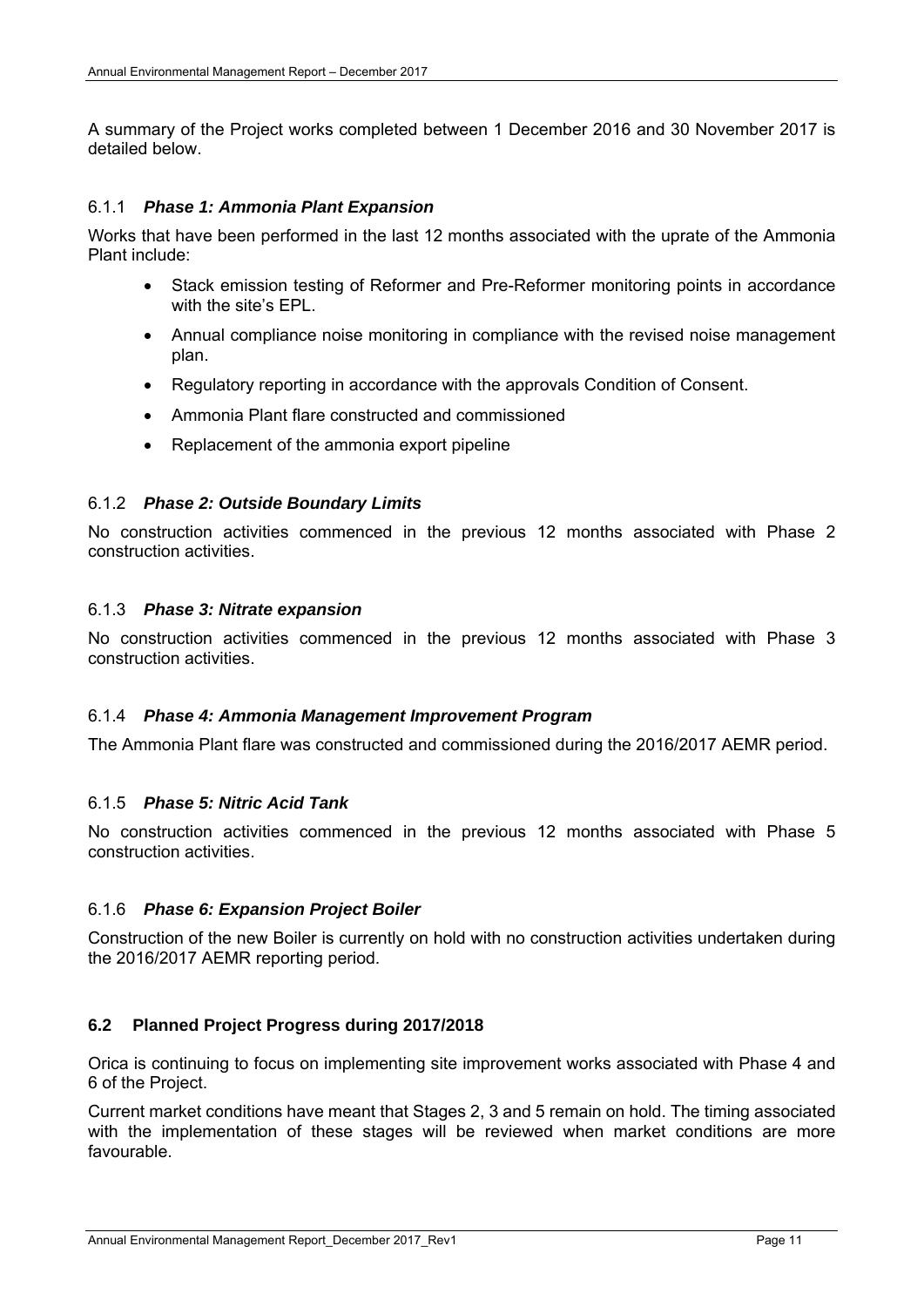Orica is still progressing with reporting requirements associated with Phase 1 as detailed in the project approval Condition of Consent.

Project works anticipated to be completed in the following twelve months include:

#### 6.2.1 *Phase 1 Ammonia Plant Uprate*

- Environmental monitoring as outlined in the site's EPL.
- Annual noise monitoring in compliance with the updated project noise monitoring plan.
- Reporting requirements as detailed in the project's Development Consent

#### 6.2.2 *Phase 2 - Outside Boundary Limits (OBL)*

No construction works associated this phase are expected in the next 12 months.

#### 6.2.3 *Phase 3 – Nitrates expansion*

No construction works associated this phase are expected in the next 12 months.

#### 6.2.4 *Ammonia Management Improvement Program*

Project has been completed. No further construction works expected in the next 12 months.

#### 6.2.5 *Nitric Acid Tank*

No construction works associated this phase are expected in the next 12 months.

#### 6.2.6 *Expansion Project Boiler*

Construction activities associated with the expansion project boiler have been suspended due to changing site priorities and capital availability. The commissioning of the boiler is now expected to be completed in early 2019.

Orica will complete stack emission testing to confirm environmental performance of the boiler combustion system (NOx concentration) compared to that predicted in the project EA documentation upon commissioning of the expansion project boiler. This data will be submitted in the Project Stage Air Quality Verification Study (Condition 23).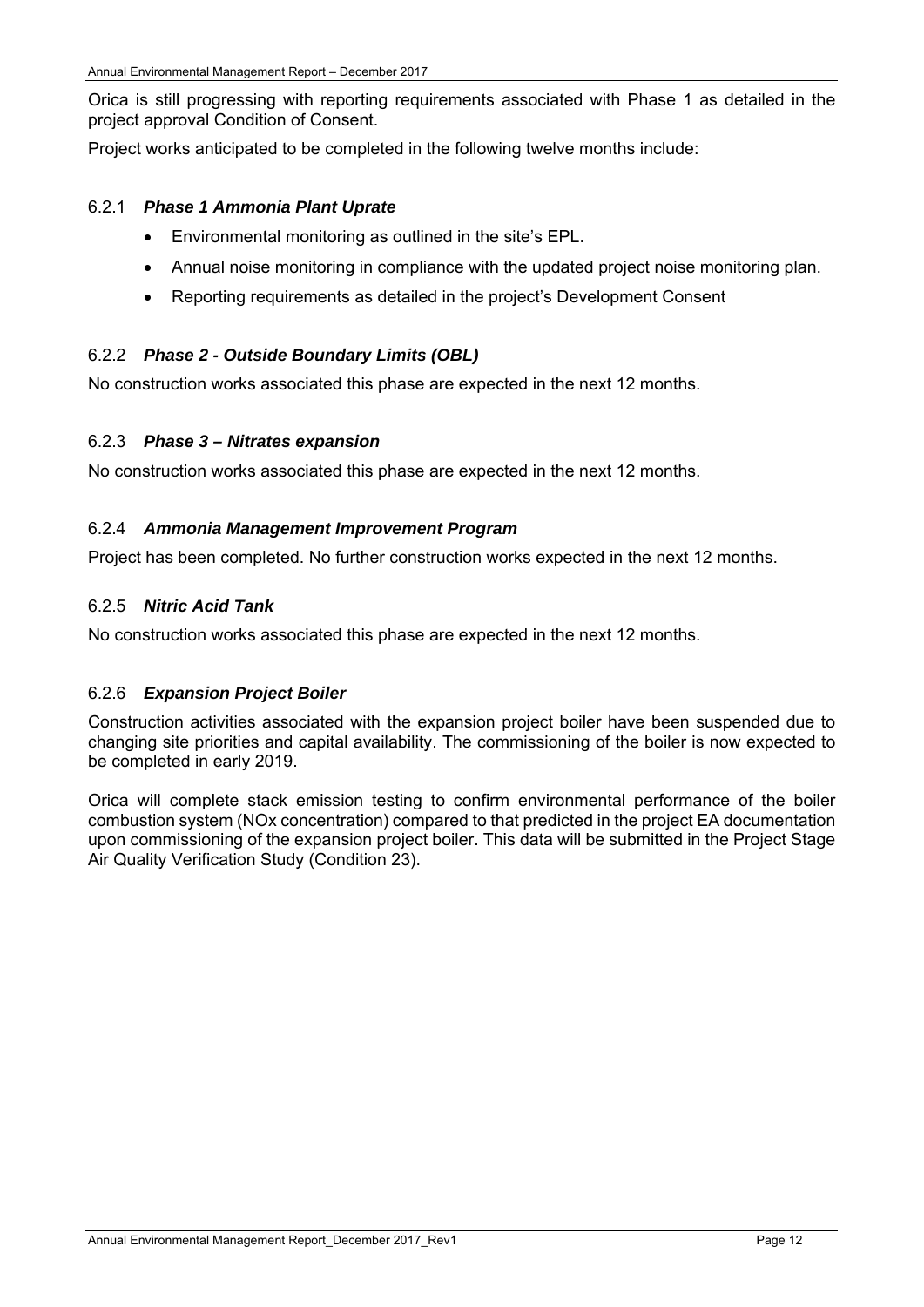# **7 Environmental Monitoring and Complaints Summary**

#### **7.1 Environmental Monitoring**

The Project Approval and EPL do not require environmental monitoring to be undertaken during the construction phase of the Project, however control measures specified in the project's CEMP have been implemented.

The uprated Ammonia Plant has completed all required environmental monitoring in accordance with the site Environment Protection Licence (EPL 828).

#### 7.1.1 *Air Quality*

Orica is required to perform stack emission testing for both the Pre-Reformer and Reformer Stacks annually in accordance with the site's EPL anniversary date, 1 April each year. Two stack tests were performed at the Reformer Stack during the 2017 AEMR reporting period. Both tests complied with the NOx concentration limit of 350mg/m3 with plant emissions significantly reducing following maintenance being completed on the Ammonia Plant during February 2017. The Pre-Reformer was last sampled on the 8 July 2016, with the next test scheduled to be completed during January 2018 as required for the 2017/2018 EPL reporting period.



#### **Figure 2 – Stack emission testing for uprated ammonia plant**

Stack emission data collected during the 2017 AEMR reporting period complied with the site's Environment Protection Limit.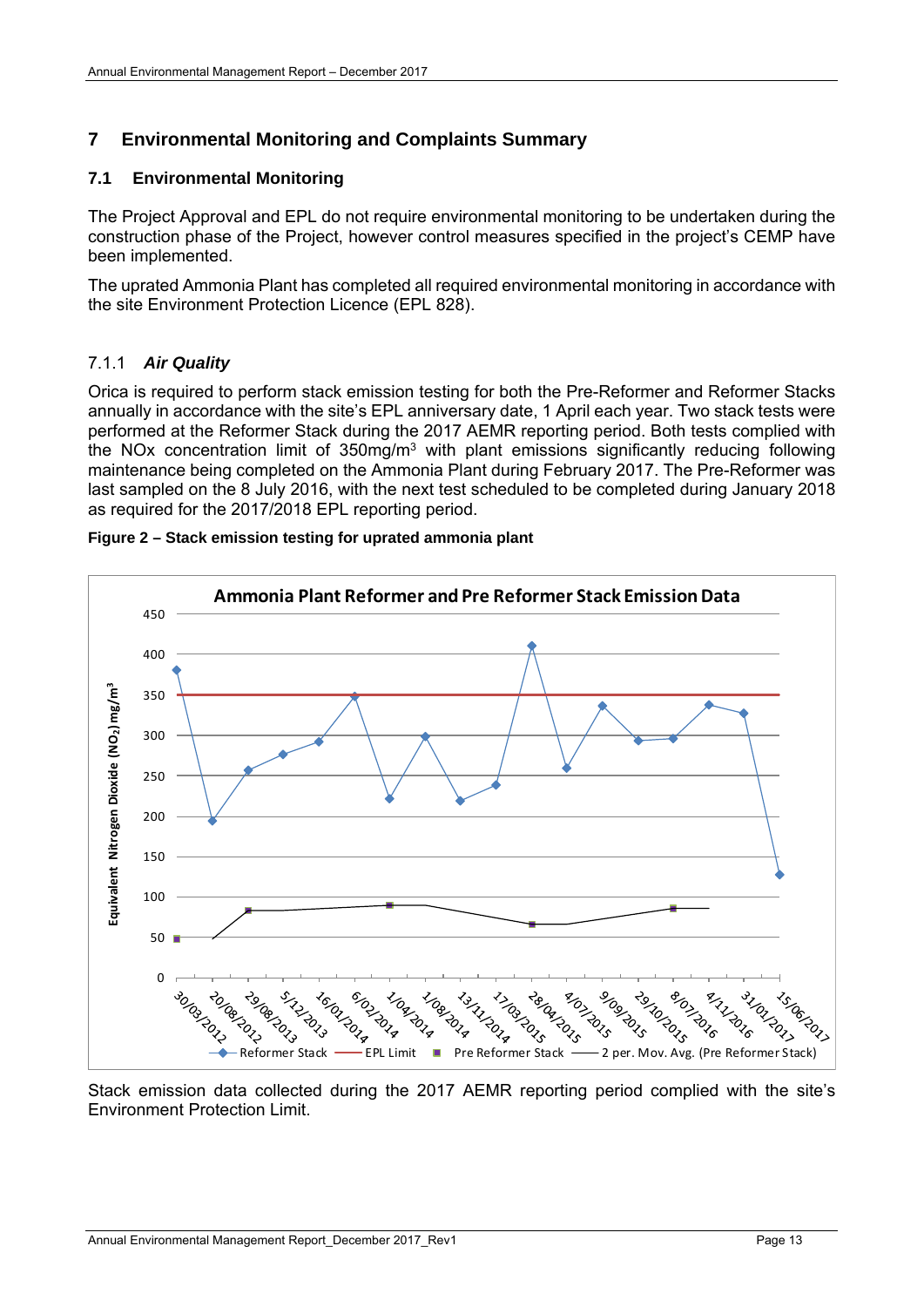#### *7.1.2 Noise*

In order to demonstrate compliance to noise criteria for new plant and equipment associated with the ammonia plant uprate, the following procedure was developed by Orica and detailed in the Project's Noise Management Plan (NMP). This plan was approved by DPI in July 2011, with compliance to the project's noise criteria to be demonstrated through the:

- Update of the site's noise model (Table 4) following the commencement of operation of the Project to predict the noise contribution for expansion project new plant and equipment in relation to identified reference monitoring locations. This process assisted in the identification of further noise reduction opportunities.
- Undertake attended and unattended noise monitoring to evaluate changes in noise levels and identify trends in ambient noise levels.

Noise modelling detailed in the 2009 environmental assessment predicted that the noise contribution associated with the site expansion would satisfy the 10dB below pre-expansion predicted levels consent requirement. As the expansion project is being implemented in three phases, the noise model will be updated following the commencement of operations for each project phase.

| Assessment Location           | <b>Predicted Sound Pressure Levels</b><br>LAeq, 15min |                      |  |
|-------------------------------|-------------------------------------------------------|----------------------|--|
|                               | <b>Existing Plant</b>                                 | <b>Uprated Plant</b> |  |
| <b>Assessment Location R1</b> | 50                                                    | 37                   |  |
| Assessment Location R2        | 53                                                    | 41                   |  |
| <b>Assessment Location R3</b> | 51                                                    | 39                   |  |

**Table 4 –** Noise compliance modelling results detailed in 2011 mod 1 report

The site's noise model was updated following the commencement of operations of the uprated ammonia plant representing the completion of Phase 1 construction activities. This model was updated using noise data collected from near field noise monitoring. Site noise modelling results confirmed that that noise level contribution associated with the uprated ammonia plant were less than 10dB below the predicted noise levels for the reference locations in Stockton and therefore did not increase existing noise levels (Table 5).

**Table 5 –** Revised compliance modelling results (quarter 1 testing)

| <b>Assessment Location</b>    | <b>Predicted Sound Pressure Levels</b><br>$LAeq,15min$ (dBA) |                                            |                                         |
|-------------------------------|--------------------------------------------------------------|--------------------------------------------|-----------------------------------------|
|                               | <b>Existing Plant</b>                                        | <b>Post Ammonia</b><br><b>Plant Uprate</b> | Ammonia<br><b>Plant</b><br>contribution |
| <b>Assessment Location R1</b> | 50                                                           | 50                                         | 20                                      |
| <b>Assessment Location R2</b> | 53                                                           | 52                                         | 22                                      |
| <b>Assessment Location R3</b> | 51                                                           | 50                                         | 21                                      |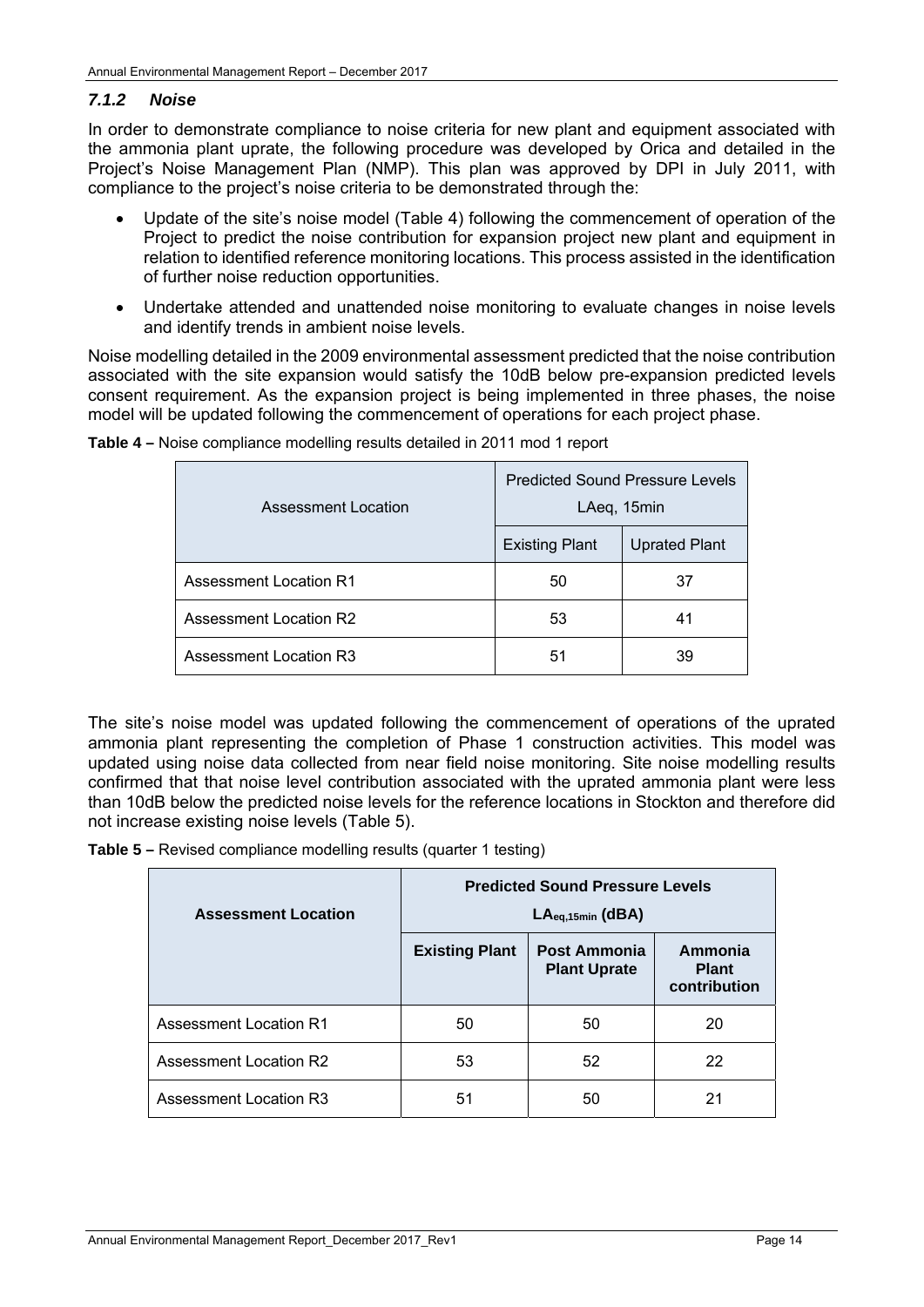Attended and unattended noise monitoring was also undertaken at six reference locations to establish noise trends for the entire site, consistent with the process previously undertaken in 2011. Noise monitoring reference points R4, R5 and R6 have predominately been utilised to establish Orica's contribution to surrounding noise levels. Monitoring Location R6 was relocated in 2014 due to access to the location being restricted by new tenancy. The location of each noise monitoring point is detailed in **Figure 3.**



**Figure 3 – Noise Monitoring Locations** 

Whist it is difficult to directly compare current noise data against historical trends due to variability in the meteorological conditions under which the data was collected, attended and unattended monitoring can be useful in gaining an increased understanding of the individual noise sources that contribute to the overall noise profile of the site. Noise monitoring was undertaken on a quarterly basis during the first 12 months of the ammonia plant being uprated (2013) and annually thereafter.

Unattended and attended measurements were conducted during May 2017 to assess noise from the Orica site and ambient noise trends. Unattended noise monitoring results are detailed in Figure 4.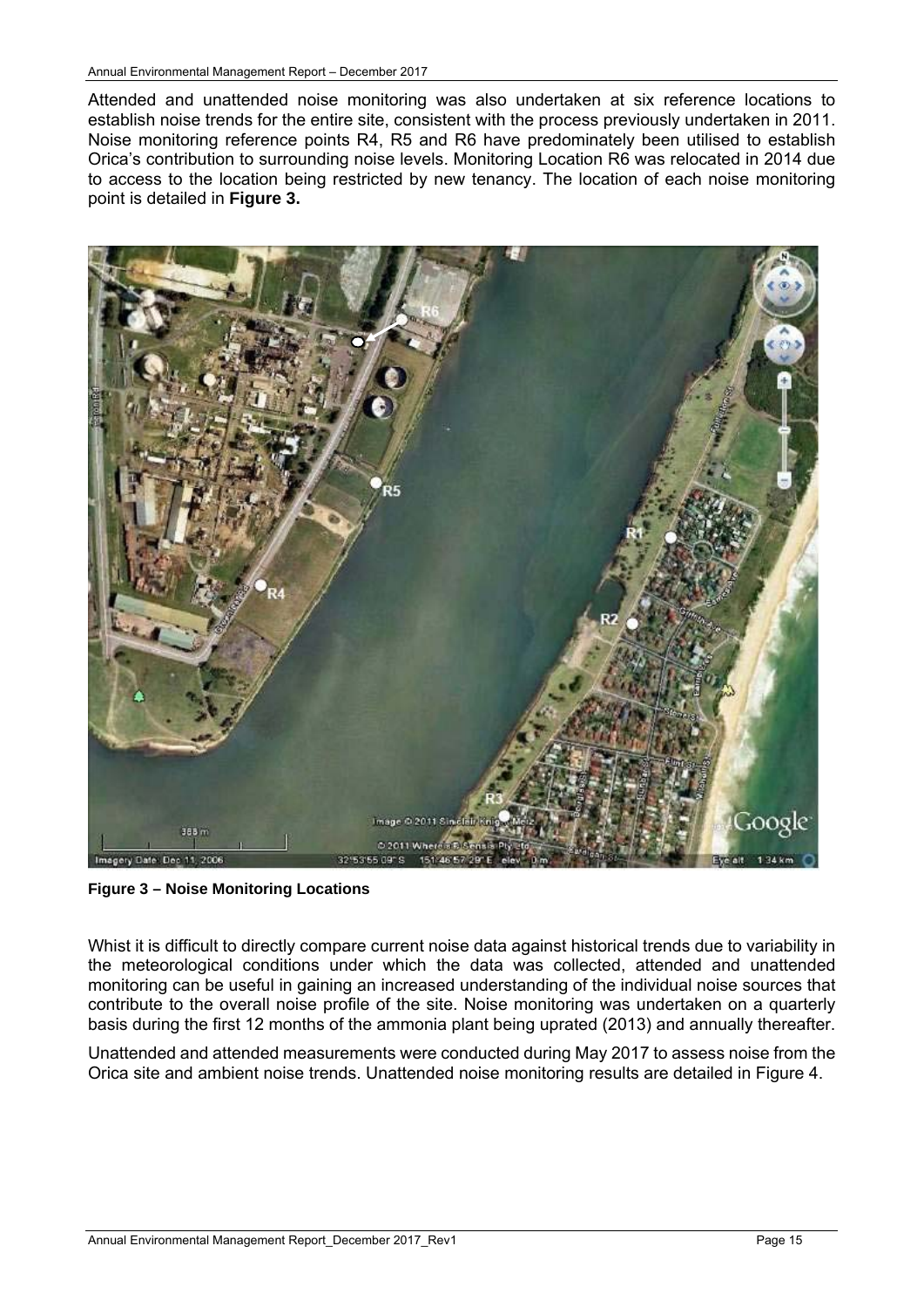

**Figure 4 – Unattended noise results for Kooragang Island** 

Following the completion of both attended and unattended monitoring, the data was evaluated against the baseline 2012 data, with median noise levels found to be consistent with the 2012 median range as detailed in **Table 6.** 

|                                                 | <b>Ambient Background RBL's</b><br><b>dBA</b> |                                  |                                     |                                              |               |                                     |                                     |  |
|-------------------------------------------------|-----------------------------------------------|----------------------------------|-------------------------------------|----------------------------------------------|---------------|-------------------------------------|-------------------------------------|--|
| <b>Reference Measurement</b><br><b>Location</b> |                                               | <b>Baseline Levels</b><br>(2012) | <b>Measured Levels</b><br>2012/2013 | Measured Levels Measured Levels<br>2013/2014 | 2014/2015     | <b>Measured Levels</b><br>2015/2016 | <b>Measured Levels</b><br>2016/2017 |  |
|                                                 | <b>Median</b><br>Range                        | <b>Median</b>                    | <b>Median</b>                       | <b>Median</b>                                | <b>Median</b> | <b>Median</b>                       | <b>Median</b>                       |  |
| R4 - Roadside (South)                           | $61.2 - 62.9$                                 | 62                               | 59.6                                | 61.5                                         | 59.7          | 60.2                                | 60.1                                |  |
| R5 - Riverside (Central)                        | $55.8 - 58.2$                                 | 57                               | 55.4                                | 55.0                                         | 54.9          | 55.5                                | 55.9                                |  |
| R6 - Riverside (North)                          | $58.2 - 60.6$                                 | 59.8                             | 57.7                                | 60.0                                         | 62.8          | 62.5                                | 62.2                                |  |

**Table 6: Comparison of baseline and attended and unattended monitoring results** 

Observations noted during attended audits that noise from the Ammonia Plant  $CO<sub>2</sub>$  vent had reduced and that the median levels for R4, R5 and R6 were within the normal range of ambient levels with no significant noise trends identified. An increase in noise from R6, outside of the median range since 2014/2015 has been attributed to a change in the noise monitoring location approximately 40m closer to the ammonia plant.

Modelling undertaken utilising the unattended noise monitoring data demonstrated that noise contributions from the site satisfied the project noise criteria established in 2012. Attended night audits confirmed that Orica related maximum (LAmax) noise levels were not observed to cause exceedances greater than 5DBA above the measured L<sub>Aeg</sub> levels at any of the reference monitoring locations.

## 7.1.2 *Water Management*

Process effluent generated from the site's Ammonia Plant, three nitric acid plants and two ammonium nitrate plants is discharged to the north arm of the hunter river via and effluent pipeline. An effluent monitoring station, located on the western bank of the north arm of the Hunter River, continually monitors effluent water quality in compliance with the requirments detailed in the site's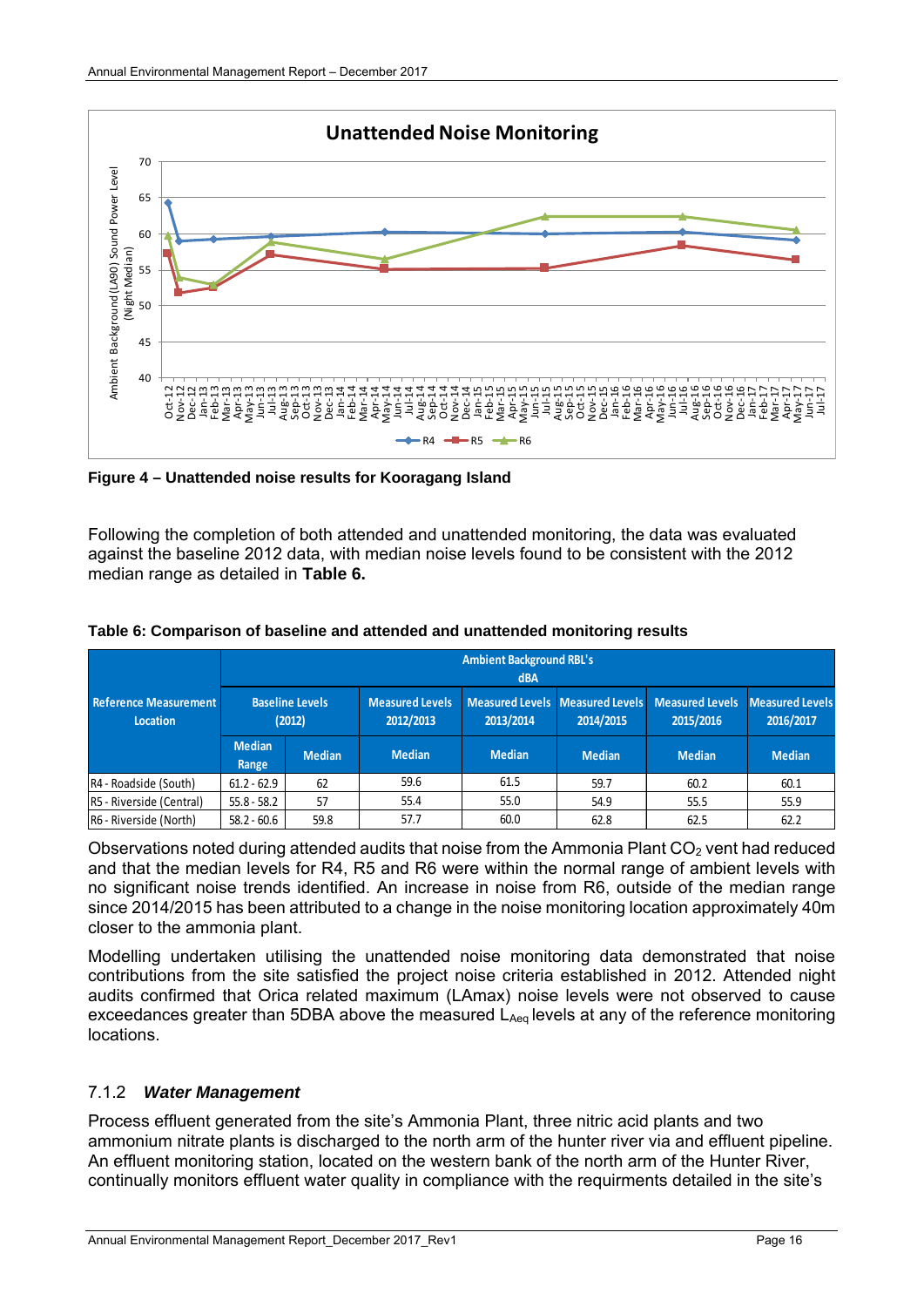Environment Protection Licence No. 828. Although the ammonia plant is one of several effluent sources generating from operating plants onsite, with no additional effluent sources generated by the uprate of the ammonia plant, a summary of effluent monitoring results is detailed in Table 7 for completeness.

| <b>Pollutant</b>         | Units of<br><b>Measure</b> | Monitoring<br>Frequency<br>Required by<br>Licence | Min.<br>Value | Max.<br>Value | 90<br>percentile<br>Licence<br>Limit | 100<br>percentile<br>Licence<br>Limit | Exceedence?<br>(Yes/No) |
|--------------------------|----------------------------|---------------------------------------------------|---------------|---------------|--------------------------------------|---------------------------------------|-------------------------|
| Arsenic                  | mg/L                       | Daily                                             | < 0.01        | 0.24          |                                      | 0.05                                  | Yes                     |
| Chromium<br>(hexavalent) | mg/L                       | Daily                                             | < 0.01        | 0.02          | 0.05                                 | 0.2                                   | No                      |
| Nitrogen<br>(Total)      | mg/L                       | Daily                                             | 32            | 426           | 1500                                 | 2000                                  | No.                     |
| Oil and<br>Grease        | mg/L                       | Twice per<br>Week                                 | 0.1           | 33.0          |                                      | 10                                    | Yes                     |
| pH                       | pH                         | Continuous                                        | 6.2           | 9.4           | $\blacksquare$                       | $6.2 - 9.5$                           | No                      |
| Temperature              | Degrees<br>Celsius         | Continuous                                        | 11.5          | 43.7          |                                      | 43                                    | Yes                     |
| <b>TSS</b>               | mg/L                       | Daily                                             | 2             | 1500          |                                      | 50                                    | Yes                     |
| Zinc                     | mg/L                       | Daily                                             | < 0.1         | 8.1           | $\overline{\phantom{a}}$             | 5                                     | No                      |
| <b>Flow</b>              | kL/day                     | Daily                                             | 561           | 3627          |                                      | 4500                                  | No                      |

|  |  |  | <b>Table 7 - Effluent Monitoring Results</b> |  |
|--|--|--|----------------------------------------------|--|
|--|--|--|----------------------------------------------|--|

Effluent temperature was exceeded on two occasions' relating to the Ammonia Plant being restarted. Changes to start up procedure have reduced the likelihood of similar exceedances from occurring.

TSS, arsenic and zinc effluent concentration was exceeded on one occasion relating to algae dislodgement from the effluent discharge pipeline. The site has increased the frequency in which algae is removed from this pipe.

Oil concentration was exceeded on one occasion relating to an oil heat exchanger failure during start-up of the Ammonia Plant. The oil heater is scheduled for replacement.

## **8 Community**

#### **8.1 Community Engagement Activities**

Orica Kooragang Island is committed to effective and targeted stakeholder engagement by ensuring that the community is informed during each stage of the Project. To do so, the site undertakes the following activities.

- The production and distribution of five community newsletters per year which are delivered to residents in our neighboring suburbs of Stockton, Carrington, Tighes Hill, Mayfield East, Fern Bay and Maryville;
- Regular (3 monthly) Community Reference Group (CRG) meetings, a number of which feature independent guest speakers to talk about specific matters;
- Regular site tours for the general community and special interest groups;
- Annual emergency response briefings with industrial neighbors; and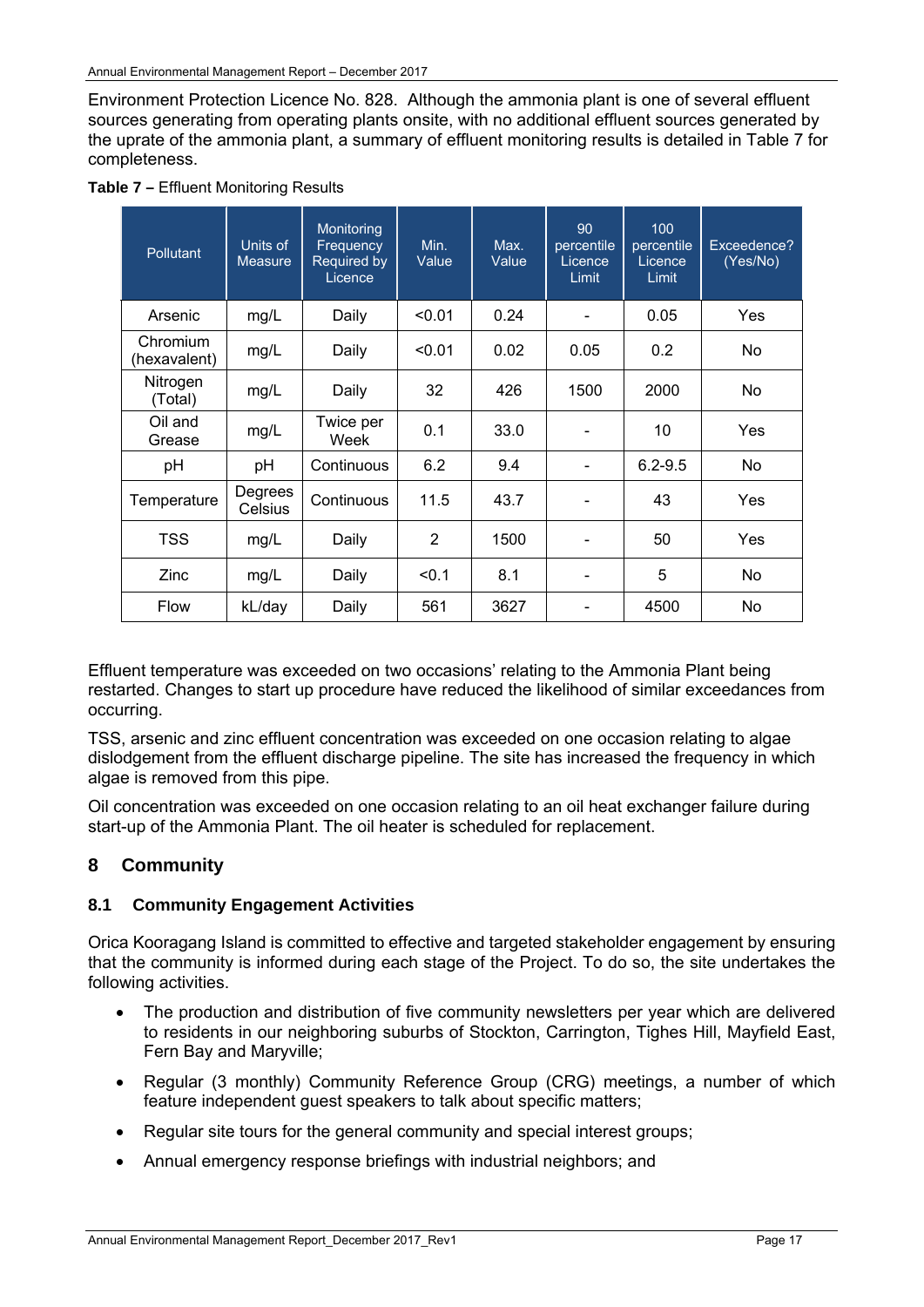Quarterly briefings with EPA and SafeWork.

In addition, an Orica employee has been an industry representative on the EPA's Newcastle Community Consultative Committee for the Environment.

Each year the site develops a community report outlining the site's community engagement and investment achievements. The 2017 Community Report is attached in Appendix A.

#### **8.2 Community Investment**

Orica Kooragang Island aims to have a positive contribution to the community by supporting local initiatives and events. Through the Orica Kooragang Island Community Investment Program a range of projects that promote education and lifelong learning, improve and protect the environment, and build strong communities are funded. In 2016/2017 Orica Kooragang Island provided approximately \$129,000 worth of grants to 16 community groups.

As well as providing funds through the Community Investment Program, the site also invested around \$121,000 sponsoring a range of local events, activities and organisations including:

- Surfest's Orica Team Challenge
- Mentor Support Network
- Museum Express
- Harry's House
- Chuck Duck Breakfast Club
- Opera Hunter
- Grand Masters Hockey World Cup
- Hunter District Cycling Club
- Hunter Business Chamber
- Newcastle Rotary Clubs
- Stockton Surf Life Saving Club
- Carrington Starlight Cinema
- Local Sporting Clubs

#### **8.3 Community Complaints**

Information on how the community can contact Orica to discuss the Project or make a complaint in relation to site activities is provided in community newsletters, which are distributed to adjacent suburbs including Stockton, Fern Bay, Carrington, and areas of Mayfield, Maryville and Tighes Hill, via the Orica Kooragang Island website (www.orica.com/kooragang), the White pages, a community calendar which is distributed to Stockton and Fern Bay and in periodic advertorials run in the local print media.

All complaints received by Orica are documented in the site's incident reporting system (Enablon). All complaints are investigated to establish the root cause of the concern and determine whether the complaint is justified.

During the 2017 AEMR reporting period 5 complaints were received relating to noise and ammonia odour or associated with the ammonia plant operations. Investigation of the complaints was undertaken to determine whether they were potentially associated with Orica's operations. Although noise and odour related complaints were not directly attributed to the uprate of the ammonia plant, complaints received following the commencement of operations of the uprated ammonia plant have been included in this report for completeness (**Table 8**).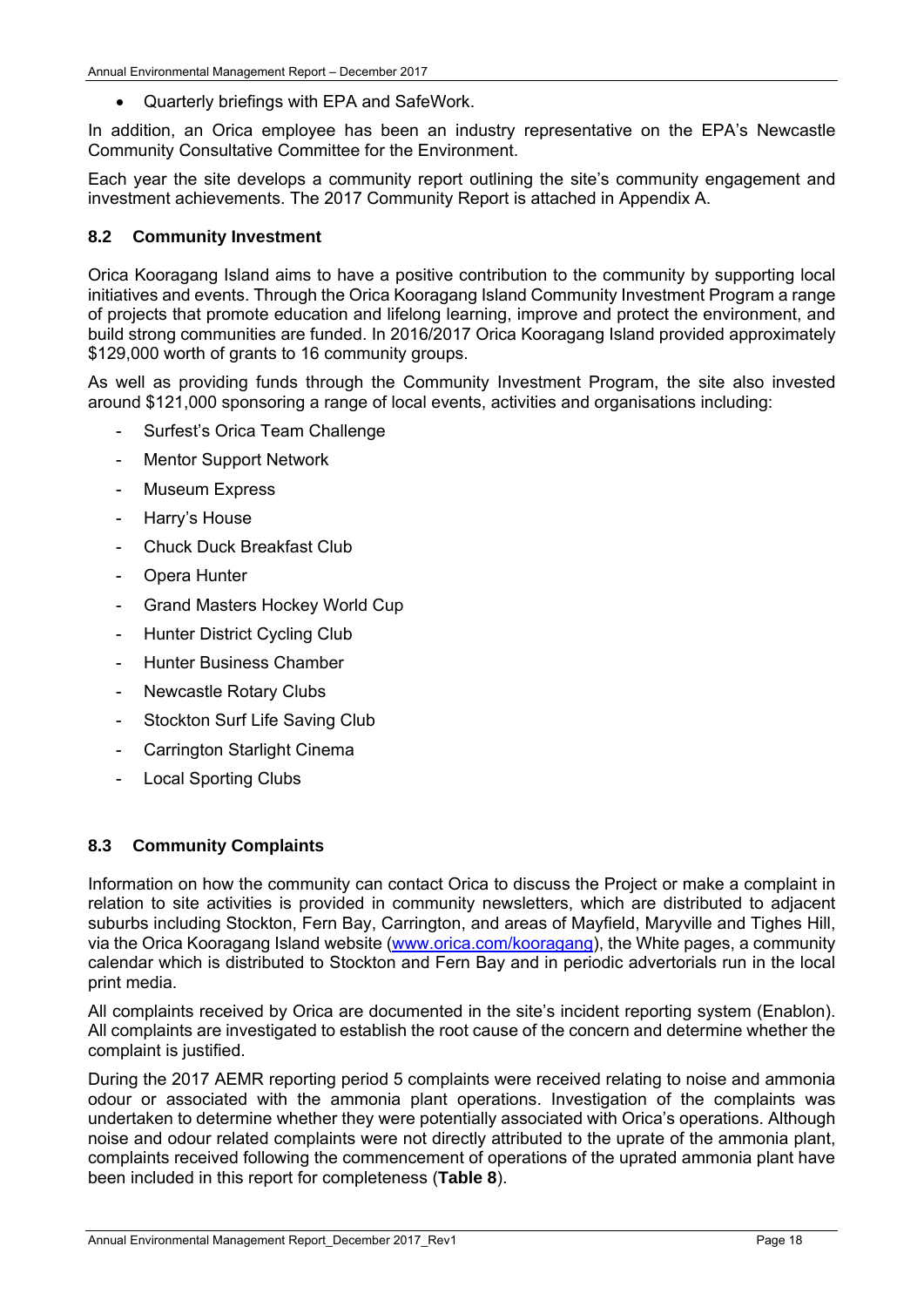| Year | Total | Concern raised in complaint                                                                                                                                                                                                                |
|------|-------|--------------------------------------------------------------------------------------------------------------------------------------------------------------------------------------------------------------------------------------------|
| 2017 | 5     | 3 complaints related to odour received from residents and<br>$\bullet$<br>industrial neighbours<br>2 complaints related to noise from Stockton residents<br>$\bullet$                                                                      |
| 2016 | 14    | 10 complaints related to odour received from residents and<br>$\bullet$<br>industrial neighbours<br>3 complaints were received regarding noise<br>$\bullet$<br>1 complaint regarding ignition of ammonia plant vent<br>$\bullet$           |
| 2015 | 8     | 6 complaints related to odour received from residents and<br>$\bullet$<br>industrial neighbours<br>2 complaints related to noise generated from steam venting<br>$\bullet$                                                                 |
| 2014 | 10    | 7 complaints were received relating to ammonia odour<br>$\bullet$<br>1 complaint received regarding noise from the Ammonia Plant<br>2 complaints relating to ignition of vent stack in Ammonia Plant<br>$\bullet$<br>during plant startup. |
| 2013 | 7     | 6 complaints relating to noise<br>$\bullet$<br>1 complaint relating to ammonia odour as a result of an incident<br>$\bullet$<br>in the Ammonia Plant                                                                                       |
| 2012 | 27    | 18 related to ignition of vent stacks during Ammonia Plant<br>$\bullet$<br>restart<br>9 complaints relating to noise                                                                                                                       |

#### **Table 8 – Community complaints received regarding noise and ammonia odour or associated with the ammonia plant**

# **9 AN1 Prill Tower Emission Reduction Investigations**

#### **9.1 Particulate Minimisation Program**

Condition 27 of the Project Approval requires:

*The Proponent shall investigate and report on the progress to reduce PM10 emissions from the existing Prill Tower on the Ammonium Nitrate Plant No. 1. The report shall:* 

- (a) be provided annually, and can be reported through the Annual Environmental *Management Report required by condition 50; and*
- *(b) Provide an update on the timeframe for the implementation of emission controls.*

In addition to the Project Approval requirements Orica's Environment Protection License previously included the particulate investigation program as a Pollution Reduction Program (PRP). The PRP required the following investigations to be completed:

*U1.1 The licensee must undertake a program of works to characterise the emission of particulates from the No. 1 Ammonium Nitrate ("AN1") Prill Tower. The investigation must include, but is not limited to, an assessment of the following:*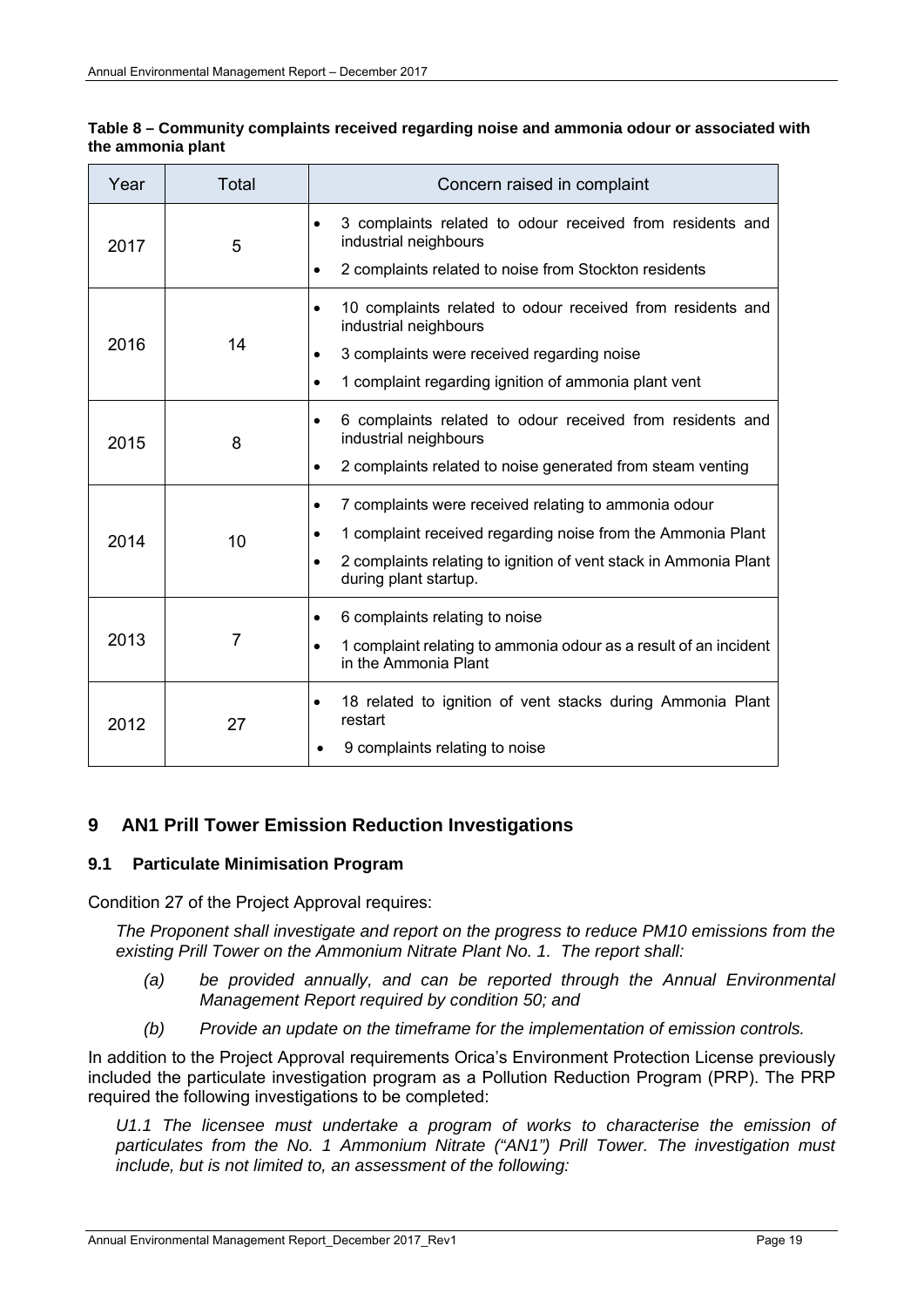- *(a) Monitoring of the concentration of coarse and fine particulates; and, the estimated annual mass discharge of particulates from the AN1 Prill Tower. Monitoring must be undertaken in accordance with the requirements under Australian Standard AS4323.1:1995.*
- *(b) A review of the relationship between plant operating conditions and particulate concentrations and characteristics.*
- *(c) A review of the effect of meteorological conditions on particulate concentrations and characteristics.*

*U1.2 - The licensee must undertake a review that identifies available options to reduce particulate emissions from the AN1 Prill Tower and assess the feasibility of the options identified, and* 

*U1.3 - The licensee must undertake a detailed evaluation of identified feasible options to reduce particulate emissions from the AN1 Prill Tower.* 

In compliance with both Condition 27 and the Pollution Reduction Program, Orica has completed an assessment of feasible options designed to reduce particulate emissions from the AN1 Prill Tower. From the 11 feasible options identified by the study, the Particulate Minimisation Program was identified as the preferred option. A final report was developed in accordance with the requirements detailed in PRP U1.3 titled *AN1 Prill Tower Particulate Emission Reduction Project Feasibility Report*, dated 20 December 2013 and submitted to the EPA.

The program consists of four stages, with progression to each stage dependent on a review of results from ongoing sampling / monitoring programs against performance metrics and triggers. An update regarding progress made in implementing the program is outlined in Table 7.

| <b>Task</b> | <b>Description</b>                                                                                                                      | <b>Completed</b> | <b>Dates</b>          |  |  |  |  |
|-------------|-----------------------------------------------------------------------------------------------------------------------------------------|------------------|-----------------------|--|--|--|--|
|             | Stage 1                                                                                                                                 |                  |                       |  |  |  |  |
| 1.1         | Identify the most appropriate monitoring method for coarse particulate emissions                                                        |                  | Jan 2014 -<br>ongoing |  |  |  |  |
| 1.2         | Undertake further baseline monitoring                                                                                                   | $\checkmark$     | Jan-Aug 2014          |  |  |  |  |
| 1.3         | Develop metrics by which the performance will be assessed and triggers for further<br>assessment or consideration of additional options | ✓                | Aug 2014              |  |  |  |  |
| 1.4         | Improve operator awareness and active process monitoring                                                                                | ✓                | Apr 2014-<br>ongoing  |  |  |  |  |
| 1.5         | Validate CFD modelling                                                                                                                  |                  | Partial               |  |  |  |  |
| 1.6         | Review of prill head design, condition and availability                                                                                 |                  | Apr-Aug 2014          |  |  |  |  |

#### **Table 9 - Particulate Minimisation Program update**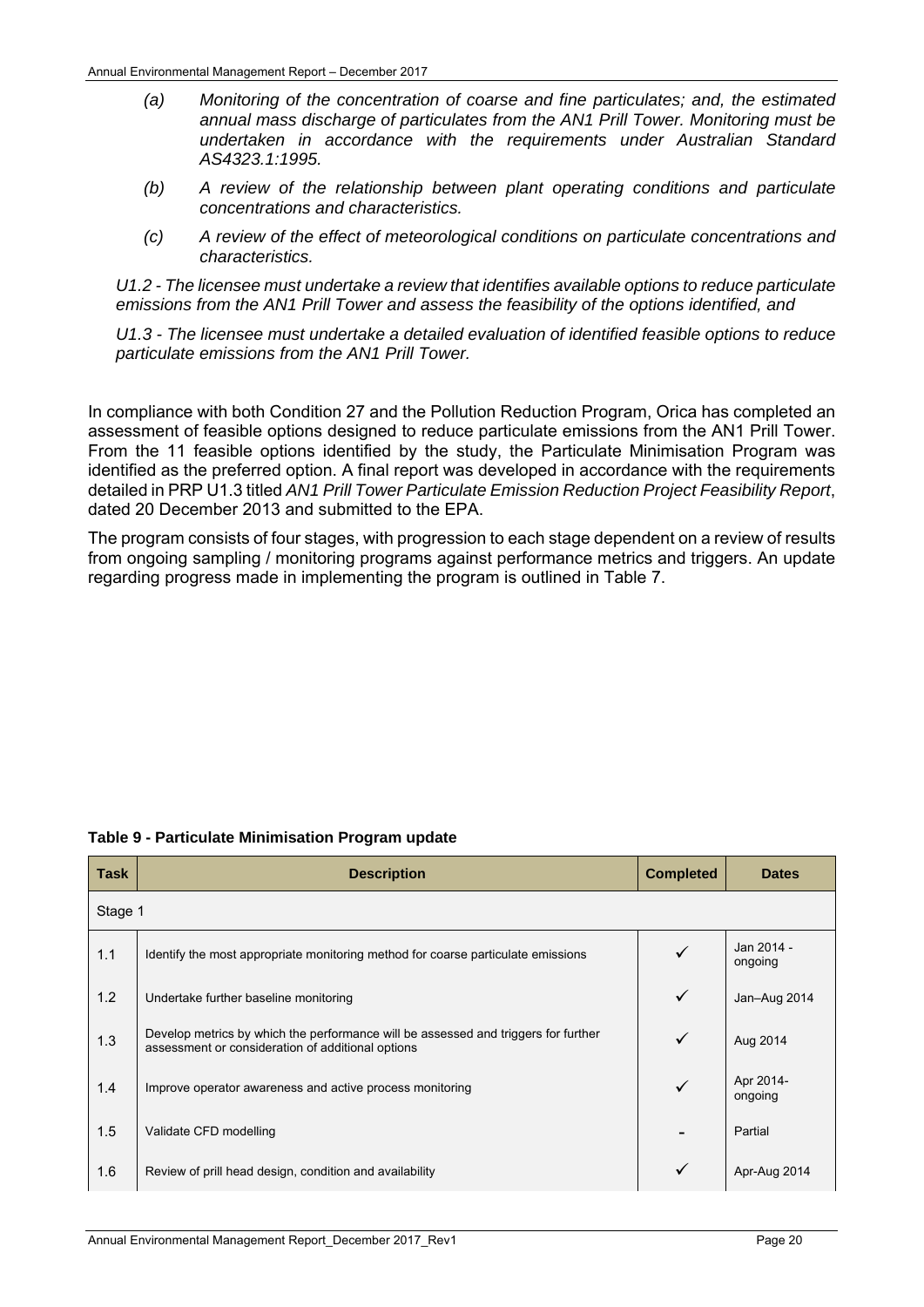| Task    | <b>Description</b>                                                                                                                                                                                                                                                                                                                   | <b>Completed</b> | <b>Dates</b>                                                                              |
|---------|--------------------------------------------------------------------------------------------------------------------------------------------------------------------------------------------------------------------------------------------------------------------------------------------------------------------------------------|------------------|-------------------------------------------------------------------------------------------|
| 1.7     | Review and validate results of sampling / monitoring programs against performance<br>metrics and triggers, and assess whether progression to Stage 2 is required.                                                                                                                                                                    | ✓                | Ongoing and<br>this report                                                                |
| Stage 2 |                                                                                                                                                                                                                                                                                                                                      |                  |                                                                                           |
| 2.1     | Improvements to the vibrating prill head system                                                                                                                                                                                                                                                                                      | ✓                | Oct 2014 -<br>ongoing                                                                     |
| 2.2     | Improvements to prill head management (handling, change-outs, systems and cleaning)                                                                                                                                                                                                                                                  |                  | Aug-Nov 2014                                                                              |
| 2.3     | Review and validate results of sampling / monitoring programs against performance<br>metrics and triggers, and assess whether progression to Stage 3 is required.                                                                                                                                                                    | ×                | Not applicable -<br>further<br>monitoring<br>required                                     |
| Stage 3 |                                                                                                                                                                                                                                                                                                                                      |                  |                                                                                           |
| 3.1     | Design and implement system to minimise the impact of wind at the inlet louvres (to<br>assist in creating uniform air flow at the base of the Prill Tower).                                                                                                                                                                          | x                | Not currently<br>required                                                                 |
| 3.2     | Reduction of Prill Tower air flow:<br>Review effects of optimising prill size distribution and/or reducing prill head hole size to<br>minimise cooling requirements<br>Consider further reduction in air flow through implementation of cooling system or<br>internal sleeve, and progress design if installation appears justified. |                  | Partial - prill<br>head design<br>modifications<br>and prill size<br>changes<br>completed |
| 3.3     | Review and validate results of sampling / monitoring programs from Stages $1 - 3$<br>activities against performance metrics and triggers, and assess whether progression to<br>Stage 4 is required.                                                                                                                                  | $\mathbf x$      | Not applicable -<br>further<br>monitoring<br>required                                     |
| Stage 4 |                                                                                                                                                                                                                                                                                                                                      |                  |                                                                                           |
| 4.1     | Document the Particulate Minimisation Program                                                                                                                                                                                                                                                                                        | $\mathbf x$      | Not yet<br>applicable                                                                     |
| 4.2     | Consider next steps:<br>Review and validate results of sampling / monitoring programs from Stages $1 - 4$<br>activities against performance metrics and triggers, and assess whether further<br>particulate reduction controls are required.                                                                                         | $\pmb{\times}$   | Not yet<br>applicable                                                                     |

Orica propose to continue implementation of the Particulate Minimisation Program during the next 12 months in general accordance with the plan presented in the Feasibility Assessment and summarised in Table 9 - Particulate Minimisation Program update

Planned works for 2017/2018 include:

- Ongoing iso-kinetic sampling, deposition monitoring and continuous stack monitoring to ensure compliance with requirements of the site's EPL and assess the effectiveness of Particulate Minimisation Program measures.
- Continued logging of relative emission concentrations exceeding trigger levels and plant operating conditions.
- Continued management of prill heads.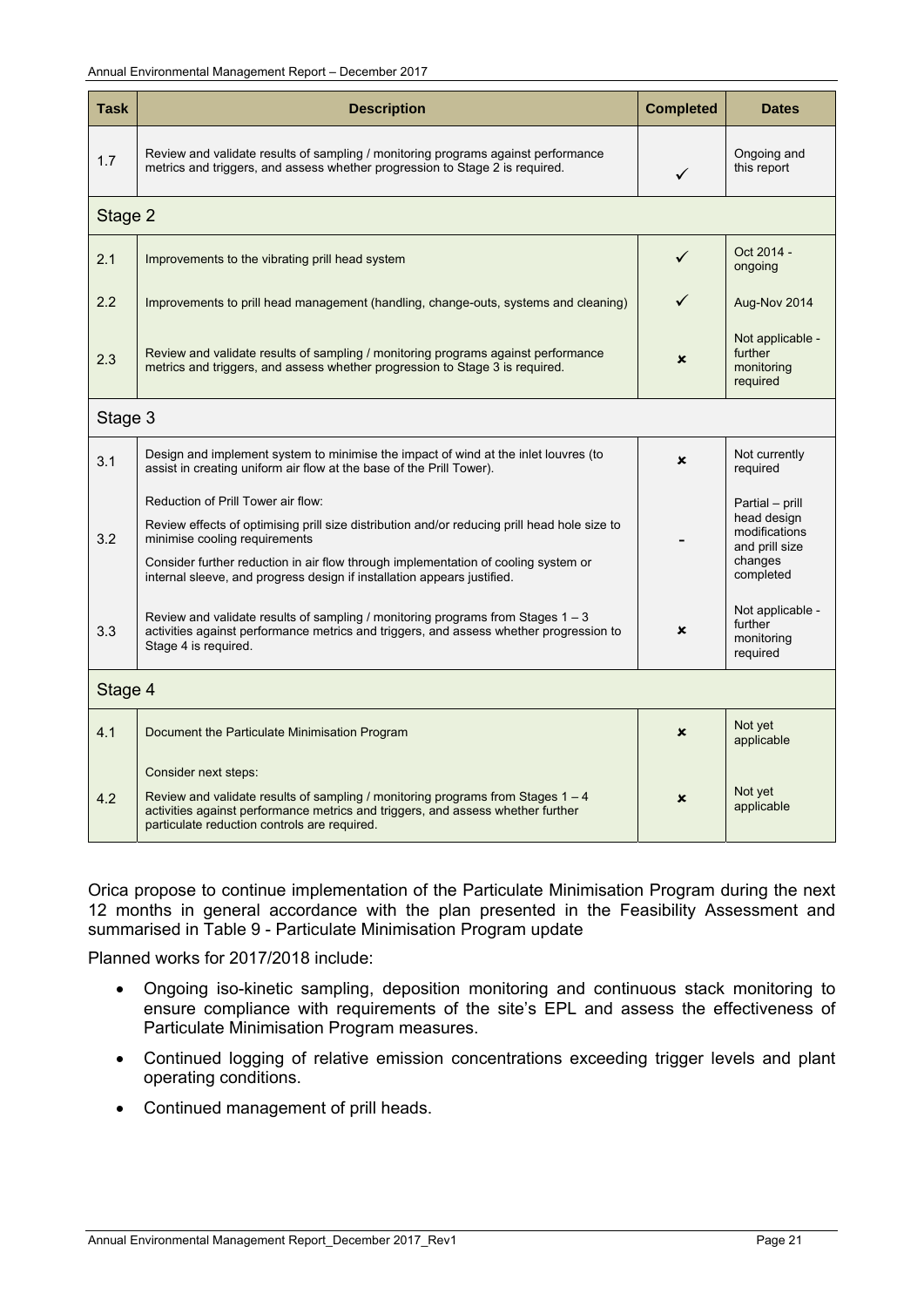#### **9.2 PM2.5 Particle Characterisation Study**

The Lower Hunter Particle Characterisation Study undertaken by the NSW EPA, NSW Office of Environment and Heritage, CSIRO and ANSTO, which was released in April 2016, identified that elevated levels of ammonium nitrate were present in PM2.5 samples collected at the Stockton Air Quality Monitoring Station during the winter months of 2014. In response to these findings Orica entered into a Pollution Reduction Program with the following requirements:

*U3.1 – The licensee must fund the analysis of the ammonium and nitrate component of samples collected at the Stockton Air Quality Monitoring Station as part of the ANSTO Aerosol Sampling Program (ASP) PM2.5 during the period April to September 2015 and April to September 2016.* 

*Within one month of receiving the results the licensee must submit them to the EPA's Regional Manager - Hunter at PO Box 488G, Newcastle NSW 2300, or by email to hunter.region@epa.nsw.gov.au.* 

*U3.2 – The licensee will undertake an investigation to determine the contribution of ammonium nitrate particles with a diameter of 2.5µm or less (PM2.5) discharged from sources located at the site to total PM2.5 concentrations at the Stockton Air Quality Monitoring Station.* 

*A report detailing this investigation and its findings must be submitted to the EPA's Regional Manager - Hunter at PO Box 488G, Newcastle NSW 2300, or by email to hunter.region@epa.nsw.gov.au.* 

*Date for completion: 28 February 2018* 

*U3.3 - The licensee must undertake a review that identifies feasible options to reduce PM2.5 ammonium nitrate particle emissions from sources identified as being significant as a result of the investigation completed in U3.2.* 

*A report detailing the outcomes of the review must be submitted to the EPA's Regional Manager – Hunter at PO Box 488G, Newcastle NSW 2300, or by email to hunter.region@epa.nsw.gov.au.* 

*Date for completion: 28 February 2018* 

Orica will provide a summary of the outcomes from the program in the 2018 AEMR.

#### **9.3 Prill Tower particulate monitoring data**

Orica has continued with a particulate monitoring program over the past 12-month period to support emission reduction initiatives implemented in the Particulate Minimisation Program. Results of the sampling program for 2014, 2015, 2016 and 2017 are detailed below in Figure 5.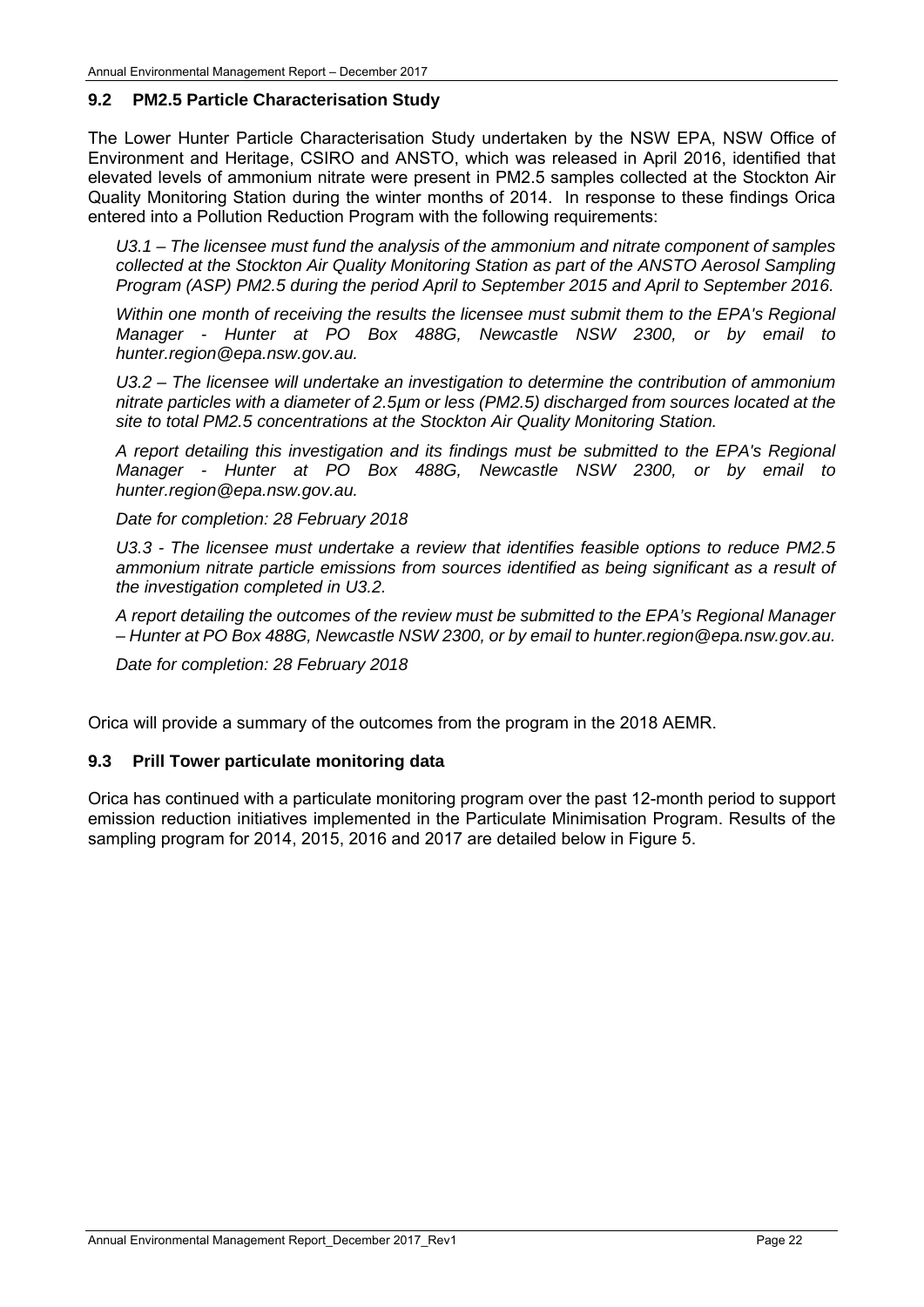

**Figure 5 – Particulate monitoring data from AN1 collected during 2015, 2016 and 2017** 

During the 2017 AEMR reporting period, two prill tower stack emission tests were performed (Sample 45 and 46).

The particulate results demonstrated that particulate levels associated with PM 10 and PM 2.5 are below regulatory limits and lower than the conservative PM10 concentration data that was utilised in the air quality assessment that was previously submitted to the DPE to support Orica's expansion project approval.

# **10 Reclaimed Water Project**

As detailed in Condition 37 of the Project Approval, Orica was required to investigate the feasibility of receiving recycled water from Hunter Water Corporation's recycled water scheme. This project was successfully implemented, with recycled water received by the site for the first time on the 28 November 2014. The water is used in the Ammonia Plant Cooling Tower, Demineralised Water Treatment Plant and No. 1, 2 and 3 Nitric Acid Plant Cooling Towers. A breakdown of potable water usage compared with recycled water usage is detailed in **Error! Reference source not found.**.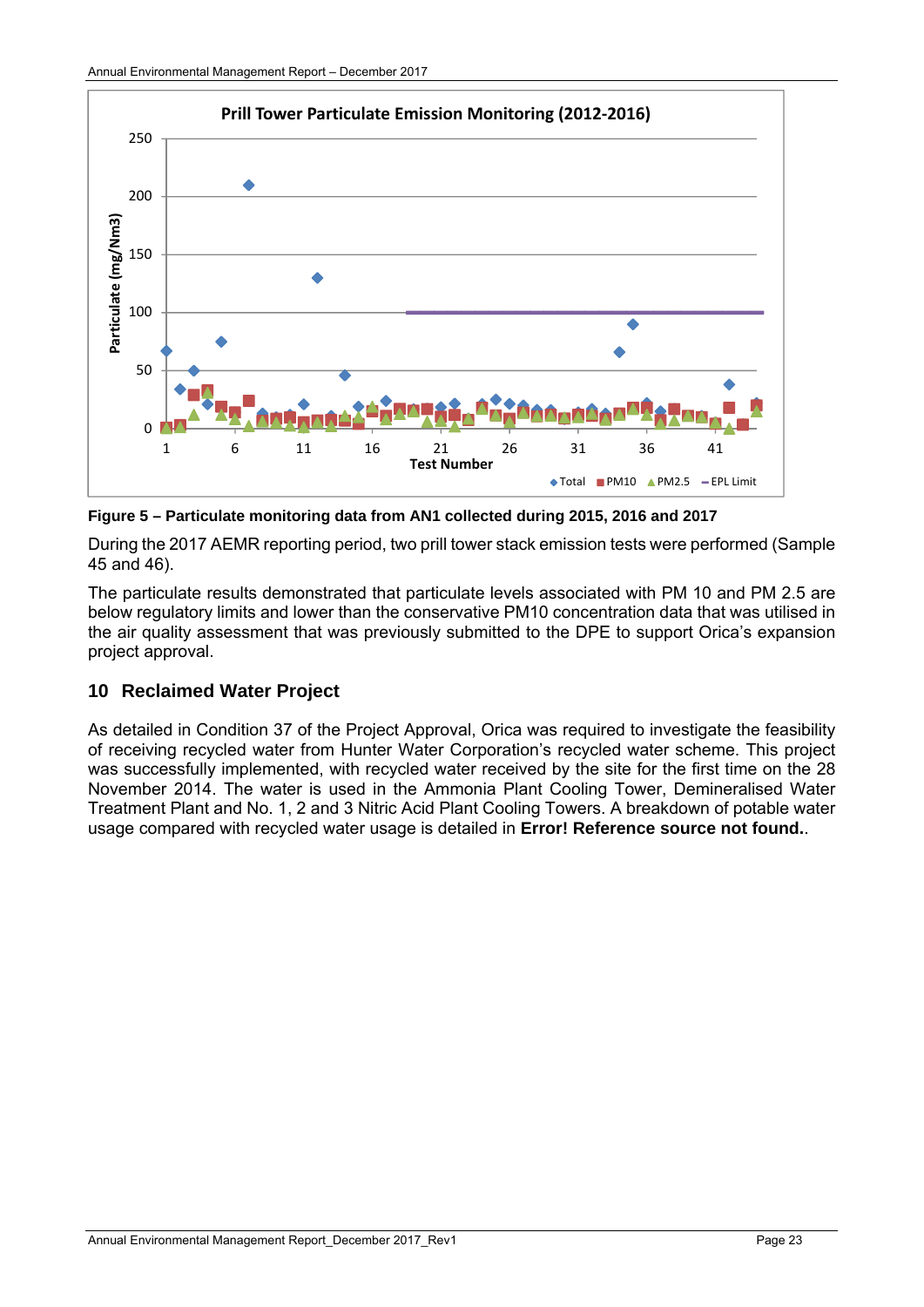

**Figure 6** Potable water and recycled water usage comparison

Orica has increased recycled water usage during the 2017 AEMR period, with recycled water contributing to 80% of water consumed at the site.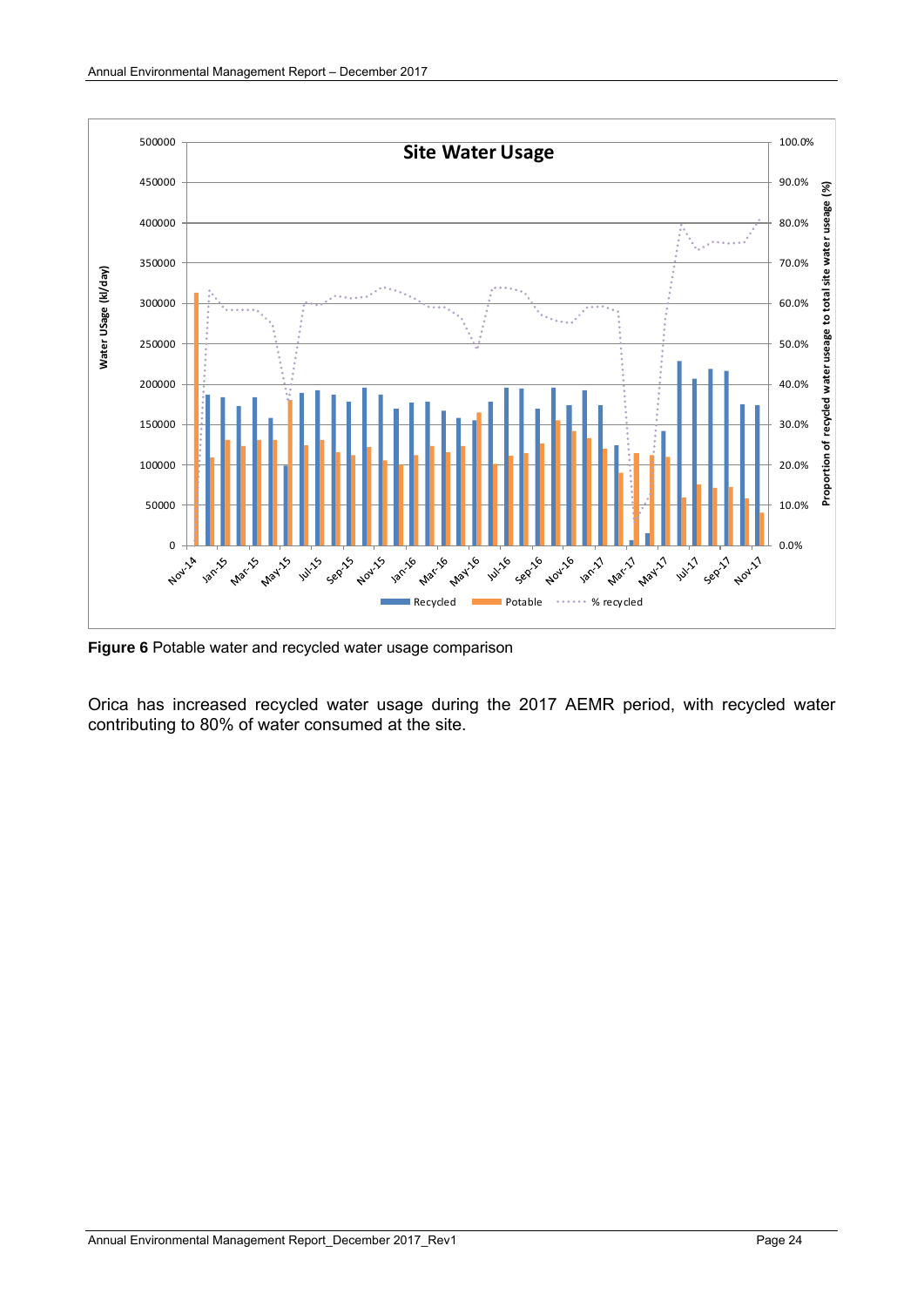# **11 Project Approval Compliance**

#### **11.1 Condition Compliance**

A review of the status of compliance with the Project Approval 08-0129 is detailed in the table below. Where there was not complete compliance with the condition, actions to address the issues are detailed. Any noncompliance identified in Table 11, have been identified in accordance with the following risk level detailed in below.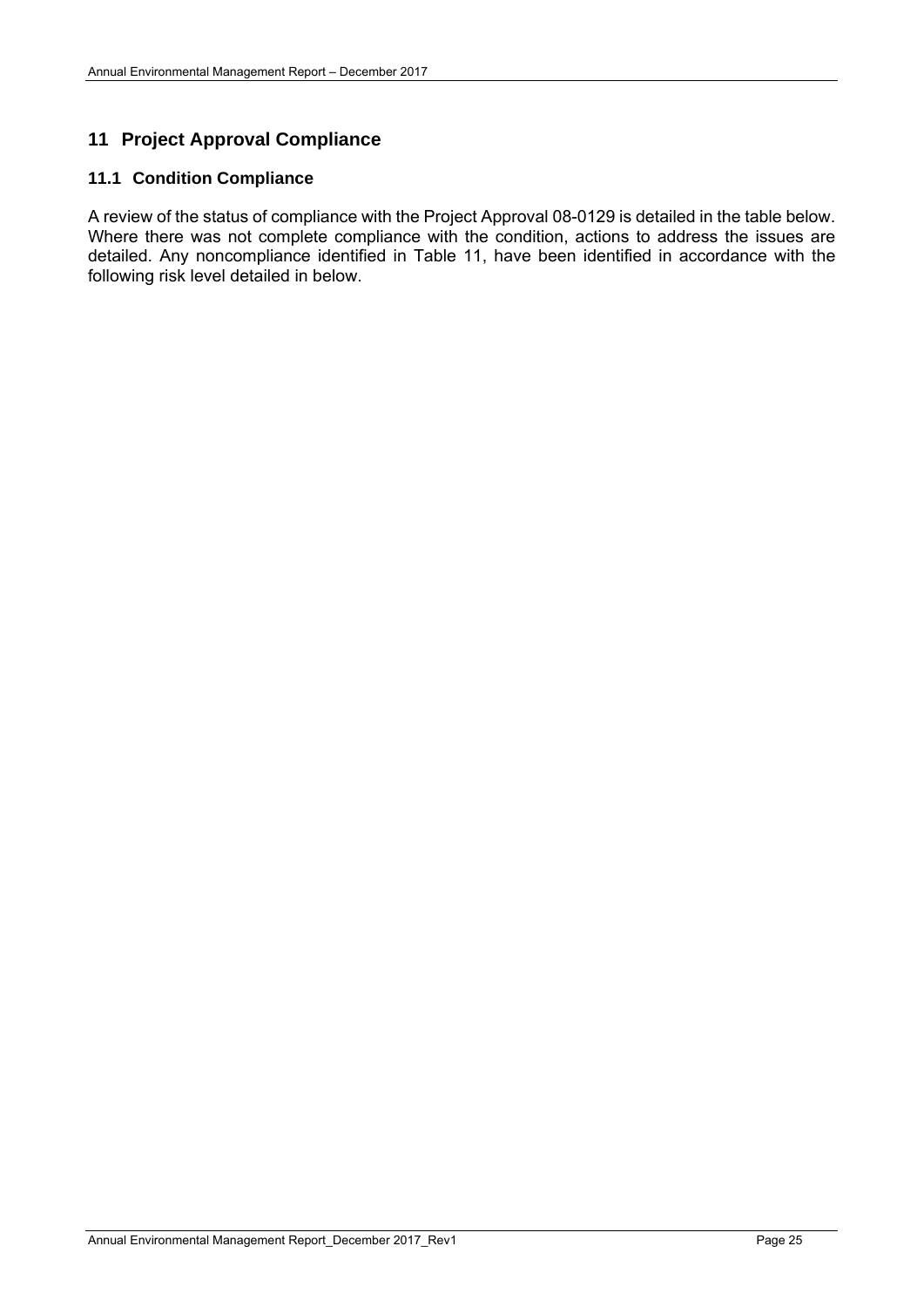| <b>Risk level</b>                       | Colour code   | <b>Description</b>                                                                                                                                                                         |
|-----------------------------------------|---------------|--------------------------------------------------------------------------------------------------------------------------------------------------------------------------------------------|
| <b>High</b>                             | Non-compliant | Non-compliance with potential for significant environmental<br>consequences, regardless of the likelihood of occurrence                                                                    |
| <b>Medium</b>                           | Non-compliant | Non-compliance with:<br>potential for serious environmental consequences, but is unlikely<br>to occur: or<br>potential for moderate environmental consequences, but is likely<br>to occur  |
| Low                                     | Non-compliant | Non-compliance with:<br>potential for moderate environmental consequences, but is unlikely<br>to occur; or<br>potential for low environmental consequences, but is likely to occur         |
| <b>Administrative</b><br>non-compliance | Non-compliant | Only to be applied where the non-compliance does not result in any risk<br>of environmental harm (e.g. submitting a report to government later than<br>required under approval conditions) |

**Table 10 – Noncompliance risk level ranking**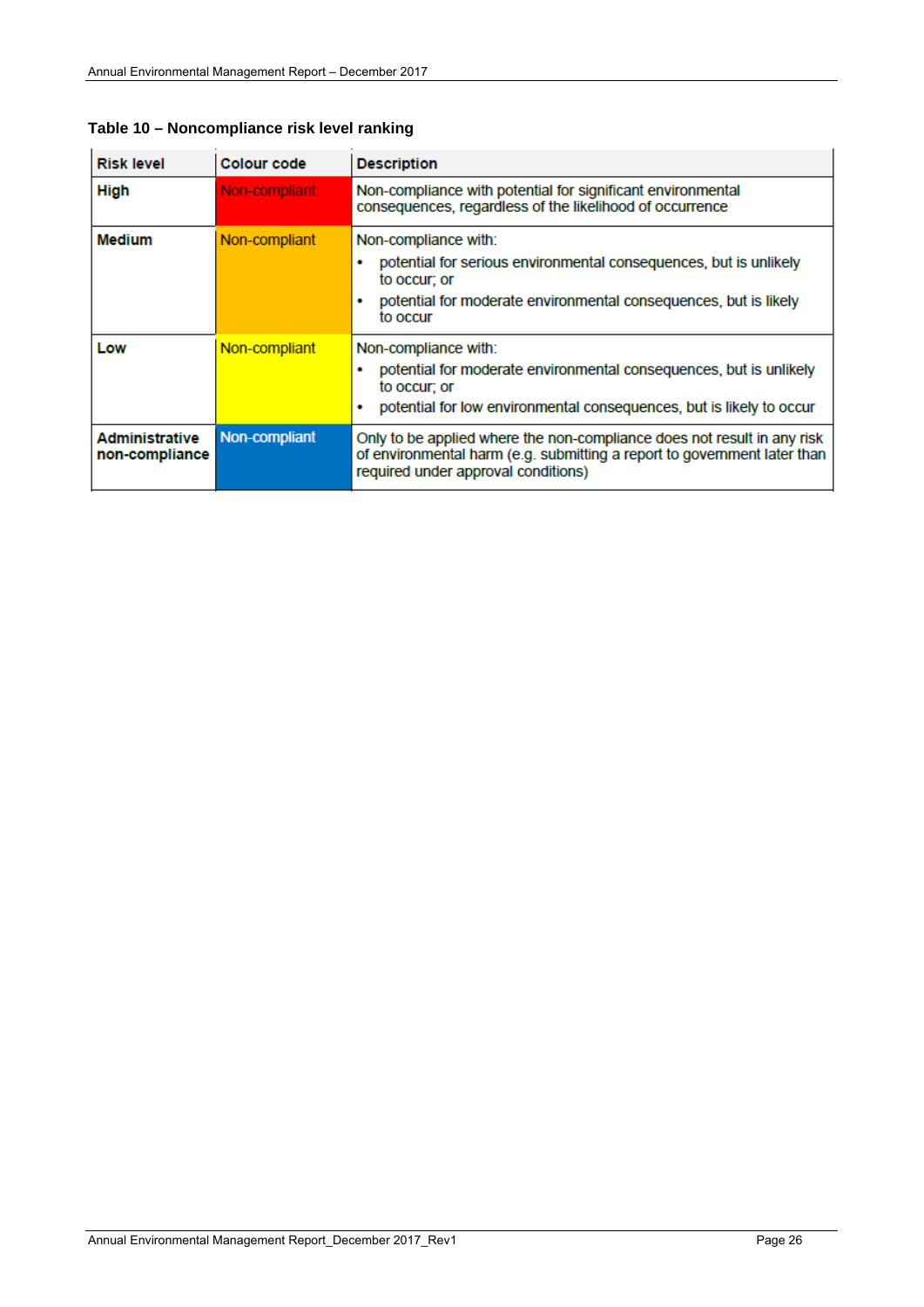## **Table 11 Summary of Compliance with Project Approvals during 2017 AEMR Reporting Period**

| <b>Issue</b>                       | <b>Condition</b> | <b>Requirement</b>                                                                                                                                          | <b>Compliance</b><br><b>Status</b> | <b>Comment</b>                                                                                                                                                                                                                                                                                                                                                                                                          |
|------------------------------------|------------------|-------------------------------------------------------------------------------------------------------------------------------------------------------------|------------------------------------|-------------------------------------------------------------------------------------------------------------------------------------------------------------------------------------------------------------------------------------------------------------------------------------------------------------------------------------------------------------------------------------------------------------------------|
| General<br><b>Responsibilities</b> | $\mathbf{1}$     | Implement all reasonable and feasible measures to<br>prevent pollution and minimise harm to the<br>environment.                                             | Compliant                          | Management plans and project management activities are in<br>place to ensure that environmental harm during construction and<br>operational activities is minimised.                                                                                                                                                                                                                                                    |
|                                    | $\overline{2}$   | Project to be carried out in accordance with the EA,<br>Statement of Commitments, Project Approval and<br>Submission Approval, Modification report and PHA. | Compliant                          | Project documentation has been updated to reflect development<br>consent MOD1, MOD2 and MOD3 documentation.                                                                                                                                                                                                                                                                                                             |
|                                    | 3                | Management of inconsistencies between the various<br>Project Approval documents.                                                                            | Compliant                          | No issues were identified during the period.                                                                                                                                                                                                                                                                                                                                                                            |
|                                    | 4                | Comply with the requirements of the Secretary                                                                                                               | Compliant                          | No issues were identified during the period.                                                                                                                                                                                                                                                                                                                                                                            |
|                                    | 5                | Production capacity limits for ammonia, nitric acid and<br>ammonium nitrate.                                                                                | Compliant                          | Ammonia - 237ktpa (360ktpa)<br>Nitric Acid - 334ktpa (605ktpa)<br>Ammonium Nitrate - 418ktpa (750ktpa)                                                                                                                                                                                                                                                                                                                  |
|                                    | 6                | Management of Project Approval conditions in the<br>event that there are delays to the stages of the<br>project.                                            | Compliant                          | No construction works were undertaken in relation to Phase 2, 3<br>and 5 of the expansion construction program. Regulatory<br>reporting associated with the uprated ammonia plant (Phase 1)<br>has continued in accordance with the conditions of the project<br>approval.                                                                                                                                              |
|                                    | 7(a)<br>7(b)     | The project shall be carried out generally in<br>accordance with the approved Staging Plan                                                                  | Non-Compliant                      | The revised Staging Plan was not submitted two months prior to<br>the commencement of construction of the flares (June 2015) in<br>compliance with Condition 7B. However, the staging plan is<br>updated annually and submitted to DPE as part of the AEMR<br>reporting process.<br>Orica will ensure that that the staging plan is updated within two<br>months of commencing each stage detailed in the staging plan. |
|                                    | 7 (e)            | Submission of plans on a progressive basis.                                                                                                                 | Compliant                          | Orica has submitted plans on a progressive basis following<br>discussions with the DPE. A revised Staging Plan outlining the<br>progressive submission of plans is submitted annually to the<br>DPE in the AEMR.                                                                                                                                                                                                        |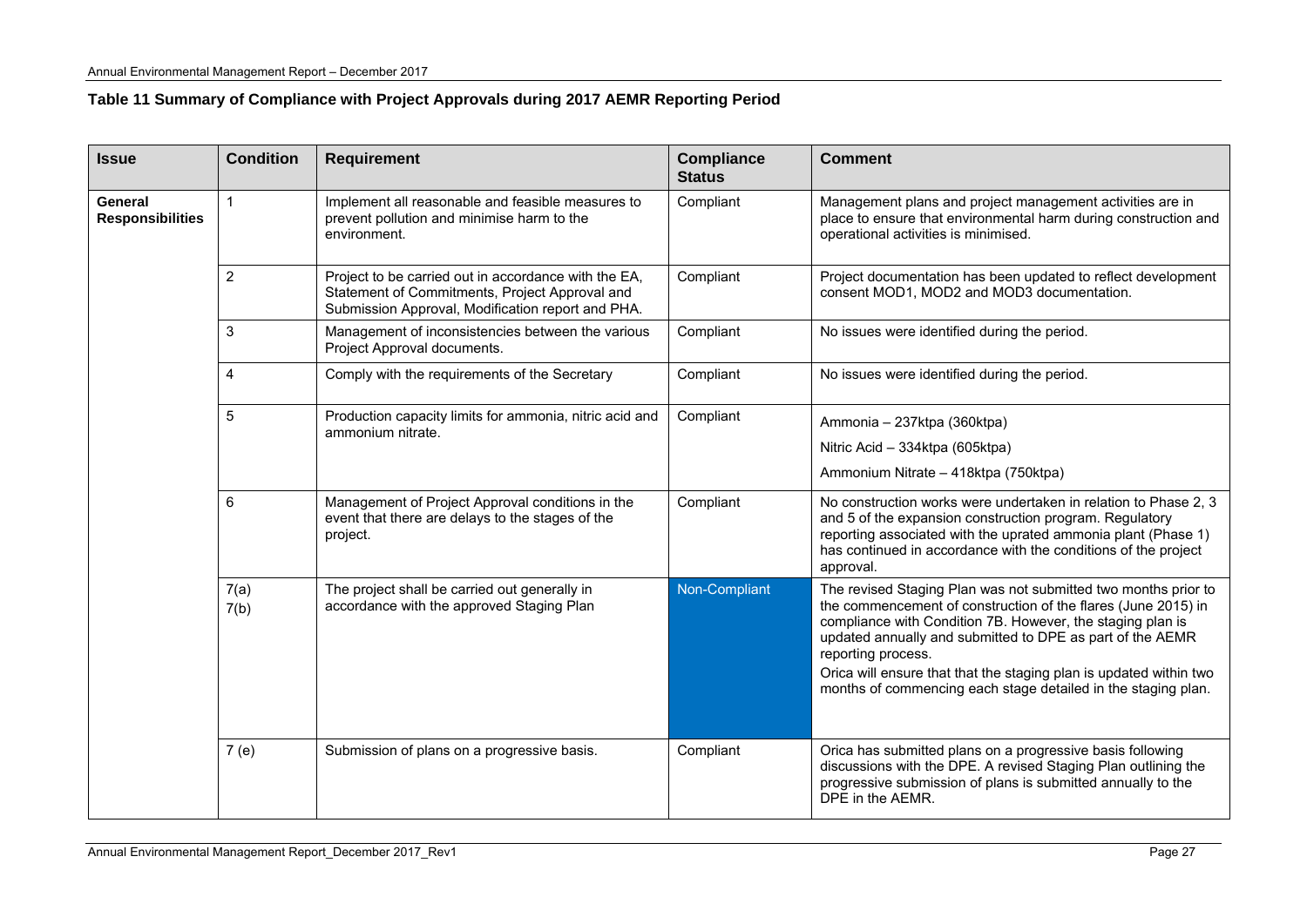| <b>Issue</b>                       | <b>Condition</b> | <b>Requirement</b>                                                                                                                                                                            | <b>Compliance</b><br><b>Status</b> | <b>Comment</b>                                                                                                                                                                                 |
|------------------------------------|------------------|-----------------------------------------------------------------------------------------------------------------------------------------------------------------------------------------------|------------------------------------|------------------------------------------------------------------------------------------------------------------------------------------------------------------------------------------------|
|                                    | 7(f)             | Minor design Variations                                                                                                                                                                       | Compliant                          | No minor modifications were sought by Orica during the 2017<br>AEMR reporting period.                                                                                                          |
|                                    | 8                | Buildings and structures to be constructed in<br>accordance with the requirements of the Building<br>Code of Australia.                                                                       | Compliant                          | No buildings or structures were constructed or designed during<br>the 2017 AEMR monitoring period                                                                                              |
|                                    | 9                | The Proponent is required to repair any public<br>infrastructure damaged as a result of the Project.                                                                                          | Compliant                          | No construction works requiring the use of public roads were<br>undertaken during the 2017AEMR reporting period.                                                                               |
|                                    | 10               | Undertaking of a dilapidation report prior to the<br>commencement of construction. The report is to be<br>undertaken in consultation with NPC and submitted to<br>the Department of Planning. | Compliant                          | No updates to the dilapidation report were required during the<br>2017 AEMR reporting period.                                                                                                  |
|                                    | 11               | Obtain approval from service providers prior to<br>commencement of utility construction activities                                                                                            | Compliant                          | Recycled water was connected to the site in cooperation with<br>Hunter Water Corporation in 2014. No additional utilities were<br>connected to the site during the 2017 AEMR reporting period. |
|                                    | 12               | Ensure all equipment is maintained and operated in a<br>proper and efficient manner.                                                                                                          | Compliant                          | Phase 1 - ongoing. Maintenance and training activities<br>associated with Phase 1 have been incorporated into routine<br>plant activities.                                                     |
|                                    | 13               | Section 94 contribution to NCC.                                                                                                                                                               | Compliant.                         | Section 94 contribution was submitted to NCC in September<br>2010.                                                                                                                             |
| <b>Hazard</b><br><b>Management</b> | 14               | Undertake the following studies and submit to DoP<br>Secretary for approval:                                                                                                                  |                                    |                                                                                                                                                                                                |
|                                    | a)               | Fire Safety Study<br>$\bullet$                                                                                                                                                                | Compliant                          | No changes to the site FSS were made during the 2017 AEMR<br>period.                                                                                                                           |
|                                    | b)               | <b>HAZOP</b><br>$\bullet$                                                                                                                                                                     | Compliant                          | No HAZOP reports were submitted to DPE during the 2017<br>AEMR reporting period.                                                                                                               |
|                                    | C)               | <b>Final Hazard Analysis</b><br>$\bullet$                                                                                                                                                     | Compliant                          | No FHA's were submitted during the 2017 AEMR period.                                                                                                                                           |
|                                    | d)               | <b>Construction Safety Study</b><br>$\bullet$                                                                                                                                                 | Compliant                          | No CSS's were submitted to DPE during the 2017 AEMR<br>reporting period.                                                                                                                       |
|                                    | 15               | Undertake the following studies and submit to DoP<br>Secretary for approval:<br>Transport of Hazardous Materials Study                                                                        | Compliant                          | No amendments to the transport of hazardous materials study<br>were required during the 2017 reporting period.                                                                                 |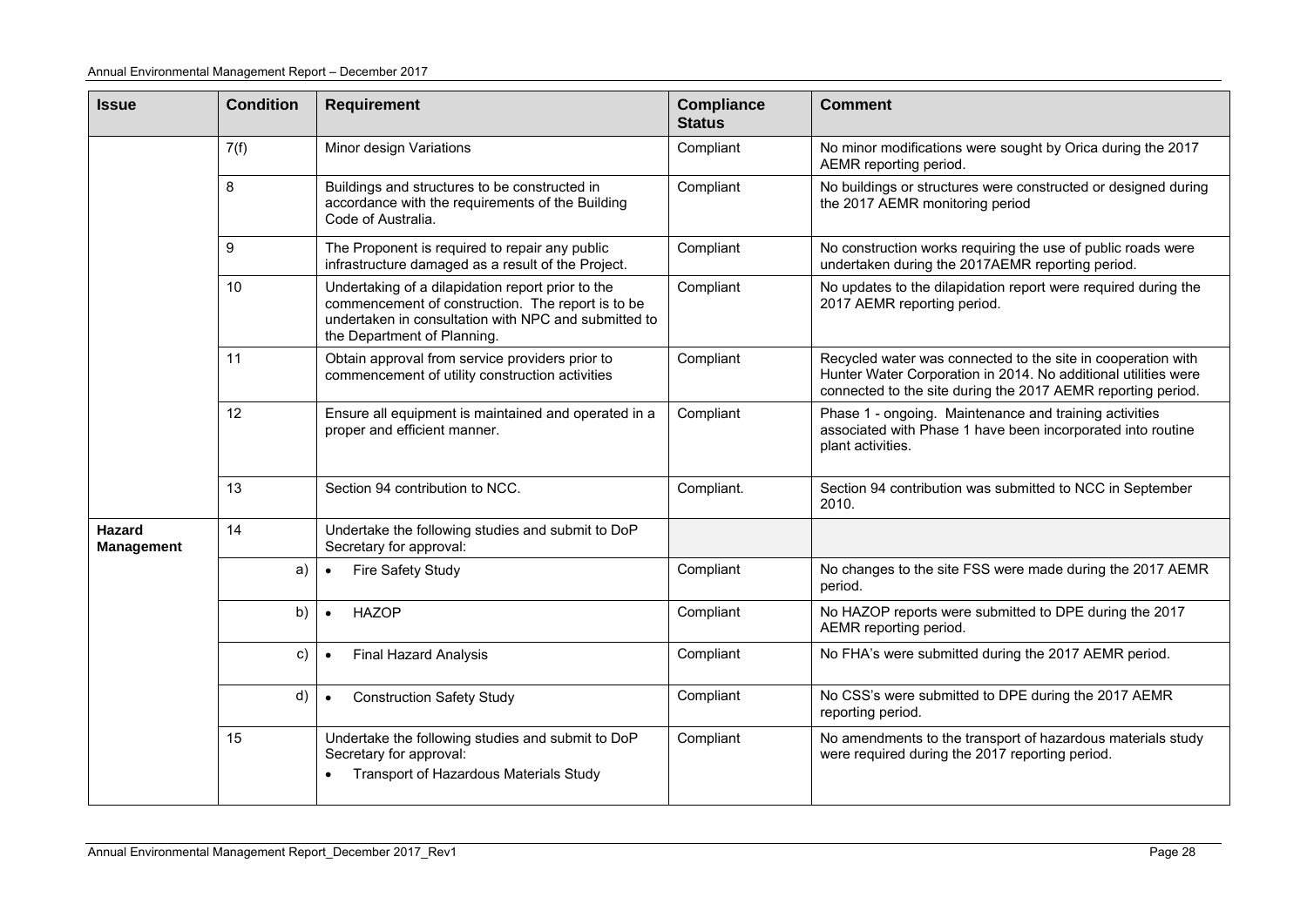| <b>Issue</b>       | <b>Condition</b> | <b>Requirement</b>                                                                                                        | <b>Compliance</b><br><b>Status</b> | <b>Comment</b>                                                                                                                                                                                                                                        |
|--------------------|------------------|---------------------------------------------------------------------------------------------------------------------------|------------------------------------|-------------------------------------------------------------------------------------------------------------------------------------------------------------------------------------------------------------------------------------------------------|
|                    |                  | Emergency Plan<br>$\bullet$                                                                                               | Compliant                          | The site's Emergency Plan was updated during 2017 AEMR<br>reporting period.                                                                                                                                                                           |
|                    |                  |                                                                                                                           |                                    | Next Updated scheduled for June 2018                                                                                                                                                                                                                  |
|                    |                  | Safety Management System<br>$\bullet$                                                                                     | Compliant                          | No changes to the site safety management system were made<br>during the 2017 AEMR reporting period.                                                                                                                                                   |
|                    | 16               | Submission of Pre-Startup Compliance Report                                                                               | Compliant                          | No additional pre-start-up reports were required to be submitted<br>to DPE during the 2017 AEMR reporting period.                                                                                                                                     |
|                    | 17               | Submission of Post-Startup Compliance Report                                                                              | Non-Compliant                      | A post start-up report was not submitted to DPE following the<br>commissioning of the Ammonia Plant Flare.                                                                                                                                            |
|                    |                  |                                                                                                                           |                                    | Orica will complete a post start-up report and submit to DPE by<br>31 March 2018.                                                                                                                                                                     |
|                    | 18               | Submission of Risk Reduction Program to reduce risk<br>to neighbouring land                                               | Compliant                          | This Condition is deemed satisfied through the risk reduction<br>measures detailed in the Mod1, Mod 2 and MOD3 PHA's.                                                                                                                                 |
|                    | 19               | Undertake a Hazard Analysis of the site operations                                                                        | Compliant                          | This report was not required to be submitted during the period.                                                                                                                                                                                       |
|                    | 20               | Undertake a comprehensive Hazard Audit of the<br>Project and submit a report to the DoP Secretary                         | Compliant                          | A Hazard Audit report was submitted to DPE on 14 November<br>2016. An action plan to address recommendations was also<br>submitted on 14 December 2016. An update regarding the<br>status of actions included in the plan is detailed in Section 12.1 |
|                    |                  |                                                                                                                           |                                    | The next Hazard Audit is scheduled for November 2019.                                                                                                                                                                                                 |
| <b>Air Quality</b> | 21               | Emission controls detailed in Section 7.8.1 of the<br>Environmental Assessment are to be incorporated<br>into the design. | Compliant                          | The Refrigeration Purge Gas Scrubber was commissioned in<br>2012 and is operating in accordance with the environmental<br>assessment.                                                                                                                 |
|                    | 21(a)            | The site will operate the flares in a proper and<br>efficient manner                                                      | Compliant                          | The ammonia storage and nitrates flares were operational during<br>the 2017 AEMR reporting period. The ammonia plant flare was<br>operational from commissioning in April 2017 to the end of the<br>reporting period.                                 |
|                    | 22               | Air emission monitoring required by the EPL is to be<br>undertaken for the Project.                                       | Compliant                          | Orica has maintained quarterly stack testing during the 2017<br>AEMR reporting period to support plant improvement initiatives.<br>All tests complied with the site's EPL requirements.                                                               |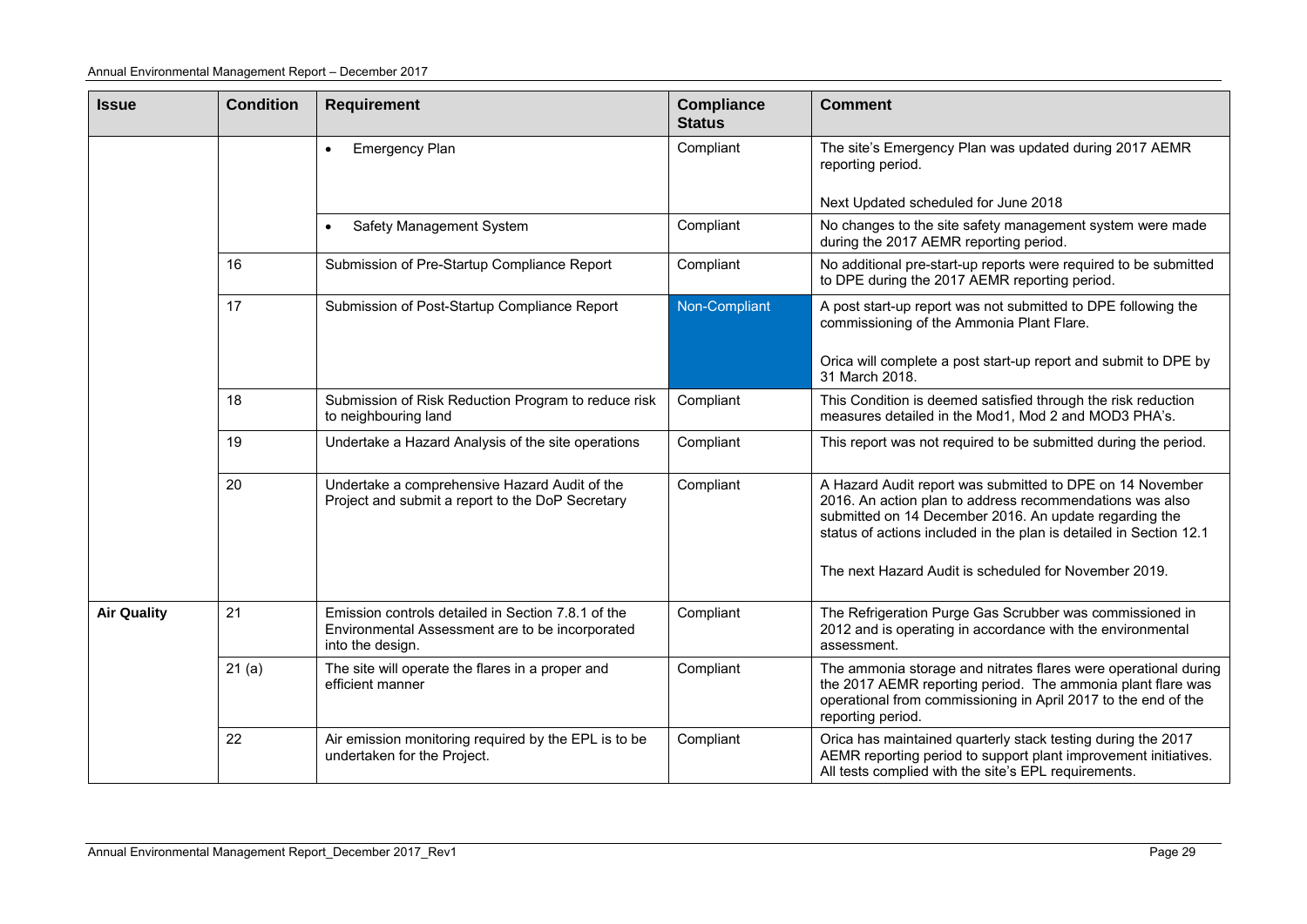| <b>Issue</b>                              | <b>Condition</b>                                                                                                                                                        | <b>Requirement</b>                                                                                                                             | <b>Compliance</b><br><b>Status</b> | <b>Comment</b>                                                                                                                                                                                                                    |  |  |
|-------------------------------------------|-------------------------------------------------------------------------------------------------------------------------------------------------------------------------|------------------------------------------------------------------------------------------------------------------------------------------------|------------------------------------|-----------------------------------------------------------------------------------------------------------------------------------------------------------------------------------------------------------------------------------|--|--|
|                                           | 23                                                                                                                                                                      | Undertake an Air Quality Verification Study                                                                                                    | Non-Compliant                      | Orica will seek clarification from DPE regarding the requirement<br>for an Air Quality Verification Study to be completed relating to<br>the site's three ammonia flares.                                                         |  |  |
|                                           | 24                                                                                                                                                                      | Implement reasonable and feasible actions to address<br>exceedences identified in the Air Quality Verification<br>Study or routine monitoring. | Compliant                          | No exceedances were identified in the Air Quality Verification<br>Study.                                                                                                                                                          |  |  |
|                                           | 25                                                                                                                                                                      | Minimisation of dust generation from Project using<br>reasonable and feasible means.                                                           | Compliant                          | Measures for the control of dust were included in the<br>Construction Environmental Management Plan which was<br>approved by DPI in February 2010. The CEMP was updated<br>during the 2016 AEMR period.                           |  |  |
|                                           | 26                                                                                                                                                                      | Trucks entering or leaving the Project site must have<br>their loads covered and must not track dirt onto public<br>roads                      | Compliant                          | Measures for the control of dust were included in the<br>Construction Environmental Management Plan which was<br>approved by DPI in February 2010.                                                                                |  |  |
|                                           | 27                                                                                                                                                                      | An annual report must be prepared detailing the<br>progress of the project to reduce PM10 emission from<br>the existing Prill Tower            | Compliant.                         | A summary of the progress is detailed in this Annual<br>Environmental Management Report.                                                                                                                                          |  |  |
|                                           | 27(a)                                                                                                                                                                   | Air Quality Management Plan                                                                                                                    | N/A                                | IPL expansion project is not operational                                                                                                                                                                                          |  |  |
|                                           | 27(b)                                                                                                                                                                   | Consult with IPL in regard to the Air Quality<br>Management Plan                                                                               | N/A                                | IPL expansion project is not operational                                                                                                                                                                                          |  |  |
| <b>Greenhouse Gas</b><br><b>Emissions</b> | 28                                                                                                                                                                      | Emission reduction technologies to be implemented in<br>accordance with EA commitment                                                          | Compliant                          | The following emission reduction technologies were included in<br>the Ammonia Plant; a Pre-Reformer, a new compressor<br>powered by a steam turbine and a larger motor generator (Item<br>28b) have been installed in the plant.  |  |  |
|                                           | 29                                                                                                                                                                      | Implementation of N <sub>2</sub> O abatement technology on<br>NAP1, NAP2 and NAP3.                                                             | n/a during the<br>period.          | N <sub>2</sub> O abatement technology was installed in the No. 2 Nitric Acid<br>Plant. Assessment of technologies suitable for use in No. 3<br>Nitric Acid Plant continue to be undertaken.                                       |  |  |
| Water<br><b>Management</b>                | 37<br>Water management Plan, including reporting on<br>progress of investigations to receive recycled water<br>from Hunter Water Corporations recycled water<br>scheme. |                                                                                                                                                | Compliant                          | A Water Management Plan for Phase 1 was completed.<br>Infrastructure associated with receiving recycled water has been<br>installed and commissioned, with recycled water received at site<br>on 28 November 2014.                |  |  |
|                                           | 40                                                                                                                                                                      | The Project is to meet the requirements of the EPL in<br>relation to stormwater and effluent discharge                                         | Compliant                          | The site's effluent and stormwater were monitored in accordance<br>with the requirements of the EPL. Although not directly<br>contributed to the Project, the site recorded 4 noncompliance<br>effluent quality events including: |  |  |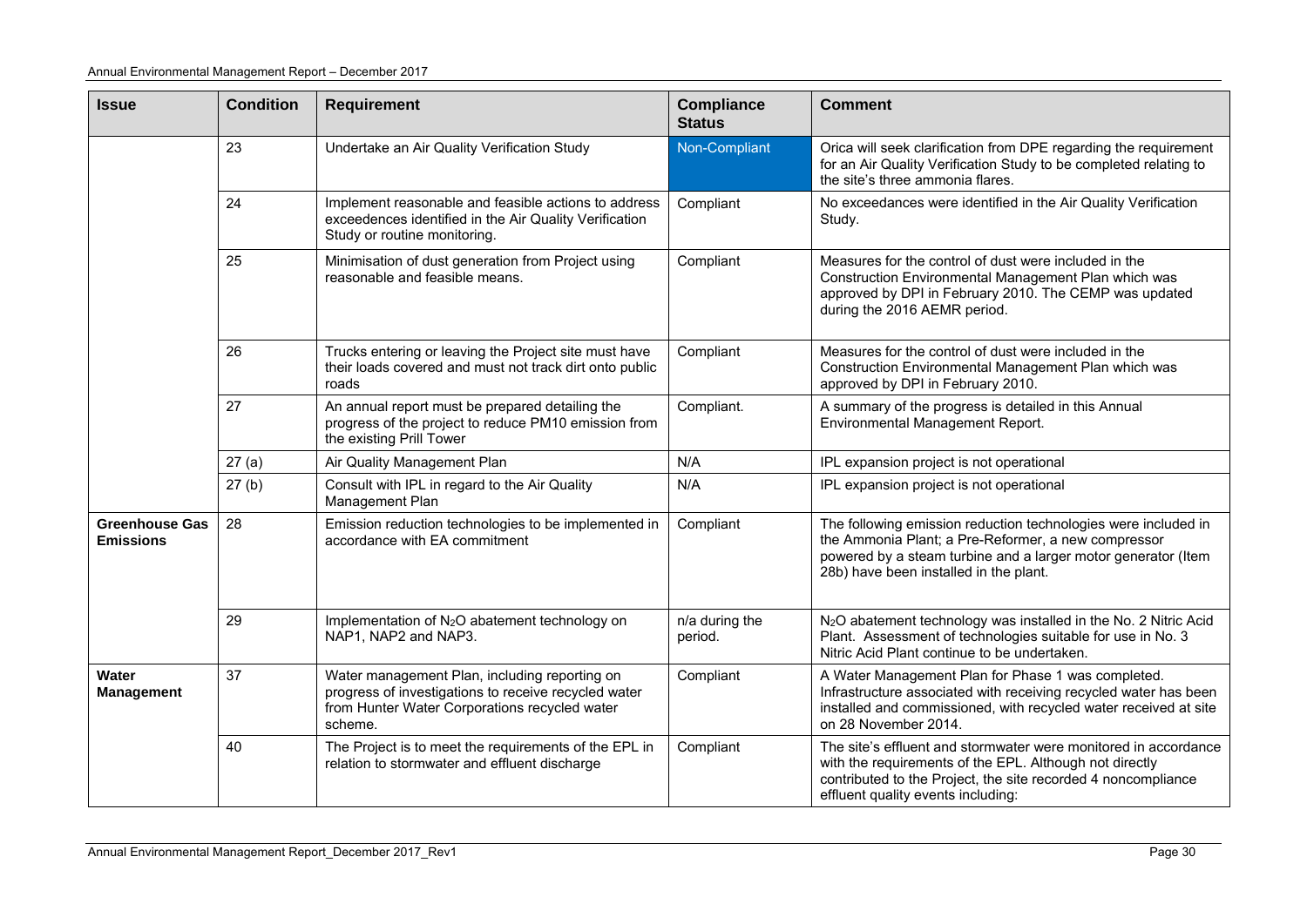| <b>Issue</b>                      | <b>Condition</b> | <b>Requirement</b>                                                                                                            | <b>Compliance</b><br><b>Status</b> | <b>Comment</b>                                                                                                                                                                                                                                                                                                                                                                                                 |
|-----------------------------------|------------------|-------------------------------------------------------------------------------------------------------------------------------|------------------------------------|----------------------------------------------------------------------------------------------------------------------------------------------------------------------------------------------------------------------------------------------------------------------------------------------------------------------------------------------------------------------------------------------------------------|
|                                   |                  |                                                                                                                               |                                    | Effluent temperature was exceeded on two occasions'<br>relating to the Ammonia Plant being restarted.                                                                                                                                                                                                                                                                                                          |
|                                   |                  |                                                                                                                               |                                    | TSS, arsenic and zinc effluent concentration was<br>exceeded on one occasion relating to algae<br>dislodgement from the effluent discharge pipeline.                                                                                                                                                                                                                                                           |
|                                   |                  |                                                                                                                               |                                    | Oil concentration was exceeded on one occasion<br>relating to an oil heat exchanger failure during start-up<br>of the Ammonia Plant.                                                                                                                                                                                                                                                                           |
|                                   | 37               | A Water Efficiency Plan is to be prepared and<br>implemented to the satisfaction of the DoP Secretary                         | Compliant                          | No amendments to the Project's water efficiency plans were<br>required in the 2017 AEMR reporting period.                                                                                                                                                                                                                                                                                                      |
|                                   | 41               | Compliance with s120 of POEO                                                                                                  | Compliant                          | There were no water pollution related incidents directly attributed<br>to construction activities associated with the Project recorded<br>during the 2017 AEMR reporting period. Effluent oil and grease<br>concentration was however exceeded on one occasion resulting<br>from a leak from an oil cooler located in the Ammonia Plant. This<br>event was reported to the EPA as a EPL licence noncompliance. |
|                                   | 42               | A Stormwater Management Plan is to be prepared<br>and implemented                                                             | Compliant                          | No changes to the Project's approved stormwater monitoring<br>plan were required during the 2017 AEMR reporting period,                                                                                                                                                                                                                                                                                        |
|                                   | 43               | Bunding design to meet Australian and DECCW<br>requirements                                                                   | Compliant                          | A bunding specification in accordance with the Australian<br>standard has been implemented into the design of the plants.<br>Orica continues to upgrade existing bunds in accordance with<br>Special Condition detailed in the EPL.                                                                                                                                                                            |
| <b>Noise</b><br><b>Management</b> | 30               | Noise emissions from Project to be 10dB(A) below<br>that of the existing operations.                                          | Compliant                          | Annual noise monitoring was completed during the 2017 AEMR<br>reporting period.<br>Next noise monitoring event is scheduled for June 2018.                                                                                                                                                                                                                                                                     |
|                                   | 31               | Existing Operations Noise Verification Program to be<br>developed and implemented to the satisfaction of the<br>DoP Secretary | Compliant                          | An updated noise management plan, including details of the<br>Project's noise verification program was submitted and approved<br>by the DoPI in May 2012.                                                                                                                                                                                                                                                      |
|                                   | 32               | A Noise Management Plan is to be developed and<br>implemented. The plan is to be updated annually.                            | Compliant                          | An updated noise management plan, including details of the<br>Project's noise verification program was submitted and approved<br>by the DoPI in May 2012. The noise management plan was<br>reviewed and updated during the 2017 AEMR reporting period.                                                                                                                                                         |
|                                   | 32(a)            | Ports Precinct Noise Management                                                                                               | n/a                                | Study yet to commence.                                                                                                                                                                                                                                                                                                                                                                                         |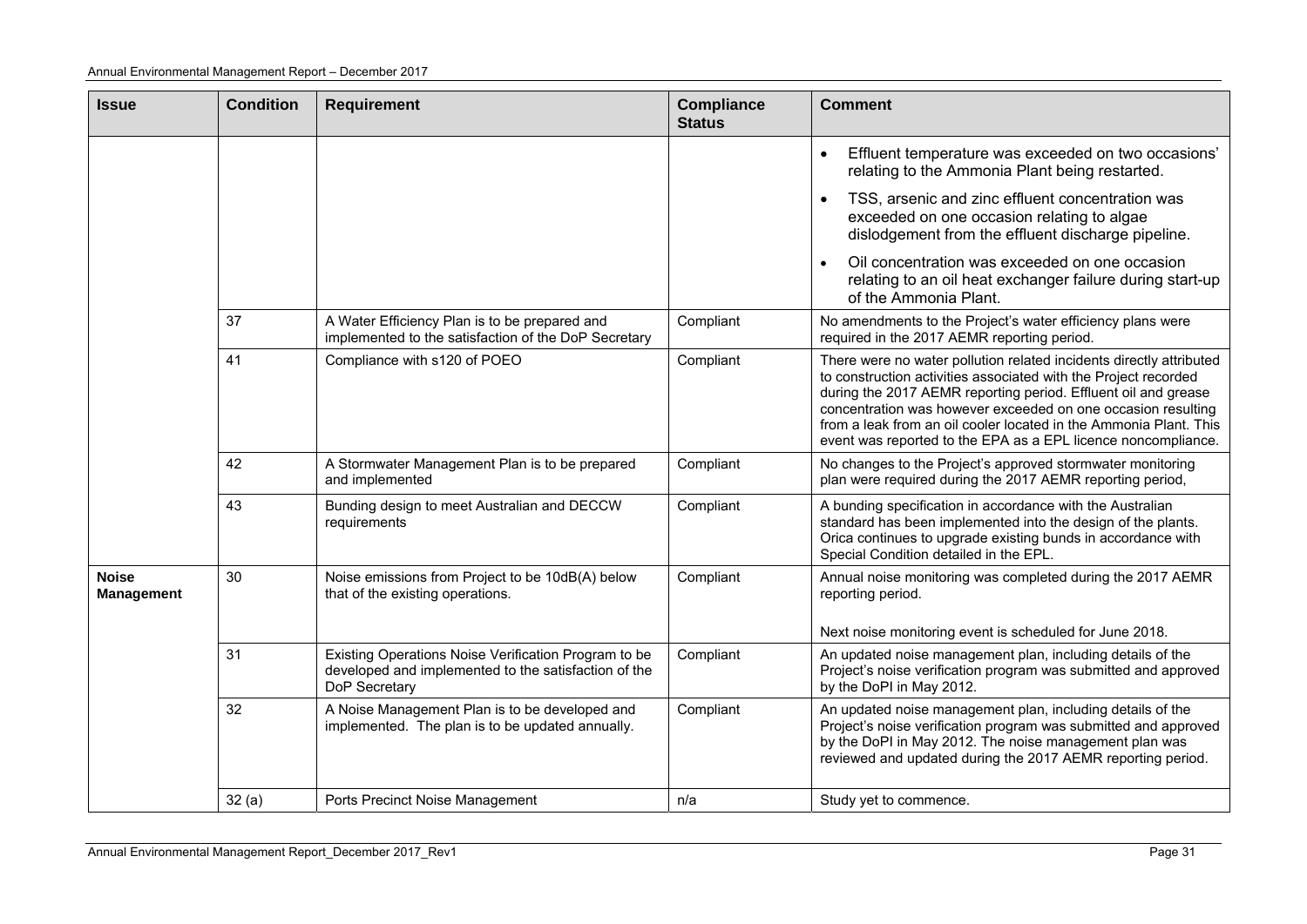| <b>Issue</b>                        | <b>Condition</b> | <b>Requirement</b>                                                                              |            | <b>Compliance</b><br><b>Status</b>                                                                                                                                                                                                                                       | <b>Comment</b>                                                                                                                                                                                                                                                                                        |  |  |  |
|-------------------------------------|------------------|-------------------------------------------------------------------------------------------------|------------|--------------------------------------------------------------------------------------------------------------------------------------------------------------------------------------------------------------------------------------------------------------------------|-------------------------------------------------------------------------------------------------------------------------------------------------------------------------------------------------------------------------------------------------------------------------------------------------------|--|--|--|
|                                     | 33               | Construction hours for the Project are:                                                         |            | Compliant                                                                                                                                                                                                                                                                | Construction activities associated with the expansion project                                                                                                                                                                                                                                         |  |  |  |
|                                     |                  | Monday - Friday                                                                                 | 7am to 6pm |                                                                                                                                                                                                                                                                          | Boiler and AMI were limited to the hours detailed in the<br>condition.                                                                                                                                                                                                                                |  |  |  |
|                                     |                  | Saturday                                                                                        | 8am to 1pm |                                                                                                                                                                                                                                                                          |                                                                                                                                                                                                                                                                                                       |  |  |  |
|                                     |                  | Sunday and Public Holidays                                                                      | Nil        |                                                                                                                                                                                                                                                                          |                                                                                                                                                                                                                                                                                                       |  |  |  |
|                                     |                  | Construction outside of these hours is permitted if<br>inaudible at the nearest residences.     |            |                                                                                                                                                                                                                                                                          |                                                                                                                                                                                                                                                                                                       |  |  |  |
|                                     |                  | Operational hours for the Project are:                                                          |            | Compliant                                                                                                                                                                                                                                                                | The Project operated in accordance with the requirements.                                                                                                                                                                                                                                             |  |  |  |
|                                     |                  | All days                                                                                        | 24 hours   |                                                                                                                                                                                                                                                                          |                                                                                                                                                                                                                                                                                                       |  |  |  |
| Land<br><b>Management</b>           | 38               | Provide a Project Site Contamination Plan to the DPI<br>Secretary                               |            | Compliant                                                                                                                                                                                                                                                                | Phase 1 - Complete.<br>Phase 2, 3 and $5 -$ no construction activities have commenced<br>at this time. However, the revised CEMP for Phase 2 and 3,<br>which includes measures for the management and identification<br>of contamination, was submitted to DPI on 05/11/2011.                         |  |  |  |
|                                     | 39               | Prepare an Acid Sulphate Soil Management Plan                                                   |            | Phase 1- Complete.<br>Compliant<br>Phase 2, 3 and 5 - no construction activities have commenced<br>at this time. However, the revised CEMP for Phase 2 and 3,<br>which has measures for the management and identification of<br>ASS, was submitted to DPI on 05/11/2011. |                                                                                                                                                                                                                                                                                                       |  |  |  |
|                                     | 44               | Prepare an Erosion and Sediment Control Plan                                                    |            | Compliant                                                                                                                                                                                                                                                                | Phase 1 -Complete.<br>Phase 2, 3 and 5 - no construction activities have commenced<br>at this time. However, the revised CEMP for Phase 2 and 3,<br>which has measures for erosion and sediment control, was<br>submitted to DPI on 05/11/2011.                                                       |  |  |  |
| <b>Traffic</b><br><b>Management</b> | 34               | All roads, access points and parking to comply with<br>the nominated Australian Standards       |            | n/a during the<br>period.                                                                                                                                                                                                                                                | N/A                                                                                                                                                                                                                                                                                                   |  |  |  |
|                                     | 35               | Traffic associated with the Project must not impede<br>traffic on Greenleaf Road and Heron Road |            | Compliant                                                                                                                                                                                                                                                                | Phase 1- Complete.<br>Phase 2, 3 and 5 - no construction activities have commenced<br>at this time. However a revised Construction Traffic<br>Management Plan for Phase 2 and 3, which includes measures<br>for the management of traffic during construction, was submitted<br>to DPI on 05/11/2011. |  |  |  |
|                                     | 36               | A Construction Traffic Management Plan (CTMP) is to<br>be submitted to the DoP Secretary        |            | Complaint                                                                                                                                                                                                                                                                | A CTMP for Phase 2 and 3, including measures for the<br>management of traffic during construction has been submitted to<br>DPI (05/11/2011). No amendments were made to the plan<br>during the 2017 AEMR reporting period.                                                                            |  |  |  |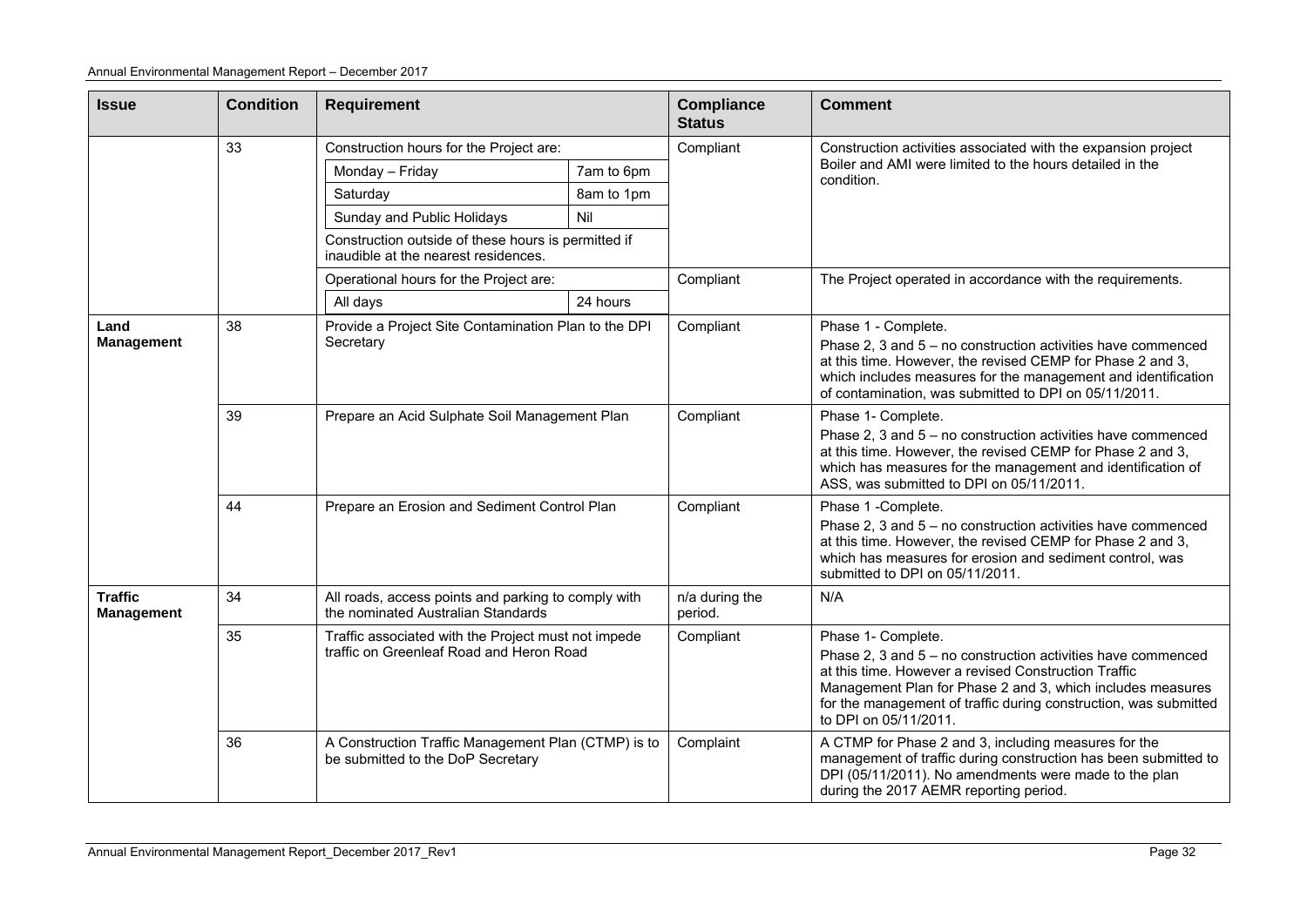| <b>Issue</b>                          | <b>Condition</b> | <b>Requirement</b>                                                                                                                                                      | <b>Compliance</b><br><b>Status</b> | <b>Comment</b>                                                                                                                                                                                                             |  |  |
|---------------------------------------|------------------|-------------------------------------------------------------------------------------------------------------------------------------------------------------------------|------------------------------------|----------------------------------------------------------------------------------------------------------------------------------------------------------------------------------------------------------------------------|--|--|
| <b>Visual</b>                         | 45               | Prepare a Landscape Plan for the Project and submit<br>to the DoP Secretary                                                                                             | Non-Compliant                      | A landscape plan has been developed for the project however<br>not submitted to DPE or implemented.                                                                                                                        |  |  |
|                                       |                  |                                                                                                                                                                         |                                    | Orica will seek clarification from DPE by 31 March 2018<br>regarding the timing of the landscaping requirements as<br>landscaping is linked to stage 2 of the project which is yet to<br>commence.                         |  |  |
|                                       | 46               | Lighting to comply with Australian Standards and<br>avoid nuisance to surrounding landusers and<br>roadways.                                                            | n/a during the<br>period.          | Phase 1 - There was no additional external lighting installed by<br>the project during the 2017 AEMR reporting period.                                                                                                     |  |  |
| <b>Waste</b><br><b>Management</b>     | 37               | Water management Plan, including reporting on<br>progress of investigations to receive recycled water<br>from Hunter Water Corporation's recycled water<br>scheme.      | Compliant                          | A Water Management Plan for Phase 1 has been completed.<br>Infrastructure associated with receiving recycled water has been<br>installed and commissioned with recycled water received at site<br>on the 28 November 2014. |  |  |
|                                       | 47               | Waste to be classified in accordance with DECCW<br>guidelines and disposed of to approved premises                                                                      | Compliant                          | All wastes disposed of at the site are classified in accordance<br>with the relevant EPA guidelines.                                                                                                                       |  |  |
|                                       | 48               | Prepare and implement a Waste Management Plan<br>which has been submitted to the DoP Secretary                                                                          | Compliant                          | A waste management plan for the uprated Ammonia Plant was<br>submitted to the DPI on 28 March 2013.                                                                                                                        |  |  |
| Environmental<br><b>Reporting and</b> | 49(a)            | <b>Construction Environmental Management Plan</b>                                                                                                                       | Compliant                          | CEMP was reviewed and updated during 2017 AEMR reporting<br>period.                                                                                                                                                        |  |  |
| <b>Auditing</b>                       | 49(b)            | Operational Environmental Management Plan                                                                                                                               | Non-Compliant                      | Although the site has an Operational Environmental<br>Management Plan for the site, it is not in the form stipulated by<br>the condition or approved by the secretary.                                                     |  |  |
|                                       |                  |                                                                                                                                                                         |                                    | Orica will submit an OEMP for the Project to DPE for approval<br>by 30 June 2018.                                                                                                                                          |  |  |
|                                       | 50               | Prepare an Annual Environmental Management<br>Report and submit to the DoP Secretary                                                                                    | Compliant                          | Submission of this report annually                                                                                                                                                                                         |  |  |
|                                       | 51(a)            | The DoP Secretary is to be notified of any incident<br>associated with the Project that results in actual or<br>potential for offsite harm to people or the environment | Compliant                          | No incidents associated requiring Secretary notification occurred<br>during the 2017 AEMR monitoring period.                                                                                                               |  |  |
|                                       | 51(c)            | Flare activation reporting                                                                                                                                              | Compliant                          | Flare activation reports were submitted to DPE every 3 months<br>during the 2017 AEMR period.                                                                                                                              |  |  |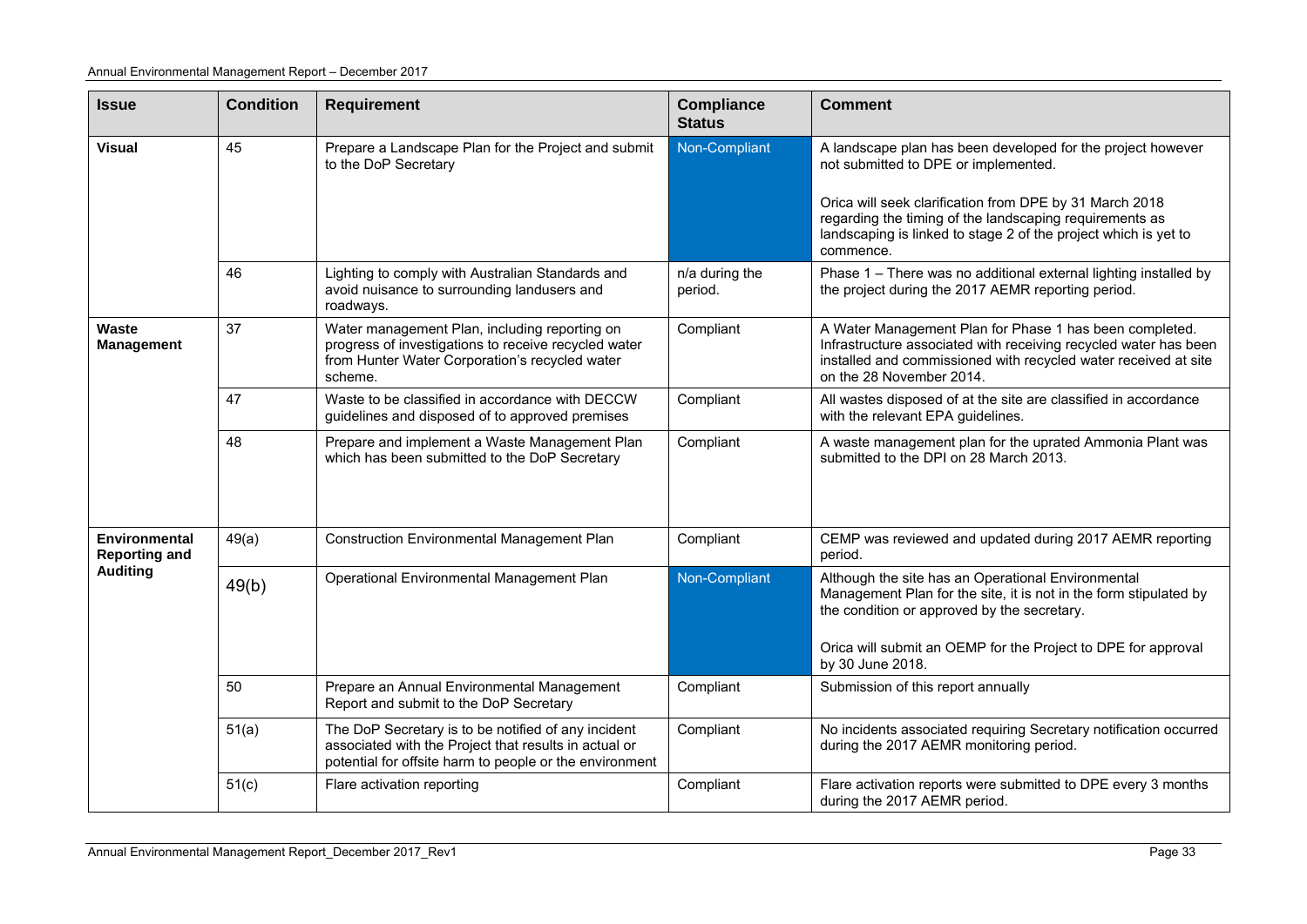#### Annual Environmental Management Report – December 2017

| <b>Issue</b> | <b>Condition</b> | <b>Requirement</b>                                                                                                                                                                                                                                                                                                                   | <b>Compliance</b><br><b>Status</b> | <b>Comment</b>                                                                                                                                                                                                                                                                                                                            |
|--------------|------------------|--------------------------------------------------------------------------------------------------------------------------------------------------------------------------------------------------------------------------------------------------------------------------------------------------------------------------------------|------------------------------------|-------------------------------------------------------------------------------------------------------------------------------------------------------------------------------------------------------------------------------------------------------------------------------------------------------------------------------------------|
|              | 52               | An Independent Environmental Audit by a team of<br>experts is to be undertaken in relation to the Project                                                                                                                                                                                                                            | Compliant                          | The independent environmental audit report was submitted to<br>DPE on 29 September 2017. The status of progress made<br>regarding recommendations in the report is detailed in Section<br>12.2<br>Next independent audit is scheduled for June 2020.                                                                                      |
|              | 53               | The following information regarding the Project is to<br>be included on the website:<br>Copy of all current statutory approvals<br>Copy of the current EMS and associated plans<br>and programs<br>Copy of the last 5 years of Annual Reports<br>Copy of Independent Environmental Audit reports<br>and responses to recommendations | Compliant                          | Copies of relevant information relating to the project continue to<br>be included on the Kooragang Island website<br>(www.orica.com/kooragang).<br>Orica will seek clarification regarding what reports are required<br>to be published on the website as project documentation can<br>contain sensitive design and risk management data. |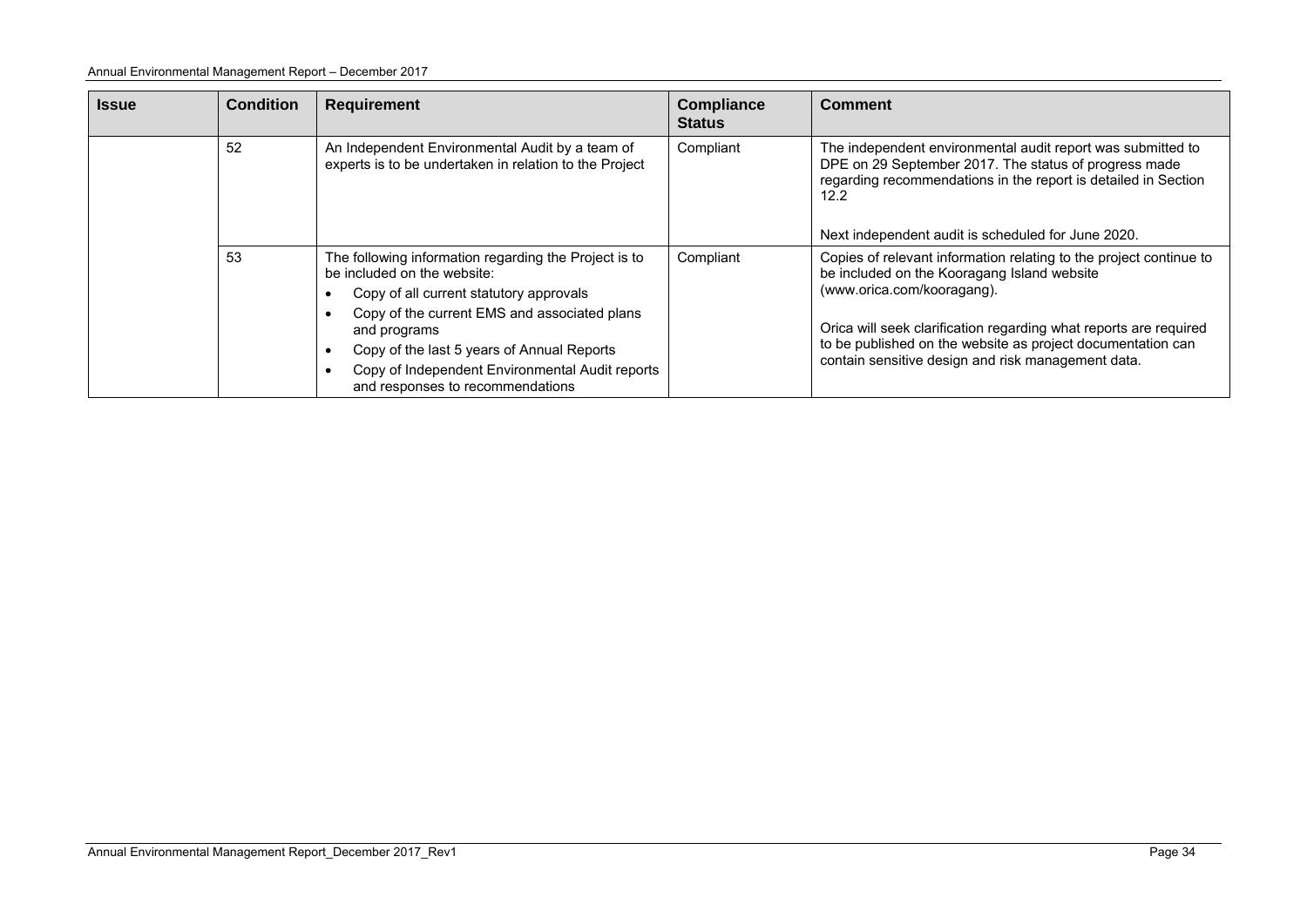# **11.2 Summary of Submitted Reports**

Details on the reports submitted in compliance with the Project Approval are detailed in the table below.

 $\checkmark$  = Submitted to DPE and Approved  $\checkmark$  = Submitted to DPE awaiting approval from DPE or Other  $\chi$  = not submitted to DPE

|                  |                                                |                         |          |                     |                  | <b>Project Phase</b> |                                                           |                     |               |                                                                                                                                                                                                                                                                                                                                                                                                                                                                |
|------------------|------------------------------------------------|-------------------------|----------|---------------------|------------------|----------------------|-----------------------------------------------------------|---------------------|---------------|----------------------------------------------------------------------------------------------------------------------------------------------------------------------------------------------------------------------------------------------------------------------------------------------------------------------------------------------------------------------------------------------------------------------------------------------------------------|
|                  |                                                | Phase 1                 |          | Phase 2             |                  | Phase 3              | Phase 4                                                   | Phase 5             | Phase 6       |                                                                                                                                                                                                                                                                                                                                                                                                                                                                |
| <b>Condition</b> | <b>Condition Requirement</b>                   | Ammonia Plant<br>Uprate | OBL 1(a) | OBL <sub>1(b)</sub> | ANS<br>ಯ<br>NAP4 | ANP                  | <b>AMI</b>                                                | Tank<br>Nitric Acid | <b>Boiler</b> | <b>Reports submitted to DPE</b>                                                                                                                                                                                                                                                                                                                                                                                                                                |
|                  |                                                |                         |          |                     |                  |                      | <b>Reporting Requirements for Commencing Construction</b> |                     |               |                                                                                                                                                                                                                                                                                                                                                                                                                                                                |
| 14 (a)           | A Fire Safety Study                            | $\checkmark$            | ✓        | ✓                   |                  |                      | $N/A^*$                                                   | N/A                 | $\checkmark$  | FSS Kooragang Island Site (21 June 2011) - updated on 14 F<br>2. FSS Ammonia Uprate project (17 April 2010)<br>3. FSS Phase 2 OBL 1(a) (17 February 2012)<br>4. FSS Phase 2 OBL 1(b) (23 October 2012)<br>5. FSS Phase 3 Nitric Acid and Ammonium Nitrate plants (7 Janu<br>* No formal requirement for FSS associated with Phase, however<br>updated to site FSS in next FSS revision<br>^ Boiler detailed in Site FSS. New location to be updated in Site F9 |
| 14 (b)           | A Hazard and Operability Study                 | $\checkmark$            | ✓        | $\checkmark$        | $\checkmark$     |                      | ✓                                                         | X                   | $\checkmark$  | Ammonia Plant Uprate (22 March 2010)<br>2. Phase 2 OBL 1(a) (27 March 2012)<br>3. Phase 2 OBL 1(b) (30 October 2012)<br>4. Ammonium Nitrate Prill Plant (15 Nov 2012)<br>5. Nitric Acid 4 and Ammonium Nitrate Solution 3 (28 Oct 2012)<br>6. AMI HAZOP Report (dated 12 January 2015)<br>7. KI Steam HAZOP Report (dated 22 June 2015)                                                                                                                        |
| 14 (c)           | <b>A Final Hazard Analysis</b>                 | $\checkmark$            | ✓        |                     | X                |                      | ✓                                                         | X                   | N/A           | Kooragang Island Phase 1 Uprate FHA (March 2010)<br>2. OBL 1(a) (letter dated 28 March 2012)<br>3. AMI FHA (dated 7 April 2015)                                                                                                                                                                                                                                                                                                                                |
| 14 (d)           | <b>A Construction Safety Study</b>             |                         |          |                     |                  |                      |                                                           |                     |               | 1. CSS for air compressor building (5 December 2009)<br>2. CSS for ammonia plant uprate (29 March 2010)<br>3. CSS OBL 1 (a) (3 December 2011)<br>4. CSS OBL 1(b) (1 August 2012)<br>5. CSS AMI Rev C (dated 2 April 2015)<br>6. CSS Boiler Rev B (dated 15 June 2015)<br>* Civil construction activities associated with phase 3 considered ir                                                                                                                 |
| 36               | <b>Construction Traffic Management</b><br>Plan | $\checkmark$            |          |                     | $\checkmark$     |                      | N/A                                                       | N/A                 | N/A           | 1. Ammonium Nitrate Facility Upgrade CTMP (March 2010)<br>2. Ammonium Nitrate Facility Upgrade CTMP (September 2011)                                                                                                                                                                                                                                                                                                                                           |
| 37               | <b>Water Efficiency Plan</b>                   | ✓                       | N/A      | N/A                 |                  |                      | N/A                                                       | N/A                 | N/A           | 1. Water efficiency Plan Phase 1: Ammonia Plant Upgrade (Apri<br>2. Water efficiency Plan Phase 3: NAP4 and AN3<br>(May 2013)                                                                                                                                                                                                                                                                                                                                  |

**Reports it ted to DPE to date** updated on 14 February 2016 e plants (7 January 2013) hase, however reduction in ammonia inventories to be dated in Site FSS in next revision (28 Oct 2012)  $12010$  $2009)$ : 3 considered in OBL 1(b) CSS only 1. Upgrade ( April 2011)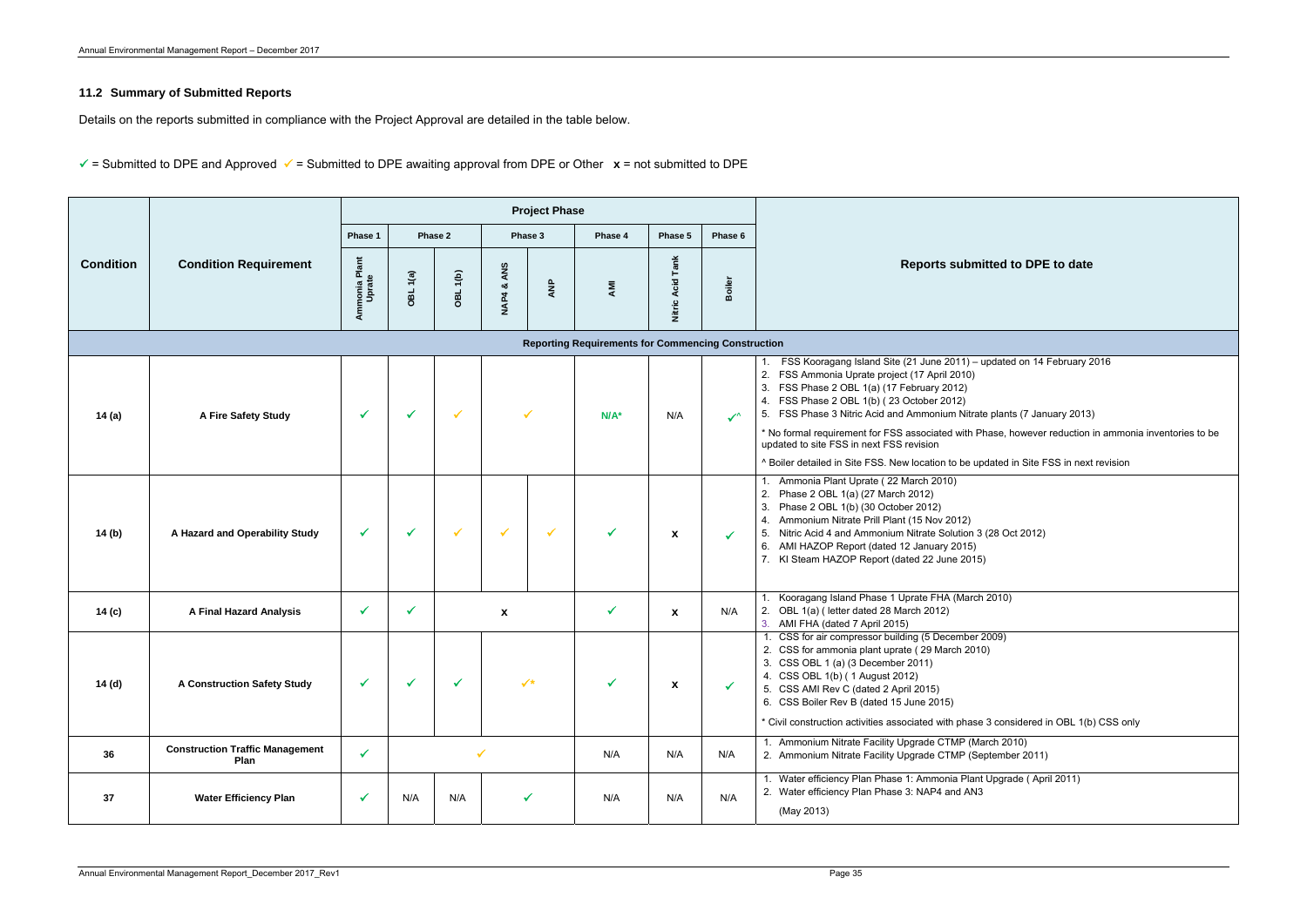| Reports submitted to DPE to date                                                                              |
|---------------------------------------------------------------------------------------------------------------|
|                                                                                                               |
| ember 2009)<br>ter quality assessment (13 April 2012)                                                         |
| Jpgrade Stormwater Management Plan Phase 1 (March 2010)<br>Jpgrade Stormwater Management Plan (November 2011) |
| 11)                                                                                                           |
| Strategy (December 2009)                                                                                      |
| Management Plan rev 2 dated September 2011                                                                    |
|                                                                                                               |
| aterials study (22 April 2013)                                                                                |
| (11 April 2011)<br>update (August 2015)<br>(December 2015)                                                    |
| ertaken for Phase                                                                                             |
| (December 2010)<br>update (August 2015)                                                                       |
| lertaken for Phase                                                                                            |
| port Phase 1 Ammonia plant uprate (June 2011)<br>oort Phase 4 AMI (dated August 2015)                         |
|                                                                                                               |
| t Strategy (December 2009)                                                                                    |
| quired to meet additional requirements incorporated into Development<br>n of MOD2 approval process.           |
|                                                                                                               |
| eport Phase 1 Ammonia plant uprate (May 2012)                                                                 |
| A is now compliant                                                                                            |
| ne Project                                                                                                    |
| h 2013):                                                                                                      |
| mber 2016)                                                                                                    |
|                                                                                                               |

|                                                            |                                                            |                                  |          |                 |                           | <b>Project Phase</b> |                                                               |                                             |                                                                                                                                                                                                      |                                                                                                                                                                                                                       |
|------------------------------------------------------------|------------------------------------------------------------|----------------------------------|----------|-----------------|---------------------------|----------------------|---------------------------------------------------------------|---------------------------------------------|------------------------------------------------------------------------------------------------------------------------------------------------------------------------------------------------------|-----------------------------------------------------------------------------------------------------------------------------------------------------------------------------------------------------------------------|
|                                                            |                                                            | Phase 1                          |          | Phase 2         |                           | Phase 3              | Phase 4                                                       | Phase 5                                     | Phase 6                                                                                                                                                                                              |                                                                                                                                                                                                                       |
| <b>Condition</b>                                           | <b>Condition Requirement</b>                               | Plant<br>le<br>Ammonia<br>Uprate | OBL 1(a) | <b>OBL 1(b)</b> | ANS<br><b>NAP4&amp;</b>   | ANP                  | AMI                                                           | <b>Acid Tank</b><br>Nitric                  | Boiler                                                                                                                                                                                               | <b>Reports submitted to DPE to date</b>                                                                                                                                                                               |
| 38                                                         | <b>Soil and Groundwater Contamination</b><br>investigation |                                  |          |                 |                           |                      |                                                               |                                             |                                                                                                                                                                                                      | 1. Soil Management Plan (December 2009)<br>2. Targeted soil and groundwater quality assessment (13 April 2012)                                                                                                        |
| 42                                                         | <b>Stormwater Management Plan</b>                          | $\checkmark$                     |          |                 |                           |                      | ✔                                                             |                                             |                                                                                                                                                                                                      | Stormwater Nitrate Facility Upgrade Stormwater Management Plan Phase 1 (March 2010)<br>2. Stormwater Nitrate Facility Upgrade Stormwater Management Plan (November 2011)                                              |
| 45                                                         | <b>Landscape Plan</b>                                      |                                  |          |                 |                           |                      |                                                               |                                             |                                                                                                                                                                                                      | 1. Landscape Plan (3 June 2011)                                                                                                                                                                                       |
| 49                                                         | <b>Environmental Management Strategy</b>                   |                                  |          | $\checkmark$    |                           |                      | N/A                                                           | N/A                                         |                                                                                                                                                                                                      | 1. Environmental Management Strategy (December 2009)                                                                                                                                                                  |
| 49A                                                        | <b>Construction Environment</b><br><b>Management Plan</b>  |                                  |          |                 |                           |                      |                                                               |                                             |                                                                                                                                                                                                      | Construction Environment Management Plan rev 2 dated September 2011                                                                                                                                                   |
| <b>Reporting Requirements for Commencing Commissioning</b> |                                                            |                                  |          |                 |                           |                      |                                                               |                                             |                                                                                                                                                                                                      |                                                                                                                                                                                                                       |
| 15(a)                                                      | <b>Transport of Hazardous Materials</b><br><b>Study</b>    | N/A                              | N/A      | N/A             | N/A                       | M                    | N/A                                                           | N/A                                         | N/A                                                                                                                                                                                                  | 1. Transport and hazardous materials study (22 April 2013)                                                                                                                                                            |
| 15(b)                                                      | <b>Emergency Plan</b>                                      |                                  |          |                 |                           | $\checkmark$         | $X^*$                                                         | $\mathsf{X}^{\star}$                        | 1. KI emergency response plan (11 April 2011)<br>2. KI emergency response plan update (August 2015)<br>3. KI emergency response plan (December 2015)<br>*Update to approved ERP undertaken for Phase |                                                                                                                                                                                                                       |
| 15 (c)                                                     | <b>Safety Management System</b>                            |                                  |          |                 |                           |                      | $\checkmark^*$                                                | $\mathsf{X}^\star$                          | $X^*$                                                                                                                                                                                                | Safety management system (December 2010)<br>2. Safety management system update (August 2015)<br>*Update to approved SMS undertaken for Phase                                                                          |
| 16                                                         | <b>Pre-Startup Compliance Report</b>                       | ✔                                | X        | $\mathbf{x}$    | $\boldsymbol{\mathsf{x}}$ | $\mathbf{x}$         | ✔                                                             | $\boldsymbol{\mathsf{x}}$                   | $\boldsymbol{\mathsf{x}}$                                                                                                                                                                            | 1. Pre- Start up Compliance report Phase 1 Ammonia plant uprate (June 2011)<br>2. Pre-Start up Compliance report Phase 4 AMI (dated August 2015)                                                                      |
| 49B                                                        | <b>Operational Environmental</b><br><b>Management Plan</b> |                                  |          |                 |                           | ✓^                   |                                                               |                                             |                                                                                                                                                                                                      | Environmental Management Strategy (December 2009)<br>^ update to approved EMS is required to meet additional requirements incorporated into Development<br>Consent following the completion of MOD2 approval process. |
|                                                            |                                                            |                                  |          |                 |                           |                      | <b>Reporting Requirements following Commencing Operations</b> |                                             |                                                                                                                                                                                                      |                                                                                                                                                                                                                       |
| 17                                                         | <b>Post-Startup Compliance Report</b>                      | ✔                                | X        | X               | $\boldsymbol{\mathsf{x}}$ | X                    | X                                                             | $\mathbf x$                                 | $\boldsymbol{\mathsf{x}}$                                                                                                                                                                            | 1. Post-Start up Compliance report Phase 1 Ammonia plant uprate (May 2012)                                                                                                                                            |
| 18                                                         | Further risk reduction program                             |                                  |          |                 |                           | N/A                  |                                                               |                                             |                                                                                                                                                                                                      | Not required due to updated PHA is now compliant                                                                                                                                                                      |
| 19                                                         | <b>Hazard Analysis Update</b>                              | $\boldsymbol{x}$                 |          |                 |                           |                      |                                                               | 3 years after the completion of the Project |                                                                                                                                                                                                      |                                                                                                                                                                                                                       |
| 20                                                         | <b>Hazard Audit of the Project</b>                         | $\checkmark$                     |          |                 |                           |                      |                                                               |                                             |                                                                                                                                                                                                      | 1. Hazard Audit (28 March 2013)<br>2. Hazard Audit (11 November 2016)                                                                                                                                                 |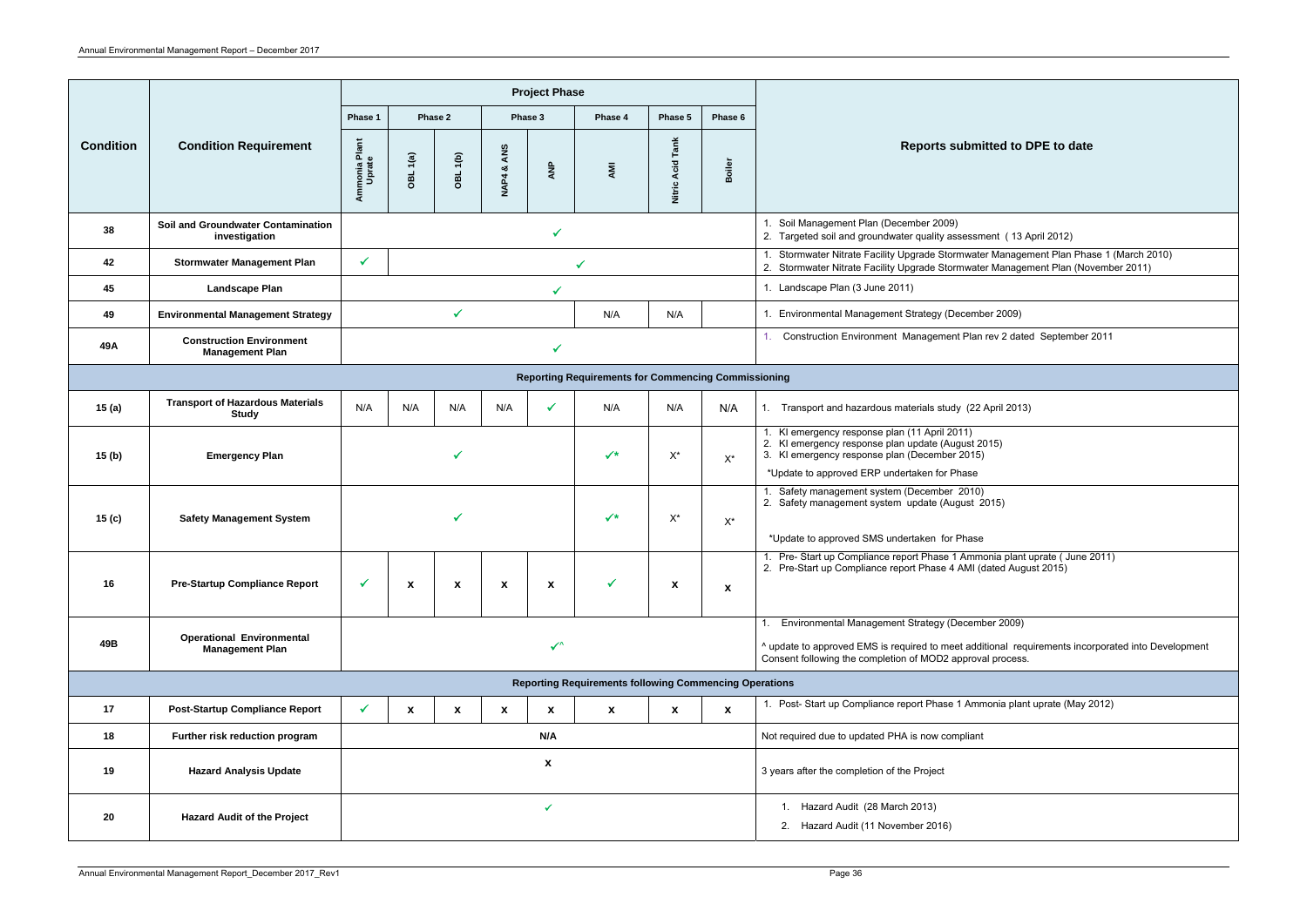|                  |                                                  |                                |              |                 |                           | <b>Project Phase</b>      |                                                     |                                 |                    |                                                                                                                                                                                                                                                                                                                                                                                                                                                                                      |
|------------------|--------------------------------------------------|--------------------------------|--------------|-----------------|---------------------------|---------------------------|-----------------------------------------------------|---------------------------------|--------------------|--------------------------------------------------------------------------------------------------------------------------------------------------------------------------------------------------------------------------------------------------------------------------------------------------------------------------------------------------------------------------------------------------------------------------------------------------------------------------------------|
|                  |                                                  | Phase 1                        |              | Phase 2         | Phase 3                   |                           | Phase 4                                             | Phase 5                         | Phase 6            |                                                                                                                                                                                                                                                                                                                                                                                                                                                                                      |
| <b>Condition</b> | <b>Condition Requirement</b>                     | Ammonia Plant<br>Uprate        | OBL 1(a)     | <b>OBL 1(b)</b> | ANS<br><b>NAP4&amp;</b>   | ANP                       | AMI                                                 | Nitric Acid Tank                | Boiler             | Reports submitted to DPE to date                                                                                                                                                                                                                                                                                                                                                                                                                                                     |
|                  |                                                  |                                |              |                 |                           |                           |                                                     |                                 |                    | * Three yearly schedule                                                                                                                                                                                                                                                                                                                                                                                                                                                              |
| 23               | Air quality verification study                   | ✔                              | N/A          | N/A             | $\boldsymbol{\mathsf{x}}$ | $\boldsymbol{\mathsf{x}}$ | $\pmb{\mathsf{X}}$                                  | $\boldsymbol{\mathsf{x}}$       | $\pmb{\mathsf{x}}$ | Ammonia Plant uprate air verification study (27 February 2014)                                                                                                                                                                                                                                                                                                                                                                                                                       |
| <b>27A</b>       | <b>Air Quality Management Plan</b>               | $\checkmark$                   | $\mathbf x$  | $\mathbf{x}$    | $\mathbf{x}$              | $\mathbf{x}$              | $\pmb{\mathsf{X}}$                                  | $\boldsymbol{\mathsf{x}}$       | $\mathbf{x}$       | Construction Air Quality Management Plan dated 15 January 2010                                                                                                                                                                                                                                                                                                                                                                                                                       |
| 30               | <b>Noise Verification Program</b>                |                                |              |                 |                           | $\checkmark$              |                                                     |                                 |                    | 1. Noise verification assessment Orica Ammonium Nitrate expansion project (March 2011)                                                                                                                                                                                                                                                                                                                                                                                               |
| 32               | <b>Noise Management Plan</b>                     | $\checkmark$                   | $\checkmark$ |                 |                           |                           |                                                     |                                 |                    | 1. Noise Management plan (August 2011)<br>* Quarterly noise testing compliance noise testing completed (2012-2013)<br>* Noise management plan reviewed in 2014<br>* Annual noise test requirement                                                                                                                                                                                                                                                                                    |
| 45               | landscape plan                                   |                                |              | ✓               |                           |                           |                                                     | 1. Landscape plan (3 June 2011) |                    |                                                                                                                                                                                                                                                                                                                                                                                                                                                                                      |
| 48               | <b>Waste Management Plan</b>                     | ✓<br>$\boldsymbol{\mathsf{x}}$ |              | N/A             | N/A                       | N/A                       | Ammonia Plant waste management plan (February 2013) |                                 |                    |                                                                                                                                                                                                                                                                                                                                                                                                                                                                                      |
| 50               | <b>Annual Environmental Management</b><br>Report |                                |              |                 |                           |                           |                                                     |                                 |                    | 1. Annual Environmental Management Plan (November 2010)<br>2. Annual Environmental Management Plan (November 2011)<br>3. Annual Environmental Management Plan (November 2012)<br>4. Annual Environmental Management Plan (November 2013)<br>5. Annual Environmental Management Plan (November 2014)<br>6. Annual Environmental Management Plan (November 2015)<br>7. Annual Environmental Management Plan (December 2016)<br>8. Annual Environmental Management Plan (December 2017) |
| 51C              | <b>Ammonia Flare Activation</b>                  |                                |              |                 |                           |                           |                                                     |                                 |                    | Flare activation Summary (January to March 2016)<br>$1_{\cdot}$<br>Flare Activation Summary (April to June 2016)<br>2.<br>Flare Activation Summary (July to September 2016)<br>3.<br>Flare Activation Summary (October to December 2016)<br>4.<br>Flare activation Summary (January to March 2017)<br>5.<br>Flare Activation Summary (April to June 2017)<br>6.<br>Flare Activation Summary (July to September 2017)<br>8. Flare Activation Summary (October to December 2017)       |
| 52               | <b>Independent Environmental Audit</b>           |                                |              |                 |                           |                           |                                                     |                                 |                    | Independent Environmental audit dated (24 March 2014)<br>2. Independent Environmental audit dated (26 September 2017)<br>* 3 yearly audit schedule.                                                                                                                                                                                                                                                                                                                                  |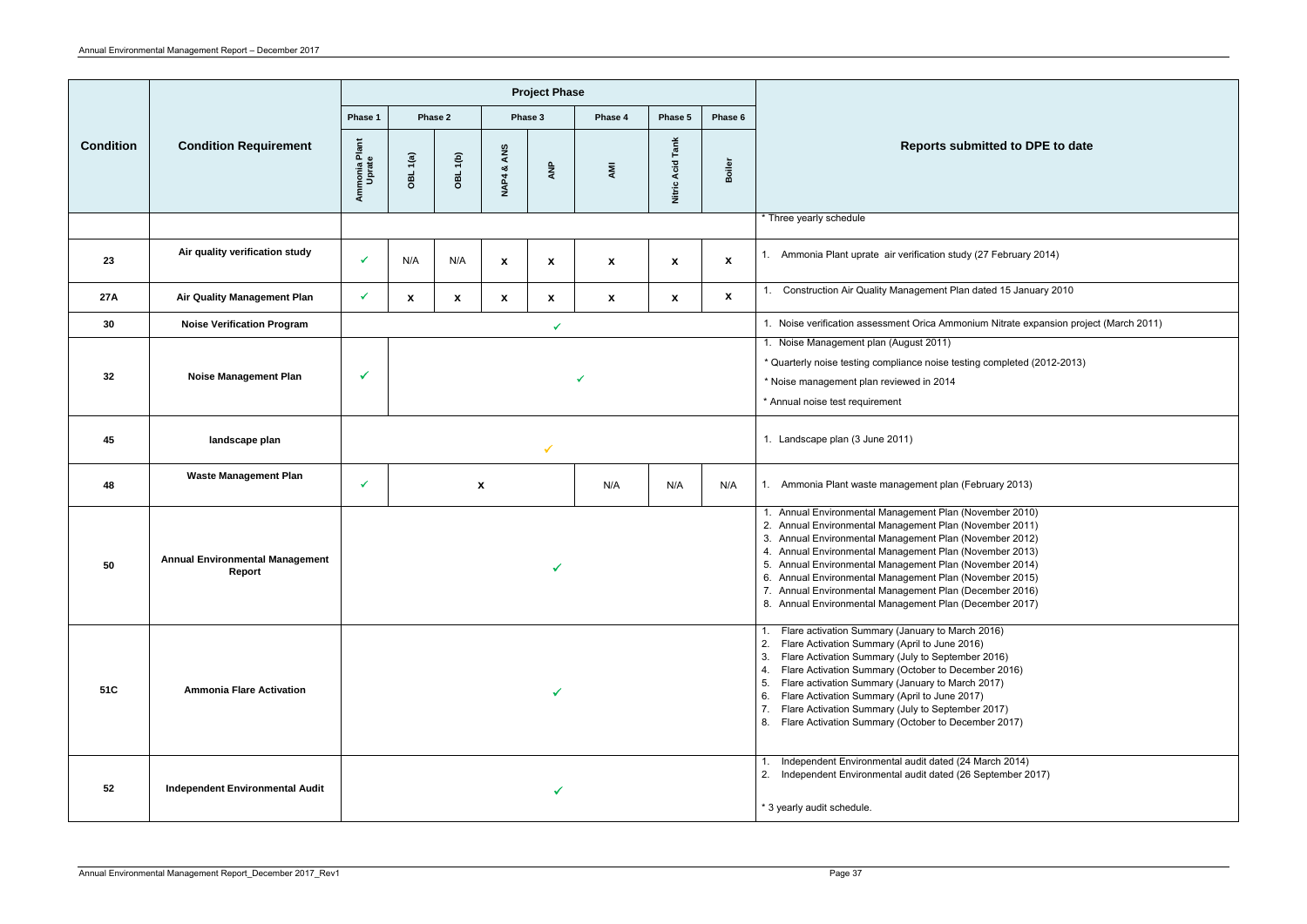# **12 Independent Audits**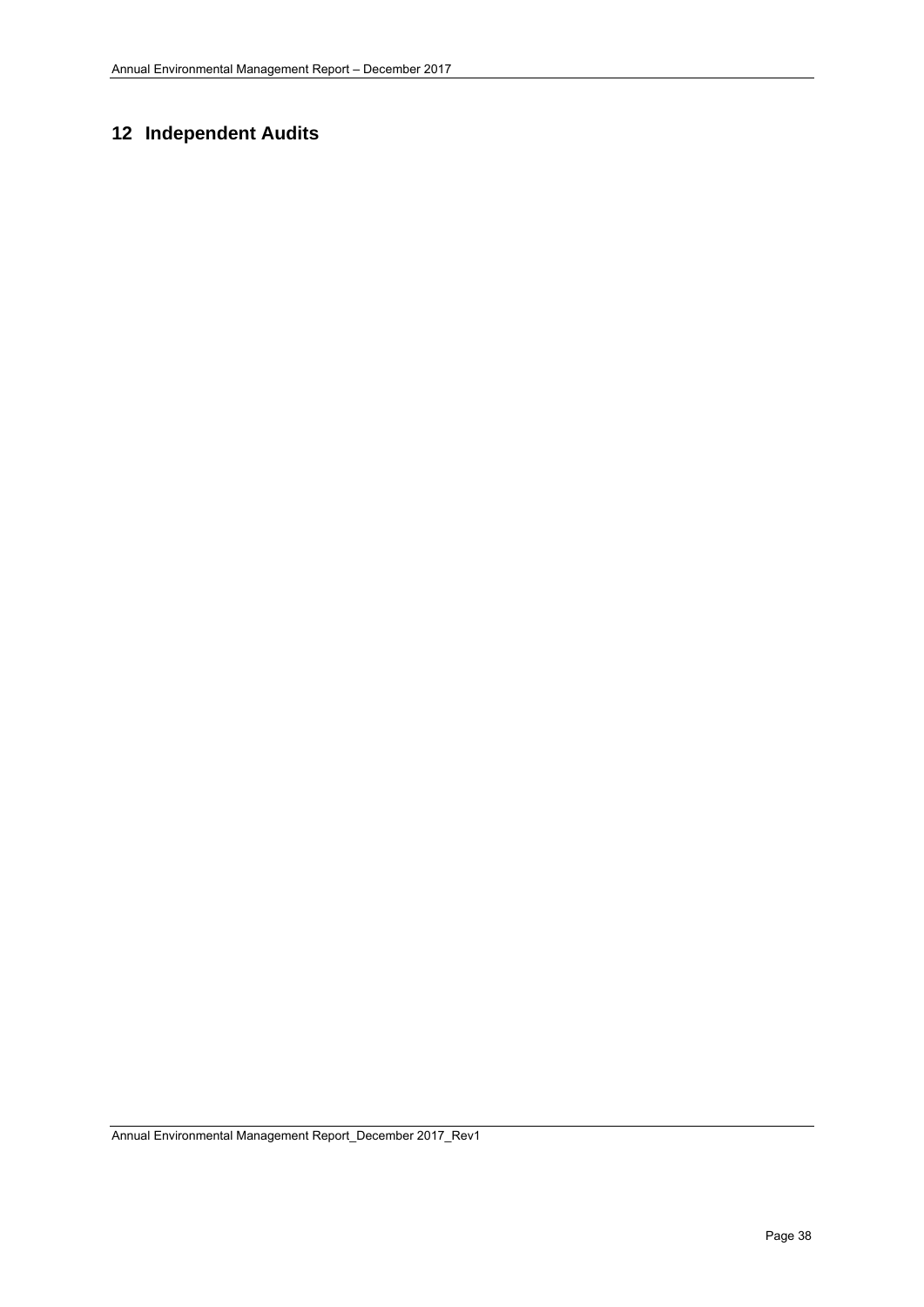#### **12.1 Independent hazard audit action plan**

| <b>Recommendations</b>                                                                                                                                                                                                                                                                                                                                                                                                   | <b>Proposed Action</b>                                                                                                            | <b>Area Owner</b>  | Proposed<br>completion date |
|--------------------------------------------------------------------------------------------------------------------------------------------------------------------------------------------------------------------------------------------------------------------------------------------------------------------------------------------------------------------------------------------------------------------------|-----------------------------------------------------------------------------------------------------------------------------------|--------------------|-----------------------------|
| 1 Observation: the available Safety policy at the time of the audit (Sept<br>2016) was signed in July 2013 by previous CEO (this is a corporate<br>issue and can't be addressed at the KI site level). Noted that at the<br>time of the audit there was a review of the SHECMS being undertaken<br>at corporate level so the policy would most likely be updated as part<br>of this). Check at next Hazard Audit (2019). | Orica will ensure that this recommendation is<br>included in the 2019 Hazard Audit Scope.                                         | Sherree Woodroffe  | 30/6/2019                   |
| 2 Confirm lightening protection is adequate for AN bulk store and AN<br>bag store                                                                                                                                                                                                                                                                                                                                        | Orica has completed an audit of lighting protection<br>in both the bag and bulk storage areas                                     | <b>Paul Hastie</b> | 15/12/2017<br>Completed     |
| 3 Observation: The QRA (in FHA) appears to use the total inventory of<br>the Bag Store (Table AV-5) in the consequence assessment. Given<br>the storage configuration with 8m between stacks there may be scope<br>to reduce this to a single stack basis in future revision of the QRA.<br>Orica to review QRA AN bag store basis when QRA update is next<br>required                                                   | Orica will ensure that this observation is<br>considered when updating the site's QRA                                             | Sherree Woodroffe  | N/A                         |
| 4Observation: The wooden walkways between the disused building<br>adjacent to the AN bulk store are the only identified combustible<br>building materials in the vicinity of the Bulk Store. Whilst ignition and<br>escalation are unlikely, removal is suggested which would eliminate<br>all combustibles in the vicinity of the Bulk Store.                                                                           | The wooden walkway has been removed.                                                                                              | <b>Paul Hastie</b> | 30/6/2017<br>Complete       |
| 5 Confirm the design fire / suppression basis for the fire protection<br>systems in the AN Bulk and Bag Stores to ensure they are "adequate",<br>eg meet relevant codes or control measure adequacy tests adopted<br>in MHF risk assessments.                                                                                                                                                                            | Orica has completed a verification process to<br>confirm that fire suppression systems in the bulk<br>and bag store are adequate. | Yasmine Vosper     | 15/12/2017<br>Complete      |
| 6 Observation: It is not clear what "adequate" ventilation is for the AN<br>storage buildings. It is suggested that this be clarified ie is it to meet<br>relevant codes or control measure adequacy tests adopted in MHF<br>risk assessments and whether provided systems achieve this                                                                                                                                  | Orica has completed a ventilation assessment for<br>both the bulk and bag stores.                                                 | Yasmine Vosper     | 15/12/2017<br>Complete      |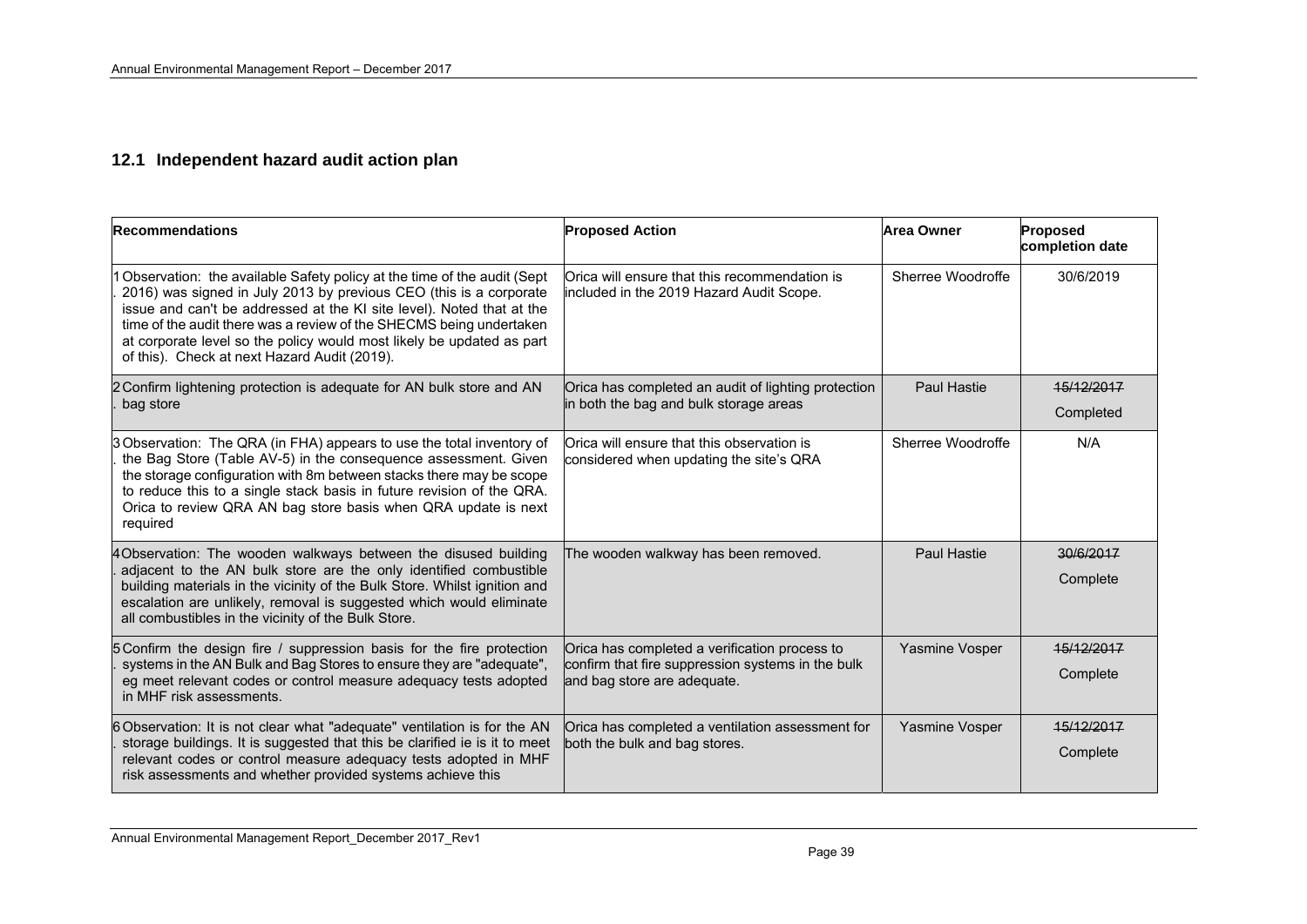| <b>Recommendations</b>                                                                                                                                                                                                                                                                                                                                                                                                                                                                                                                                                                                | <b>Proposed Action</b>                                                                                                                                        | <b>Area Owner</b>     | Proposed<br>completion date |
|-------------------------------------------------------------------------------------------------------------------------------------------------------------------------------------------------------------------------------------------------------------------------------------------------------------------------------------------------------------------------------------------------------------------------------------------------------------------------------------------------------------------------------------------------------------------------------------------------------|---------------------------------------------------------------------------------------------------------------------------------------------------------------|-----------------------|-----------------------------|
| 7 Develop implementation plan for improving HA compliance with gaps<br>identifies in HA inspection activities (which were completed Dec 2015)<br>and verify progress in next Hazard Audit (2019)                                                                                                                                                                                                                                                                                                                                                                                                      | Orica will ensure that this recommendation is<br>included in the 2019 Hazard Audit Scope.                                                                     | Sherree Woodroffe     | 30/6/2019                   |
| 8 Observation: (2013 Hazard Audit Rec 4) Fire pump test log results are<br>available in electronic form but not in pump house. If hard copy local<br>records are not preferred by Orica, it is suggested that information be<br>provided in the Pump house as to where to find the records.                                                                                                                                                                                                                                                                                                           | Fire pump test log now maintained at pumphouse.                                                                                                               | <b>Bruce Volkiene</b> | 30/6/2017<br>Complete       |
| 9(2013 Hazard Audit Rec 7) Clarify the process for providing feedback<br>on completion of a job completed under a WO, ie if there is an issue<br>with completion of work confirm how is this captured and how any<br>patterns are identified over time.                                                                                                                                                                                                                                                                                                                                               | Orica has competed a review of the WO closeout<br>procedure including an audit of WO's to ensure<br>that they are completed appropriately.                    | <b>Bruce Volkiene</b> | 15/12/2017<br>Complete      |
| 10. (2013 Hazard Audit Rec 14) The installed pressure / flow capability<br>of the modified fire water system at the AN Bag store needs to be<br>confirmed to ensure that it meets the required design basis.<br>Confirmation the velocities in firewater piping do not exceed AS<br>requirements is also required                                                                                                                                                                                                                                                                                     | Orica has completed a verification process to<br>demonstrate that the AN Bag Store fire system<br>upgrades have achieved the site's performance<br>objective. | <b>Paul Hastie</b>    | 15/12/2017<br>Competed      |
| 11. Confirm that the separation distance between the H2 cylinders and<br>the adjacent oxidising gas cylinders is adequate, for example meets<br>requirements in AS 4332 The storage and handling of gases in<br>cylinders                                                                                                                                                                                                                                                                                                                                                                             | Orica will undertake an audit to confirm that the H2<br>cylinders located in plant areas are appropriately<br>located and stored.                             | <b>Steve Hessel</b>   | 30/9/2017<br>Completed      |
| 12. Observation: Overall reduction in combustibles in vicinity of AN can Orica has completed building modifications to<br>only be achieved by removal of wooden pallets and potentially change allow for the requirement for pallets to be used in<br>in AN bag material. It is suggested that Orica ensure that the current the bag store.<br>project investigating use of non-combustible pallets / bags include a<br>formal SFARP demonstration that supports the project decision (as<br>required under MHF regulations) and also that project outcomes be<br>checked in next Hazard Audit (2019) |                                                                                                                                                               | Paul Hastie           | 15/12/2017<br>Completed     |
| 13. Observation: Orica has previously had in place Technical Panels to Orica will ensure that this recommendation is<br>provide advice to the sites on best practices for the various included in the 2019 Hazard Audit Scope.<br>technologies (AN, ammonia). These are referred to in the SHEC MS<br>and the BoS. If this structure is changed, KI will need to update                                                                                                                                                                                                                               |                                                                                                                                                               | Mick Gill             | 30/6/2019                   |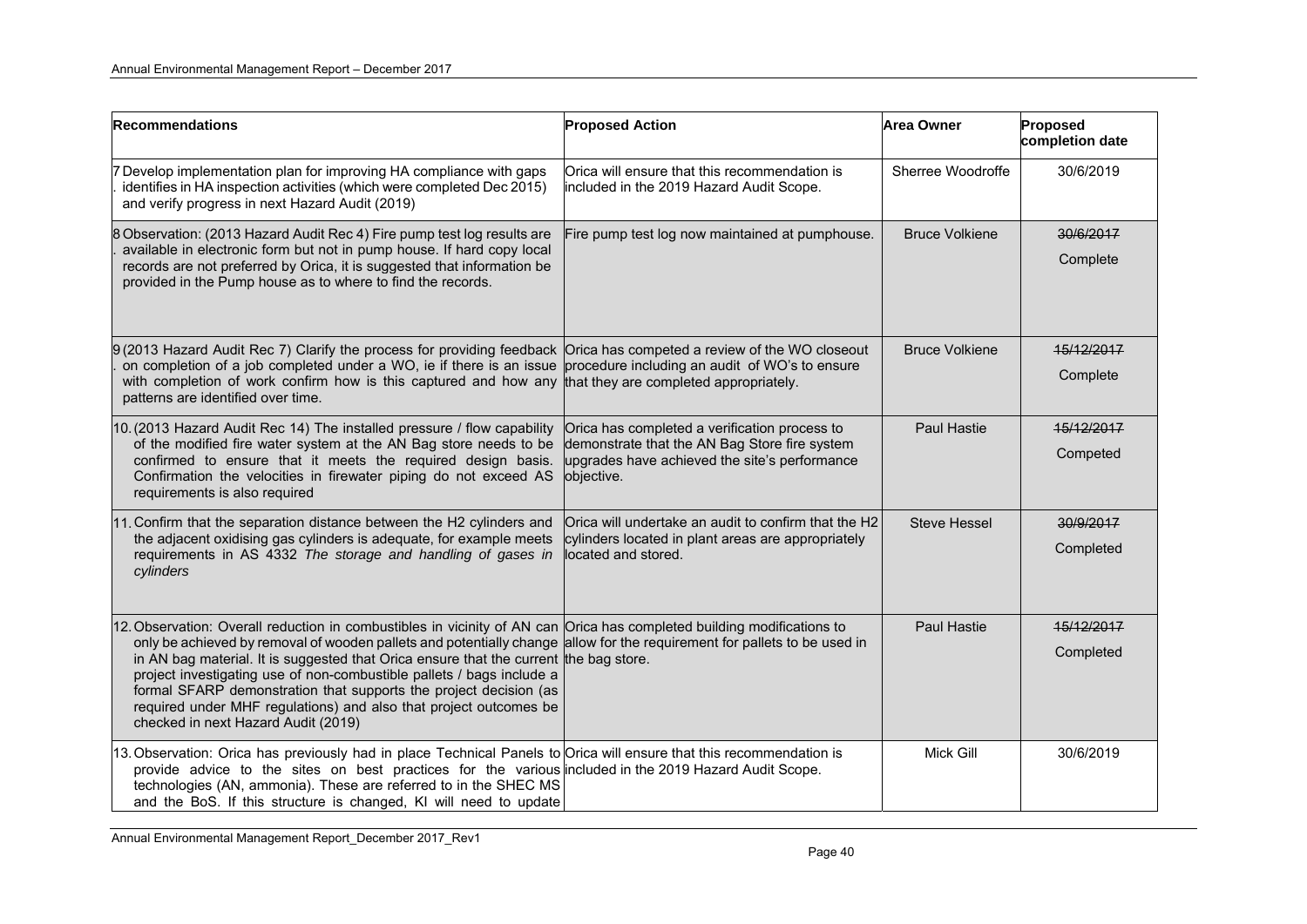| <b>Recommendations</b>                                                                                                                                                                                                                                                                                                                                                                                                                                                                                                                                                                                                                                                                                 | <b>Proposed Action</b>                                                                                                                                                                                      | <b>Area Owner</b>  | Proposed<br>completion date                 |
|--------------------------------------------------------------------------------------------------------------------------------------------------------------------------------------------------------------------------------------------------------------------------------------------------------------------------------------------------------------------------------------------------------------------------------------------------------------------------------------------------------------------------------------------------------------------------------------------------------------------------------------------------------------------------------------------------------|-------------------------------------------------------------------------------------------------------------------------------------------------------------------------------------------------------------|--------------------|---------------------------------------------|
| process for seeking technical advice in various systems, for example<br>Modifications. Check in next Hazard Audit (2019)                                                                                                                                                                                                                                                                                                                                                                                                                                                                                                                                                                               |                                                                                                                                                                                                             |                    |                                             |
| 14. Observation: The TWC system appears to be being phased out. It was Orica will ensure that this recommendation is<br>unclear at time of the audit if all compliance information had been included in the 2019 Hazard Audit Scope.<br>migrated to Enablon. Check in next Hazard Audit (2019).                                                                                                                                                                                                                                                                                                                                                                                                        |                                                                                                                                                                                                             | Sherree Woodroffe  | 30/6/2019                                   |
| 15. An overall risk profile for the KI site should be developed to allow Orica will consolidate the site's risk assessment<br>identification of the highest site risks, and also used to show risk process's to allow for the prioritization of the site's<br>reduction over time or effect of removal of safeguards. From a hazard risks to be developed.<br>perspective this should cover risk with a safety consequence.<br>(However it is noted that SHECMS requires that each site maintain a<br>record of their current hazards in a Major Hazard Register, with Major<br>Hazards definition covering Safety as well as Health, Environment,<br>Community, Business)                             |                                                                                                                                                                                                             | Sherree Woodroffe  | 30/6/2018                                   |
| 16. Develop a system for managing actions arising from hazard studies<br>and risk assessments that allows demonstration of progress to be<br>shown. This should include:<br>- prioritisation of the actions in a timely manner as they arise out of<br>studies such as periodic hazard study 2 and 3. (Priority could be<br>based on addressing non-compliance with regulations, magnitude of<br>potential risk reduction / effectiveness, ease of installation, cost etc<br>similar to the SFARP process for MHF)<br>- implementation schedule and associated resources that suit<br>allocated priority.<br>A KPI could also be developed around completion rate or overdue<br>high priority actions. | Orica has developed a procedure to priorities<br>actions in HAZOPS and risk assessment<br>processes to ensure that resources are effectively<br>deployed to the highest priorities.                         | Yasmine Vosper     | 30/9/2017<br>Complete                       |
| 17. Observation: The Nitrates area operating procedures include specific<br>guidance and instructions for responding to abnormal process<br>situations, the NH3 plant doesn't although there is some coverage in<br>scenario based training. Orica to review whether the NH3 plant<br>should adopt a similar approach to developing procedures for<br>response to abnormal situations as has been done in the Nitrates<br>areas. Check in next Hazard Audit (2019)                                                                                                                                                                                                                                     | Orica will develop a procedure to include specific<br>guidance and instructions for responding to<br>abnormal process situations in the Ammonia Plant,<br>consistent with the approach adopted by nitrates. | <b>Paul Hastie</b> | 15/12/2017<br>Date extended to<br>30/4/2018 |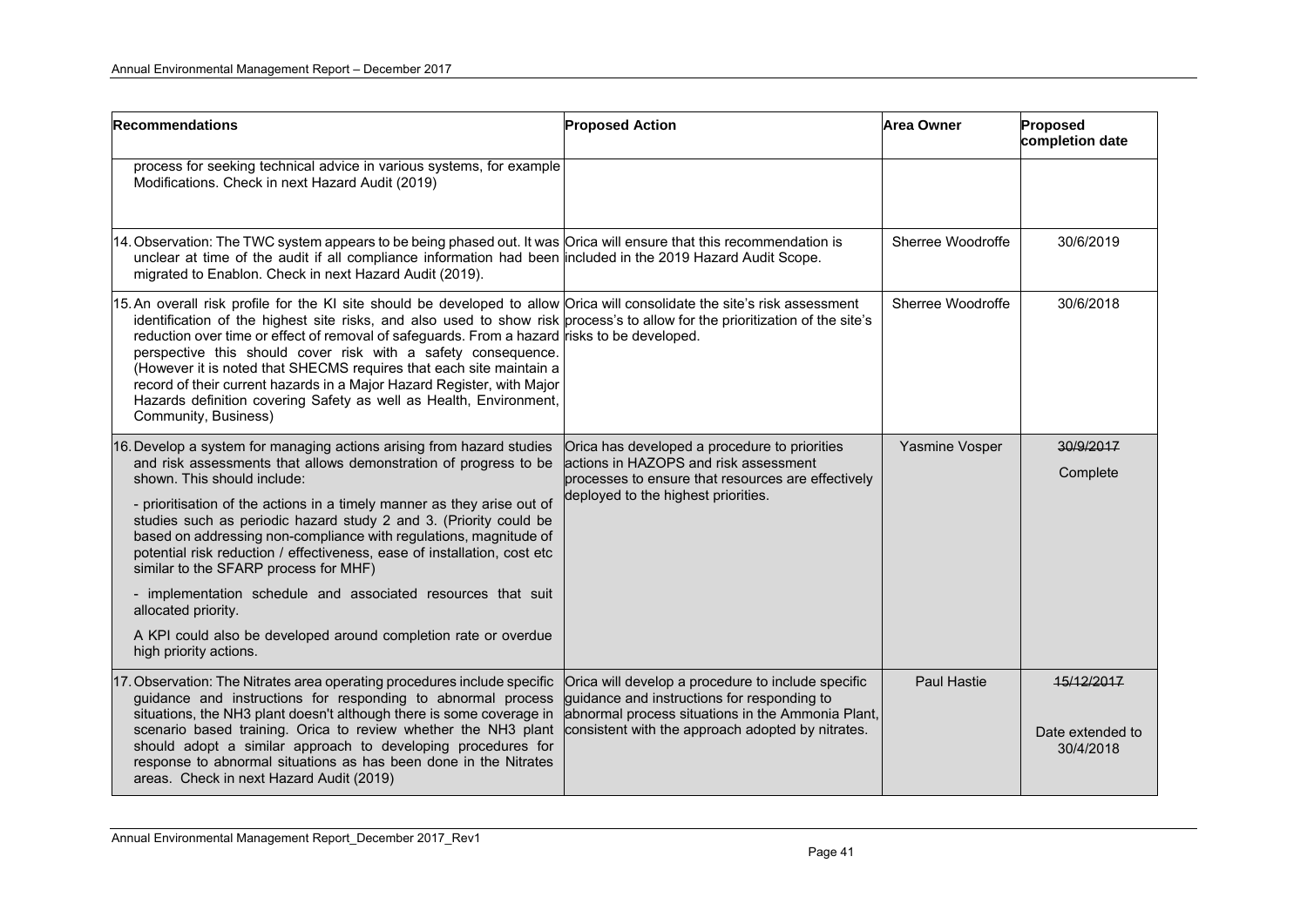| <b>Recommendations</b>                                                                                                                                                                                                                                                                                                                                           | <b>Proposed Action</b>                                                                                                                                                                                                                                     | <b>Area Owner</b>     | Proposed<br>completion date                 |
|------------------------------------------------------------------------------------------------------------------------------------------------------------------------------------------------------------------------------------------------------------------------------------------------------------------------------------------------------------------|------------------------------------------------------------------------------------------------------------------------------------------------------------------------------------------------------------------------------------------------------------|-----------------------|---------------------------------------------|
| 18. Observation: The FSS has been updated (Feb 016) and provides a<br>clear summary of firewater demands however does not refer to the<br>basis for these (for example an AS or NFPA, process dilution rate or<br>something else). The protection basis should be identified and<br>included in the next FSS revision                                            | The basis of fire water demand will be included in<br>the next update of the site FSS.                                                                                                                                                                     | Sherree Woodroffe     | 28/2/2019                                   |
| 19. Observation: Labeling standard in new equipment was good. Some<br>areas of older plant also good. Check progress of equipment labeling<br>project in next audit (2019)                                                                                                                                                                                       | Orica will ensure that this recommendation is<br>included in the 2019 Hazard Audit Scope.                                                                                                                                                                  | Sherree Woodroffe     | 30/6/2019                                   |
| 20. Develop a formal process covering required response to Capstone<br>pressure vessel failure criticality ratings, and required documentation<br>and authorization / acceptance process for any deferrals of inspection<br>or maintenance.                                                                                                                      | Orica whas developed a formal process covering<br>required response to Capstone pressure vessel<br>failure criticality ratings, and required<br>documentation and authorization / acceptance<br>process for any deferrals of inspection or<br>maintenance. | <b>Bruce Volkiene</b> | 30/6/2017<br>Complete                       |
| 21. Observation: Lockout isolation sheets appear to be developed as a<br>list of valves / isolation points on isolation sheet on a case by case<br>basis. A potential improvement would be to have predefined isolation<br>plans for common isolations and also to attach the marked up PIDs<br>to the isolation sheet for all process isolations.               | Orica will develop and trial the effectiveness of<br>standard isolation sheets for routine isolations.                                                                                                                                                     | Paul Hastie           | 15/12/2017<br>Date extended to<br>30/4/2018 |
| 22. Observation: A potential improvement would be to add the<br>Modification number to the WO information in SAP so it also appears<br>with the PTW and it is immediately clear the proposed work is part of<br>a modification.                                                                                                                                  | Orica will evaluate the feasibility of including the<br>modification number to the PTW documentations.                                                                                                                                                     | <b>Bruce Volkiene</b> | 15/12/2017<br>Date extended to<br>30/4/2018 |
| 23. Observation: The MHF Process HIRACs have identified some<br>procedures as critical controls. It is suggested that Orica determine a<br>process for differentiating these from other procedures, eg "critical"<br>tag on document, different review frequency, specific observations,<br>auditing or training requirements. Check in next Hazard Audit (2019) | Orica will develop a procedure to ensure that<br>procedures associated with HIRAC's are easily<br>recognizable.                                                                                                                                            | <b>Steve Hessel</b>   | 15/12/2017<br>Complete                      |
| $24.$ Observation: Organizational change assessment was not reviewed in Orica will ensure that this recommendation is<br>2016 audit. Ensure this is covered in 2019 Hazard Audit                                                                                                                                                                                 | included in the 2019 Hazard Audit Scope.                                                                                                                                                                                                                   | Sherree Woodroffe     | 30/6/2019                                   |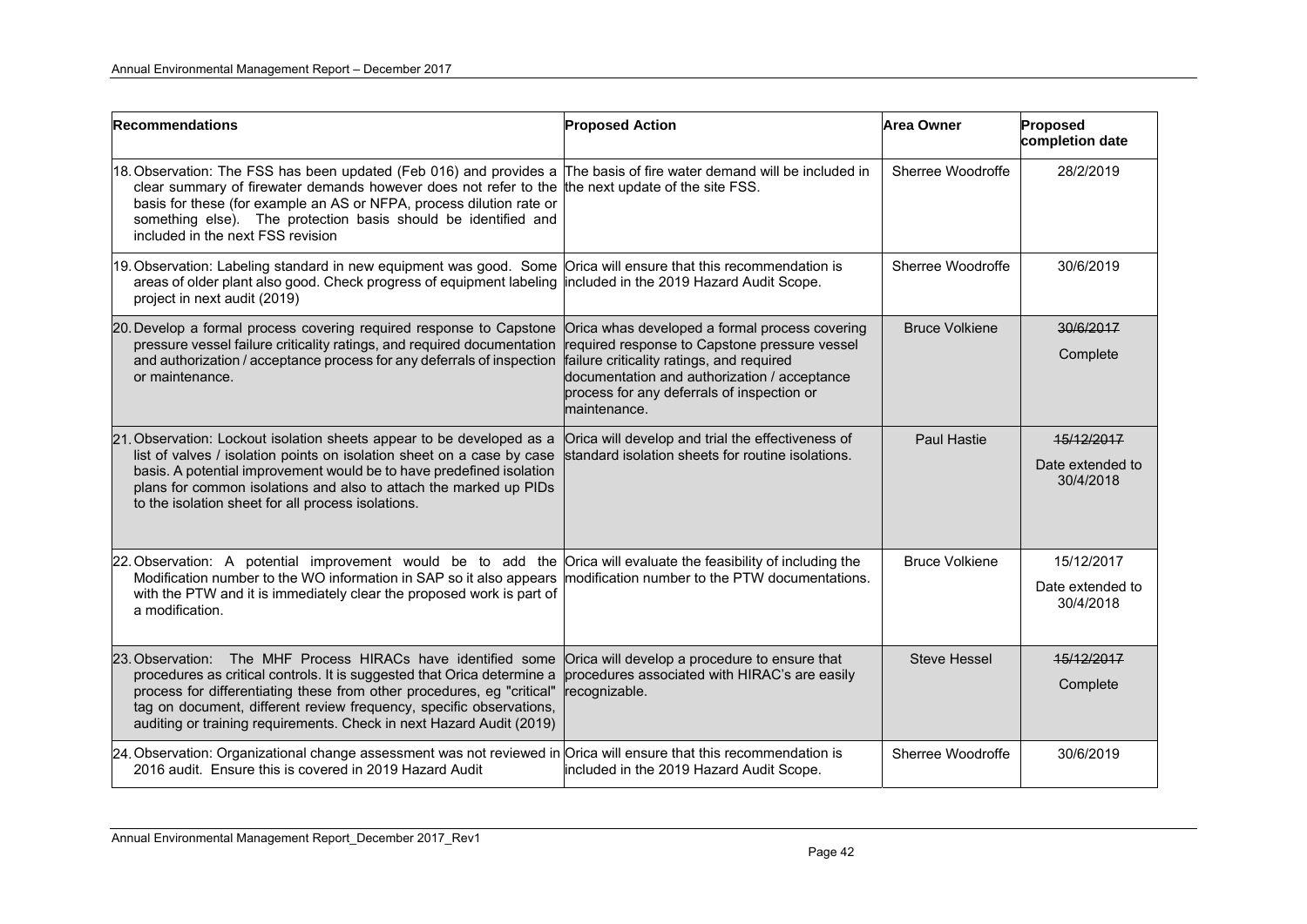| <b>Recommendations</b>                                                                                                                                                                                                                                                                         | <b>Proposed Action</b>                                                                                                                                                                                                                                                     | <b>Area Owner</b>   | Proposed<br>completion date   |
|------------------------------------------------------------------------------------------------------------------------------------------------------------------------------------------------------------------------------------------------------------------------------------------------|----------------------------------------------------------------------------------------------------------------------------------------------------------------------------------------------------------------------------------------------------------------------------|---------------------|-------------------------------|
| 25. Observation: the quality of closeout of some hazard study actions                                                                                                                                                                                                                          | Orica has developed and implement an auditing                                                                                                                                                                                                                              | <b>Mick Gill</b>    | 30/9/2017                     |
| associated with Mods was variable. To monitor this it is suggested<br>that some sample mods be selected periodically and a detailed check<br>of closeout action quality be carried out to identify any patterns and<br>determine if there the need for any actions such as refresher training. | schedule of closed out mods to ensure that close<br>out actions quality is maintained at a high<br>standard.                                                                                                                                                               |                     | Complete                      |
| 26. Observation: It would be useful for KPI tracking for MHF purposes to<br>include a Process Safety Event (PSE) flag in Enablon. It is<br>recognised that this would need to be done at a corporate level.<br>Check progress of PSE tracking at next Hazard Audit (2019)                      | Orica will ensure that this recommendation is<br>included in the 2019 Hazard Audit Scope.                                                                                                                                                                                  | Sherree Woodroffe   | 30/6/2019                     |
| 27. Observation: Notes from emergency response exercise debriefs are                                                                                                                                                                                                                           | Orica has updated the emergency response                                                                                                                                                                                                                                   | <b>Steve Hessel</b> | 30/9/2017                     |
| available. However it is suggested that any actions are formally<br>procedure to include the requirement to upload<br>prioritised and completion tracked (eg using Enablon)<br>Enablon.                                                                                                        | actions resulting from emergency exercises into                                                                                                                                                                                                                            |                     | Complete                      |
| 28. Check progress on compliance with site firewater booster<br>arrangements against AS2419 in next Hazard Audit (2019)                                                                                                                                                                        | Orica will continue to investigate the feasibility of<br>upgrading the site's fire water booster arrangement<br>in compliance with AS2419.                                                                                                                                 | Sheree Woodroffe    | 15/12/2018                    |
|                                                                                                                                                                                                                                                                                                | To ensure that risks are appropriately managed,<br>Orica will undertake a risk assessment to identify<br>whether additional controls are required in the<br>interim to management this risk until the system is<br>ungraded to meet to Australian standard<br>requirement. | Paul Hastie         | 30/9/2017                     |
|                                                                                                                                                                                                                                                                                                |                                                                                                                                                                                                                                                                            |                     | Date extended to<br>30/4/2018 |
| Additional Recommendations associated with Department of Planning Feedback                                                                                                                                                                                                                     |                                                                                                                                                                                                                                                                            |                     |                               |
| Please clarify why, taking into account that contaminated TGAN may                                                                                                                                                                                                                             | Orica has undertaken a review of the procedure                                                                                                                                                                                                                             | <b>Paul Hastie</b>  | 31/7/2017                     |
| occur in site as Orica, which manufacture and store significant quantities<br>of AN.                                                                                                                                                                                                           | including ensuring additional control measures are<br>implemented to ensure compliance with the<br>maximum permissible quantity allowed to be stored<br>onsite with consideration to SAFEX requirements.                                                                   |                     | Complete                      |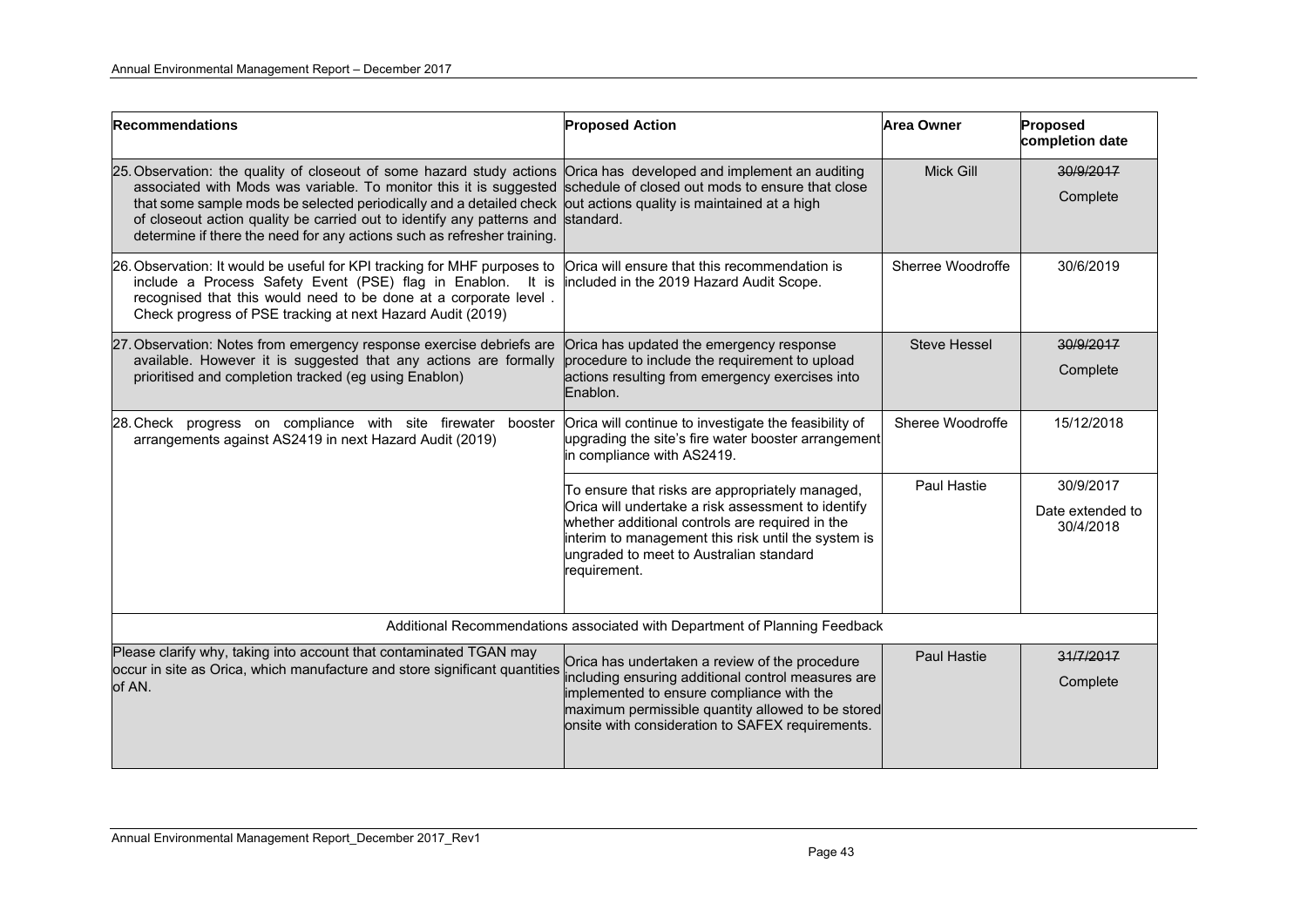| <b>Recommendations</b>                                                                                                                                                                                                                                                                                                                                                                                                                                             | <b>Proposed Action</b>                                                                                                                                                                     | Area Owner           | Proposed<br>completion date  |
|--------------------------------------------------------------------------------------------------------------------------------------------------------------------------------------------------------------------------------------------------------------------------------------------------------------------------------------------------------------------------------------------------------------------------------------------------------------------|--------------------------------------------------------------------------------------------------------------------------------------------------------------------------------------------|----------------------|------------------------------|
| Orica to provide 6 monthly updates regarding the progress made in<br>address recommendations detailed in the 2016 Hazard Audit                                                                                                                                                                                                                                                                                                                                     | Orica will recommence provision of six monthly<br>hazard audit updates to DPE from 30 June 2017<br>and will continue until all actions detailed in the<br>2016 Hazard Audit are completed. | <b>Antony Taylor</b> | Commenced in<br>30 June 2017 |
| Orica has been implementing a program to progressively upgrade<br>abelling of pipes and valves within the site's existing plants. Several of<br>these areas were inspected during the audit. On page 17 of the 2016<br>Hazard audit report a recommendation was made to inspect progress<br>made in implementing this program in 2019. This requirement will be<br>transferred to the hazard audit action plan to ensure it is addressed<br>during the next audit. | Include a review of labelling of piping and valves<br>in existing plant areas in 2019 Hazard Audit                                                                                         | <b>Antony Taylor</b> | 30/6/2019                    |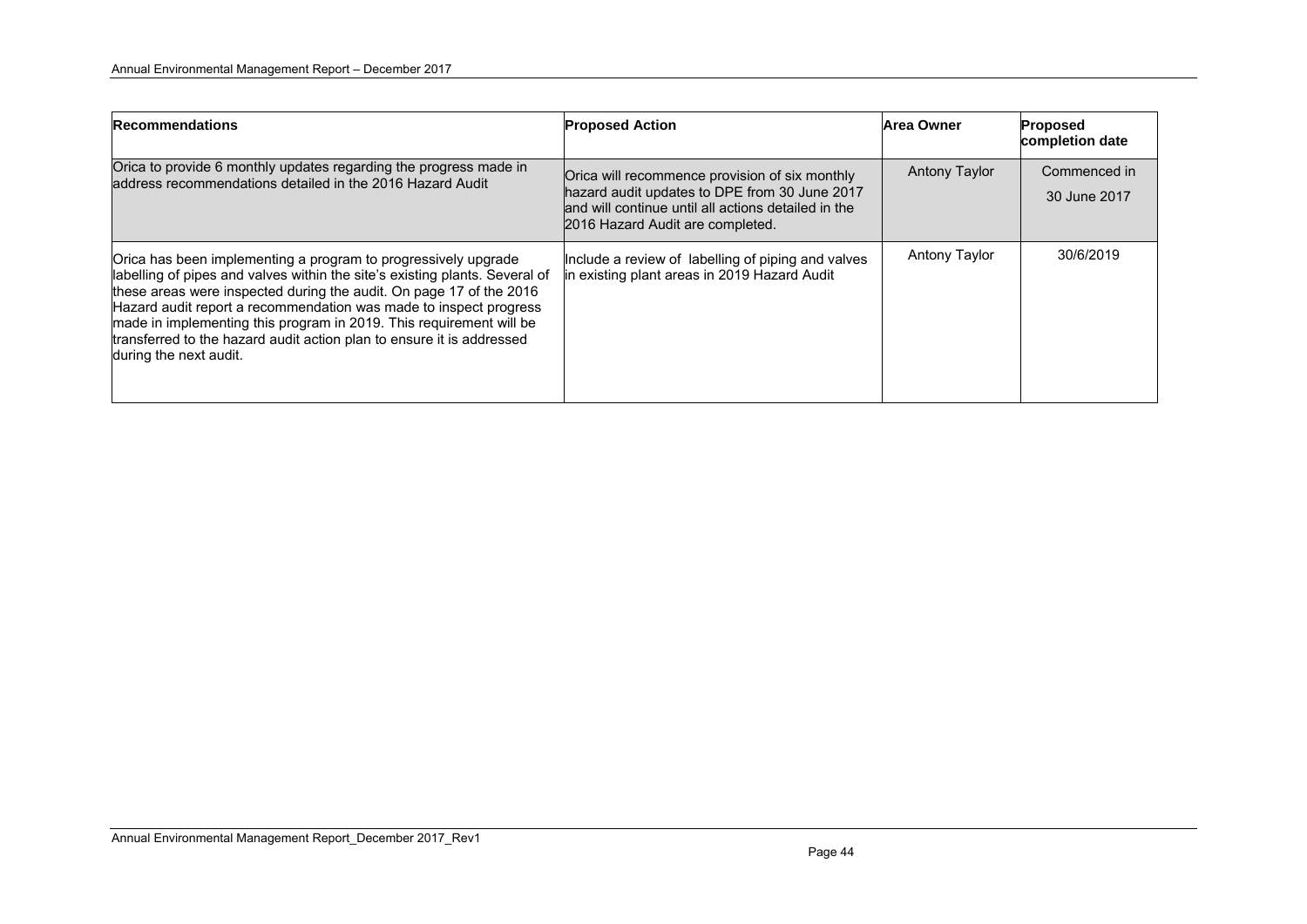#### **12.2 Independent environmental audit**

Of the 73 conditions audited, the audit identified compliance with 42 conditions, and noncompliance associated with aspects of 6 conditions. 25 conditions were unable to be assessed as the condition had yet to be been triggered or did not require re-audit. Noncompliances were considered to generally be technical in nature; that is, they related to the submission timing of regulatory reports and DPE approval of management plans. A small number of non-compliances were also identified with respect to the implementation of commitments detailed in construction management plan documentation.

| Auditors recommendation                                                                                                                                                                                                              | Orica response                                                                                                                                                                                                                                                                                 | Date of Action |
|--------------------------------------------------------------------------------------------------------------------------------------------------------------------------------------------------------------------------------------|------------------------------------------------------------------------------------------------------------------------------------------------------------------------------------------------------------------------------------------------------------------------------------------------|----------------|
| Ensure the submission requirements relating to<br>new stages in the Project are fully complied with                                                                                                                                  | Orica has updated the Projects<br>staging plan to ensure that Project<br>milestone reports are submitted in<br>accordance with the relevant<br>timeframes.                                                                                                                                     | Complete       |
| Prepare and submit to the Secretary an updated<br>landscape plan and gain approval for a staged<br>implementation of landscaping required under<br>the approval, potentially tied to the broader<br>staging plan submitted annually. | A landscape plan has been<br>developed for the project however not<br>submitted to DPE or implemented.<br>Orica will seek clarification from DPE<br>regarding the timing of the<br>landscaping requirements as<br>landscaping is linked to stage 2 of the<br>project which is yet to commence. | 31 March 2018  |
| Commence implementation of a weekly<br>environmental inspections program when<br>undertaking construction activities associated<br>with the project.                                                                                 | This requirement has been detailed in<br>the Projects Construction<br>Environment Management Plan<br>(CEMP)                                                                                                                                                                                    | Complete       |
| Prepare and implement an Operational<br>Environmental Management Plan for the flares.                                                                                                                                                | Although the site has an Operational<br>Environmental Management Plan for<br>the site, it is not in the form stipulated<br>in the condition or approved by the<br>secretary.<br>Orica will submit an OEMP for the<br>Project to DPE for approval by 30                                         | 30 June 2018   |
|                                                                                                                                                                                                                                      | June 2018.                                                                                                                                                                                                                                                                                     |                |
| Ensure all relevant post approval and audit<br>documents are available on the website                                                                                                                                                | Orica will seek clarification regarding<br>what reports are required to be<br>published on the website as project<br>documentation can contain sensitive<br>design and risk management data.                                                                                                   | 31 March 20178 |
| Opportunities for Improvement                                                                                                                                                                                                        |                                                                                                                                                                                                                                                                                                |                |
| Noting the infrequent use of the flares (one<br>reported activation between April and June<br>2017) it is recommended that Secretary                                                                                                 | Orica will seek clarification from DPE<br>regarding the requirement for an Air<br>Quality Verification Study to be                                                                                                                                                                             | 30 June 2018   |

Annual Environmental Management Report\_December 2017\_Rev1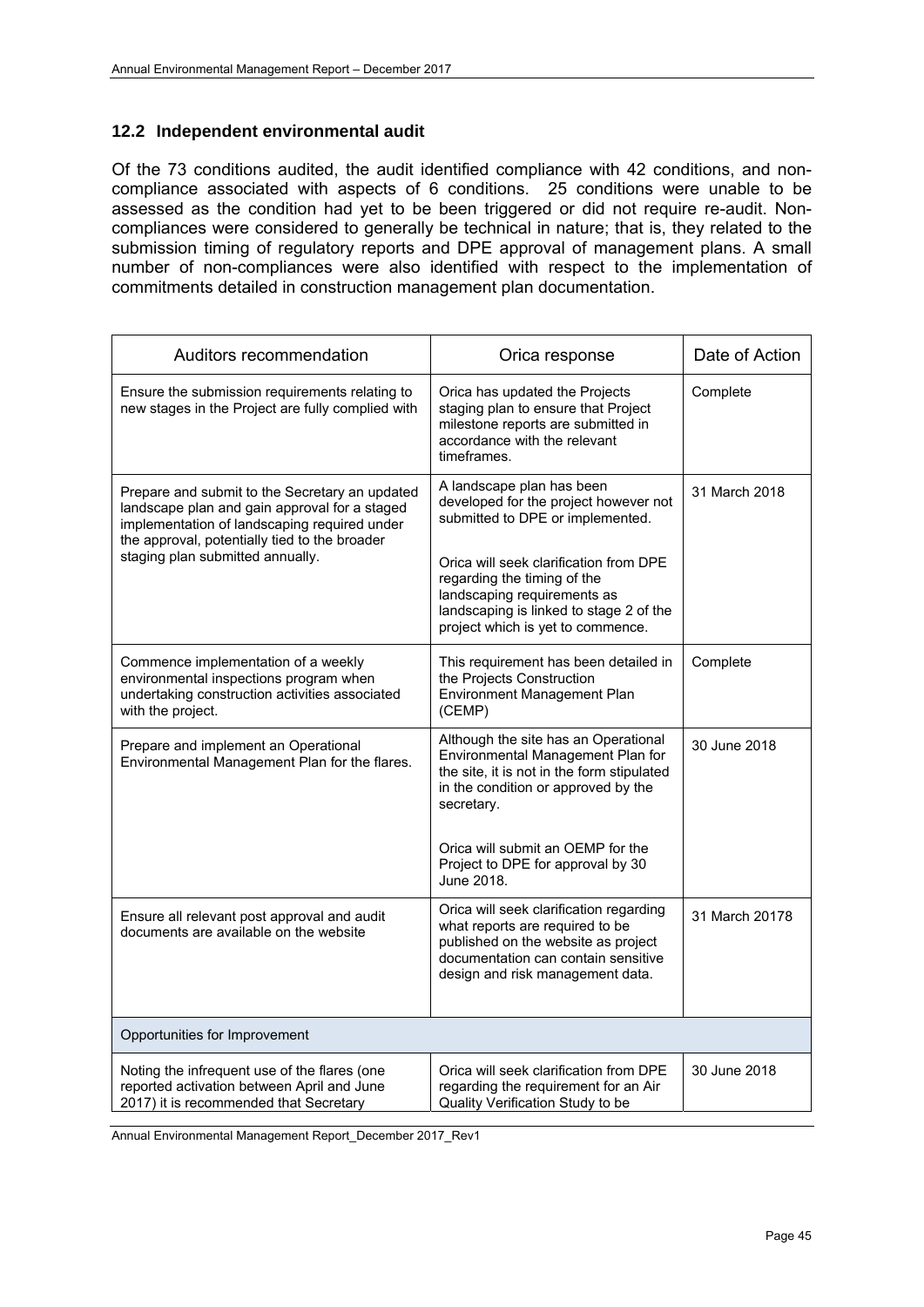| confirmation be sought that an update to the Air<br>Quality Management Plan is not required and<br>that volumetric flow determination remains a<br>suitable method for describing the emissions at<br>points 24-36.                  | completed for the site's three<br>ammonia flares.                                            |                                                |
|--------------------------------------------------------------------------------------------------------------------------------------------------------------------------------------------------------------------------------------|----------------------------------------------------------------------------------------------|------------------------------------------------|
| The Noise and Vibration Management Plan<br>should include LAeq and LAmax noise<br>management for the site following the addition of<br>the boiler.                                                                                   | The noise management plan will be<br>updated following commissioning of<br>the boiler.       | To be undertaken<br>following<br>commissioning |
| Once the boiler is constructed and operational,<br>conduct noise verification assessment to ensure<br>noise levels from operation are below 10db.<br>Low frequency components of boilers may<br>require special attention.           | Noise verification testing will be<br>completed following the<br>commissioning of the Boiler | To be undertaken<br>following<br>commissioning |
| Whilst there have been no complaints regarding<br>traffic management, it is recommended that<br>weekly inspections are undertaken during<br>construction and recorded and that occasional<br>review of this requirement is included. | Requirement included in Project<br><b>CFMP</b>                                               | Complete.                                      |
| The Water Efficiency Plan should be updated<br>after the boiler is operational.                                                                                                                                                      | The Water Efficiency Plan will be<br>updated following the commissioning<br>of the Boiler    | To be undertaken<br>following<br>commissioning |